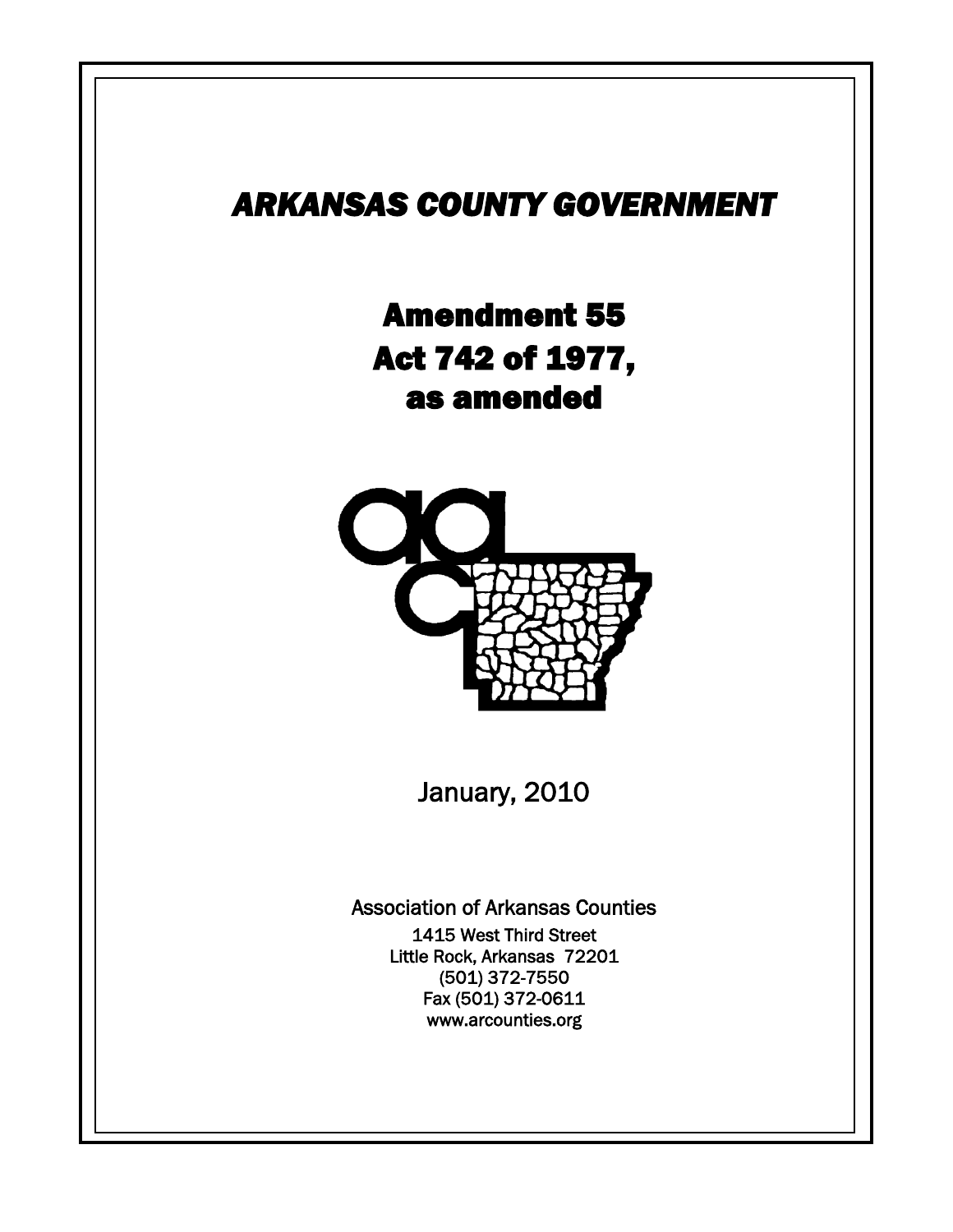January, 2010

Dear County and District Official:

Act 742 of 1977 is the implementing legislation for Arkansas Constitutional Amendment 55, the revision of county government, which was passed by the voters in November 1974.

This publication was compiled by the staff of the Association of Arkansas Counties and reflects the status of the law through the 2009 legislative session. Please familiarize yourself with its contents as the answers to many questions related to county government can be found in these pages.

This publication is for your information and guidance. It is not to be construed as legal advice. Specific legal questions should be directed to your county attorney or to AAC Legal Counsel.

Sincerely,

Suice A.

Eddie A. Jones Executive Director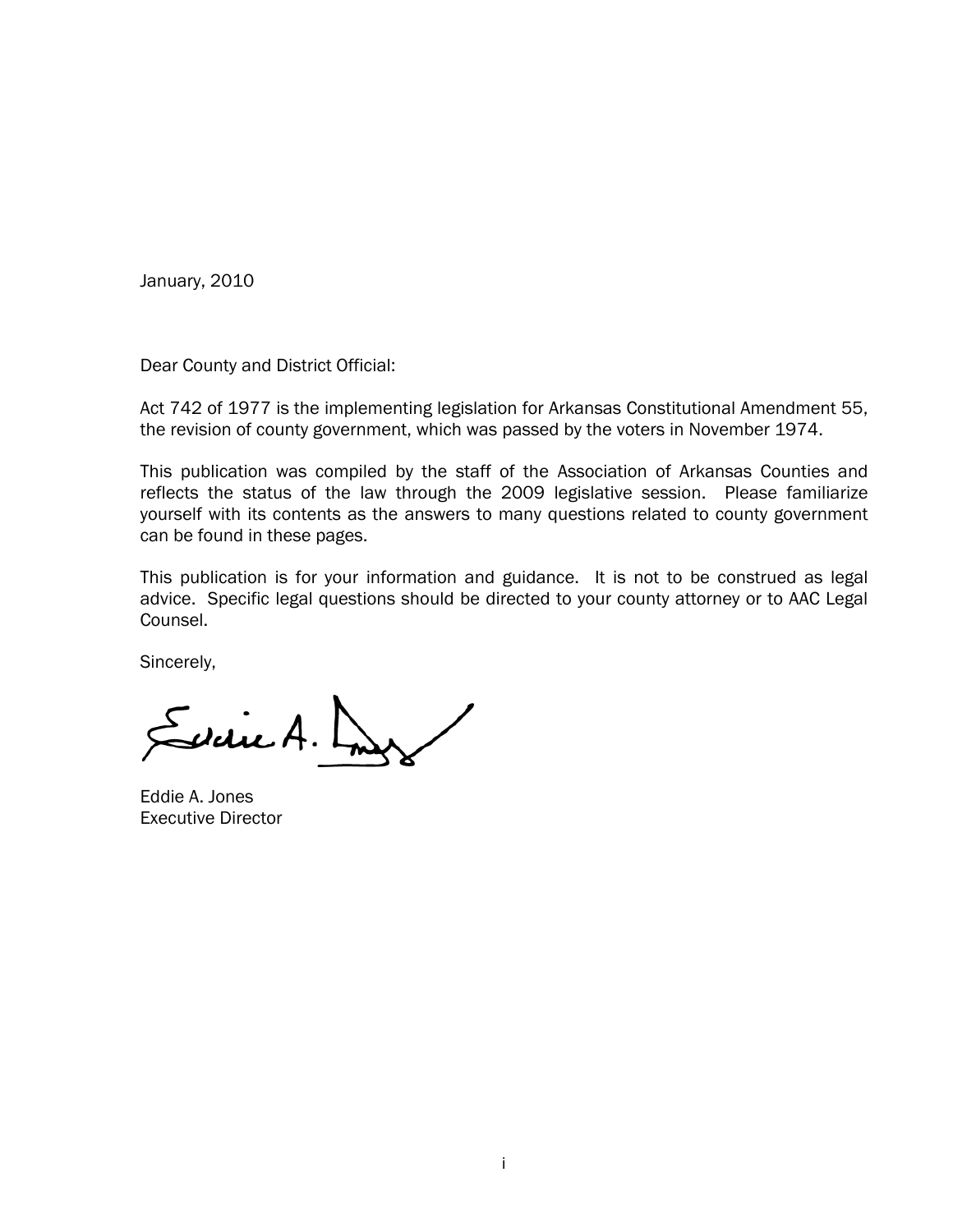## AMENDMENT 55

§1. Power of quorum court. - (a) A county acting through its Quorum Court may exercise local legislative authority not denied by the Constitution or by law.

(b) No county may declare any act a felony or exercise any authority but relating to county affairs.

(c) A county may, for any public purpose, contract, cooperate, or join with any other county, or with any political subdivision of the State or any other states or their political subdivisions, or with the United States.

§2. Composition of quorum court – Power over elective offices. - (a) No county's Quorum Court shall be comprised of fewer than nine (9) justices of the peace, nor comprised of more than fifteen (15) justices of the peace. The number of justices of the peace that comprise a county's Quorum Court shall be determined by law. The county's Election Commission shall, after each decennial census, divide the county into convenient and single member districts so that the Quorum Court shall be based upon the inhabitants of the county with each member representing, as nearly as practicable, an equal number thereof.

(b) The Quorum Court may create, consolidate, separate, revise, or abandon any elective county office or offices except during the term thereof; provided, however, that a majority of those voting on the question at a general election have approved said action.

§3. Power of county judge. - The County Judge, in addition to other powers and duties provided for by the Constitution and by law, shall preside over the Quorum Court without a vote but with the power of veto; authorize and approve disbursement of appropriated county funds; operate the system of county roads; administer ordinances by the Quorum Court; have custody of county property; hire county employees, except those persons employed by other elected officials of the county.

§4. Powers of quorum court. - In addition to other powers conferred by the Constitution and by law, the Quorum Court shall have the power to override the veto of the County Judge by a vote of three-fifths of the total membership; fix the number and compensation of deputies and county employees; fill vacancies in elective county offices; and adopt ordinances necessary for the government of the county. The Quorum Court shall meet and exercise all such powers as provided by law.

§5. Compensation of county officers fixed by quorum court. - Compensation of each county officer shall be fixed by the Quorum Court within a minimum and maximum to be determined by law. Compensation may not be decreased during the current term; provided, however, during the interim, from the date of adoption of this Amendment until the first day of the next succeeding month following the date of approval of salaries by the Quorum Court, salaries of county officials shall be determined by law. Fees of the office shall not be the basis of compensation for officers or employees of county offices. Per diem compensation for members of the Quorum Court shall be fixed by law.

§6. Bonding of county officers. - All County Officers shall be bonded as provided by law.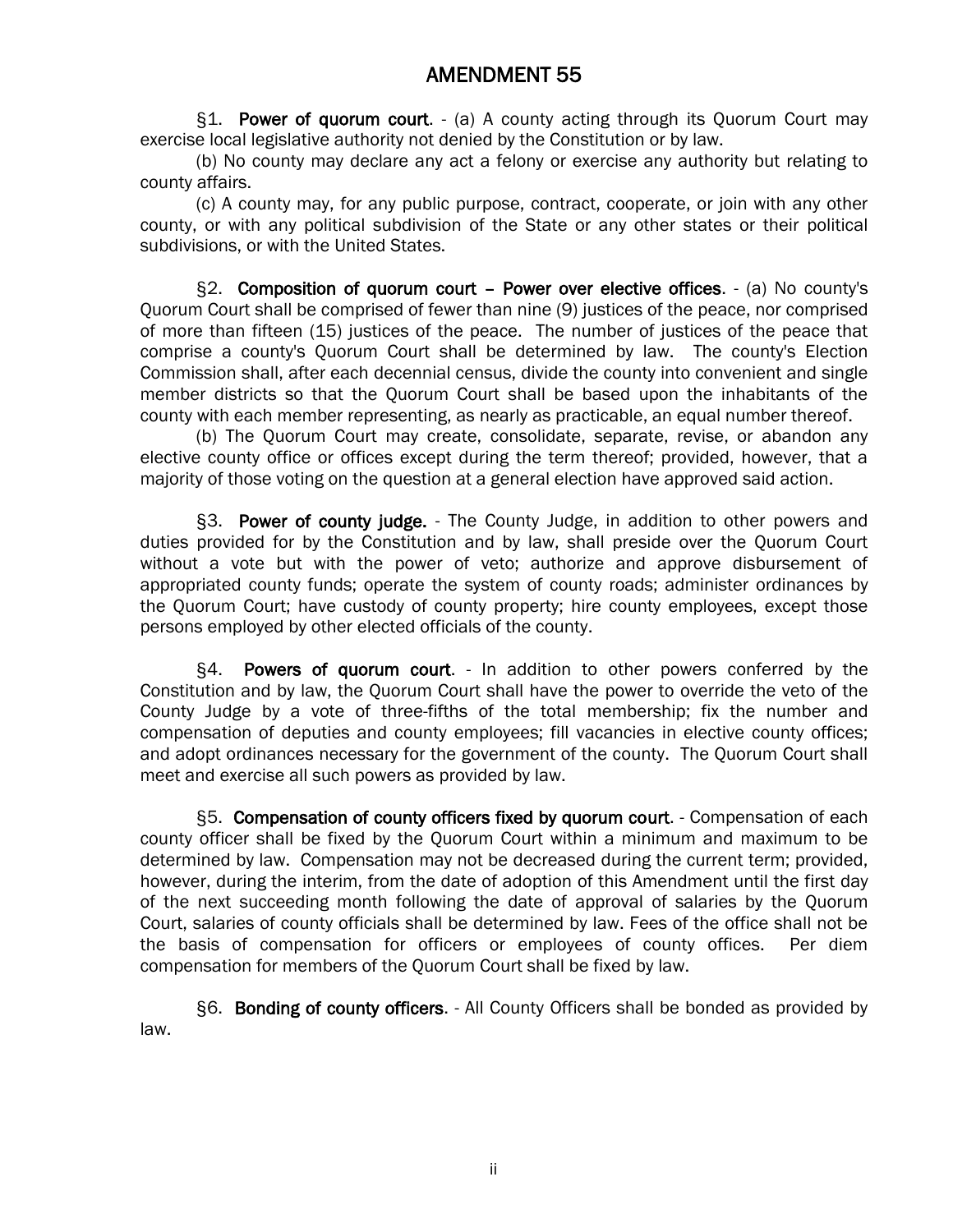## **CHAPTER 1 - GENERAL PROVISIONS**

| 14-14-101 |  |
|-----------|--|
| 14-14-102 |  |
| 14-14-103 |  |
| 14-14-104 |  |
| 14-14-105 |  |
| 14-14-106 |  |
| 14-14-107 |  |
| 14-14-108 |  |
| 14-14-109 |  |
| 14-14-110 |  |
| 14-14-111 |  |

## **CHAPTER 2 - COUNTY BOUNDARIES**

## **CHAPTER 3 - COUNTY SEATS**

## **CHAPTER 4 - QUORUM COURT DISTRICTS**

## **CHAPTER 5 - ORGANIZATION GENERALLY**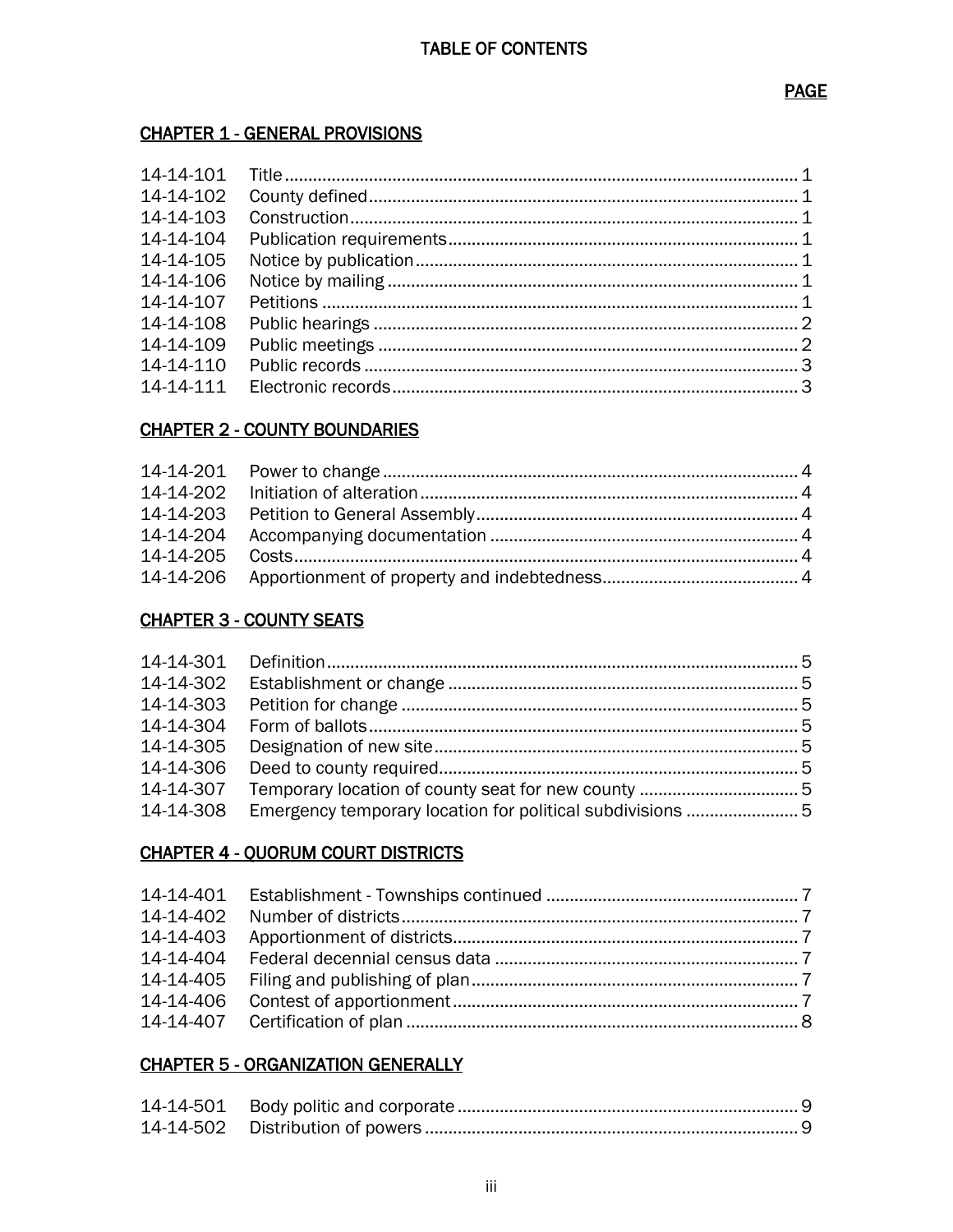## CHAPTER 6 - ALTERNATIVE ORGANIZATIONS

| 14-14-601 |                                                          |      |
|-----------|----------------------------------------------------------|------|
| 14-14-602 |                                                          |      |
| 14-14-603 |                                                          | .10  |
| 14-14-604 |                                                          | . 10 |
| 14-14-605 |                                                          |      |
| 14-14-606 |                                                          |      |
| 14-14-607 |                                                          |      |
| 14-14-608 |                                                          |      |
| 14-14-609 |                                                          |      |
| 14-14-610 |                                                          | 12   |
| 14-14-611 |                                                          |      |
| 14-14-612 |                                                          |      |
| 14-14-613 | Multicounty consolidations of offices and departments 12 |      |
| 14-14-614 |                                                          | .13  |
|           |                                                          |      |

## CHAPTER 7 - SERVICE ORGANIZATIONS

| 14-14-701 |                                                                |     |
|-----------|----------------------------------------------------------------|-----|
| 14-14-702 |                                                                | .15 |
| 14-14-703 |                                                                |     |
| 14-14-704 |                                                                |     |
| 14-14-705 |                                                                |     |
| 14-14-706 |                                                                |     |
| 14-14-707 |                                                                |     |
| 14-14-708 |                                                                |     |
| 14-14-709 |                                                                |     |
| 14-14-710 | Modification or dissolution of subordinate service districts18 |     |
| 14-14-711 |                                                                |     |
| 14-14-712 | Reorganization of existing county boards and commissions  18   |     |
|           |                                                                |     |

## CHAPTER 8 - LEGISLATIVE POWERS

| 14-14-801 | .19 |
|-----------|-----|
| 14-14-802 |     |
| 14-14-803 | .20 |
| 14-14-804 | .20 |
| 14-14-805 | .20 |
| 14-14-806 |     |
| 14-14-807 | .21 |
| 14-14-808 |     |
| 14-14-809 | .21 |
| 14-14-810 |     |
| 14-14-811 | 22  |
| 14-14-812 | 22  |
| 14-14-813 |     |
| 14-14-814 | .22 |
|           |     |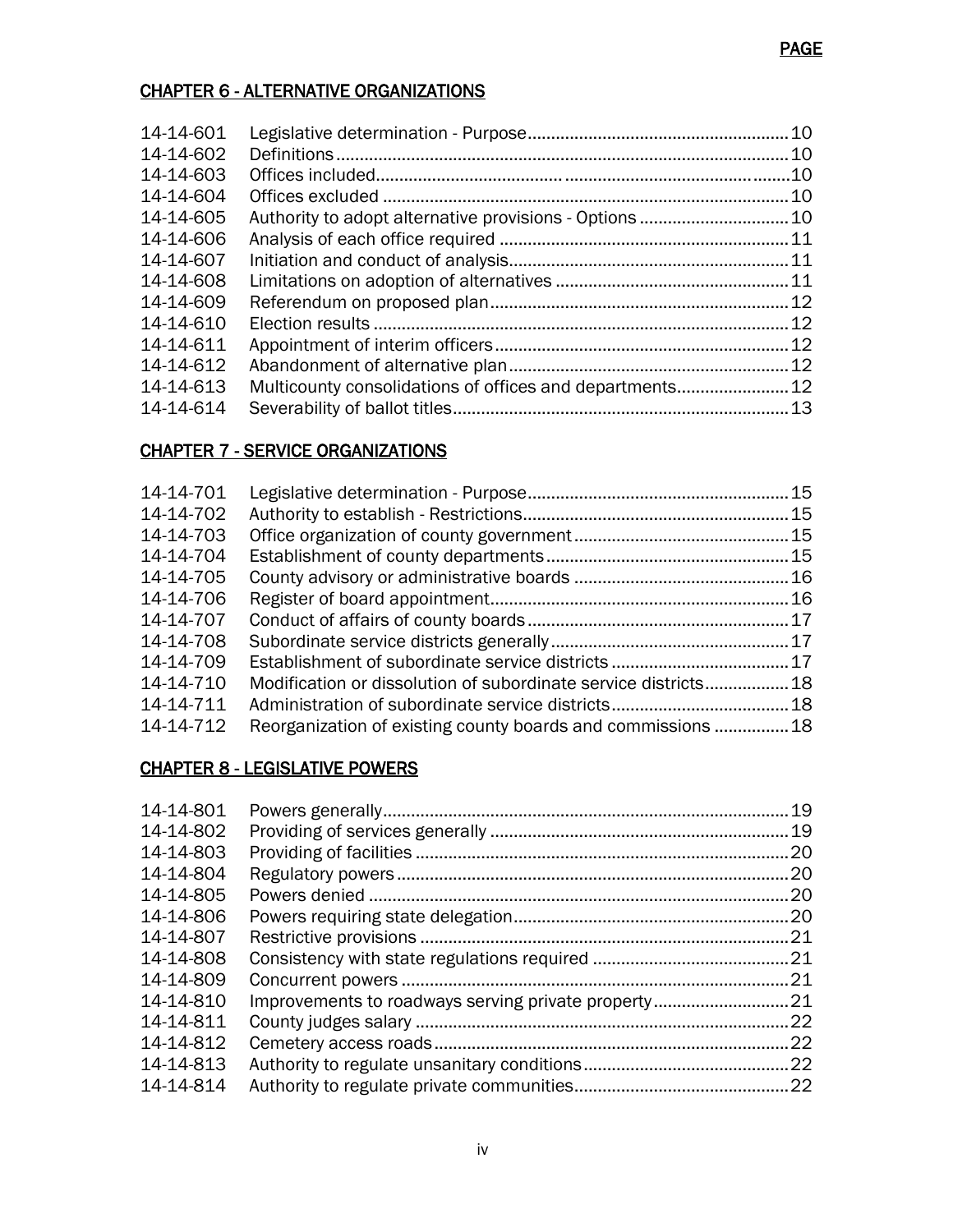## CHAPTER 9 - LEGISLATIVE PROCEDURES

| 14-14-901 |                                                      | .23 |
|-----------|------------------------------------------------------|-----|
| 14-14-902 |                                                      | .23 |
| 14-14-903 |                                                      |     |
| 14-14-904 |                                                      | .24 |
| 14-14-905 |                                                      | .25 |
| 14-14-906 |                                                      |     |
| 14-14-907 |                                                      |     |
| 14-14-908 |                                                      |     |
| 14-14-909 |                                                      |     |
| 14-14-910 |                                                      |     |
| 14-14-911 |                                                      | 27  |
| 14-14-912 |                                                      | .28 |
| 14-14-913 |                                                      | .28 |
| 14-14-914 |                                                      |     |
| 14-14-915 |                                                      |     |
| 14-14-916 | Judicial jurisdiction over initiative and referendum | .29 |
| 14-14-917 |                                                      | 29  |
| 14-14-918 |                                                      |     |
| 14-14-919 |                                                      |     |
|           |                                                      |     |

## CHAPTER 10 - JUDICIAL POWERS

## CHAPTER 11 - EXECUTIVE POWERS

## CHAPTER 12 - PERSONNEL PROCEDURES

| Surety bond for certain county and township officers   |     |
|--------------------------------------------------------|-----|
|                                                        | .36 |
| Ethics for county government officers and employees 36 |     |
| Compensation and expense reimbursements generally37    |     |
|                                                        |     |
|                                                        |     |
|                                                        |     |
|                                                        |     |
|                                                        |     |
|                                                        |     |
|                                                        |     |
|                                                        |     |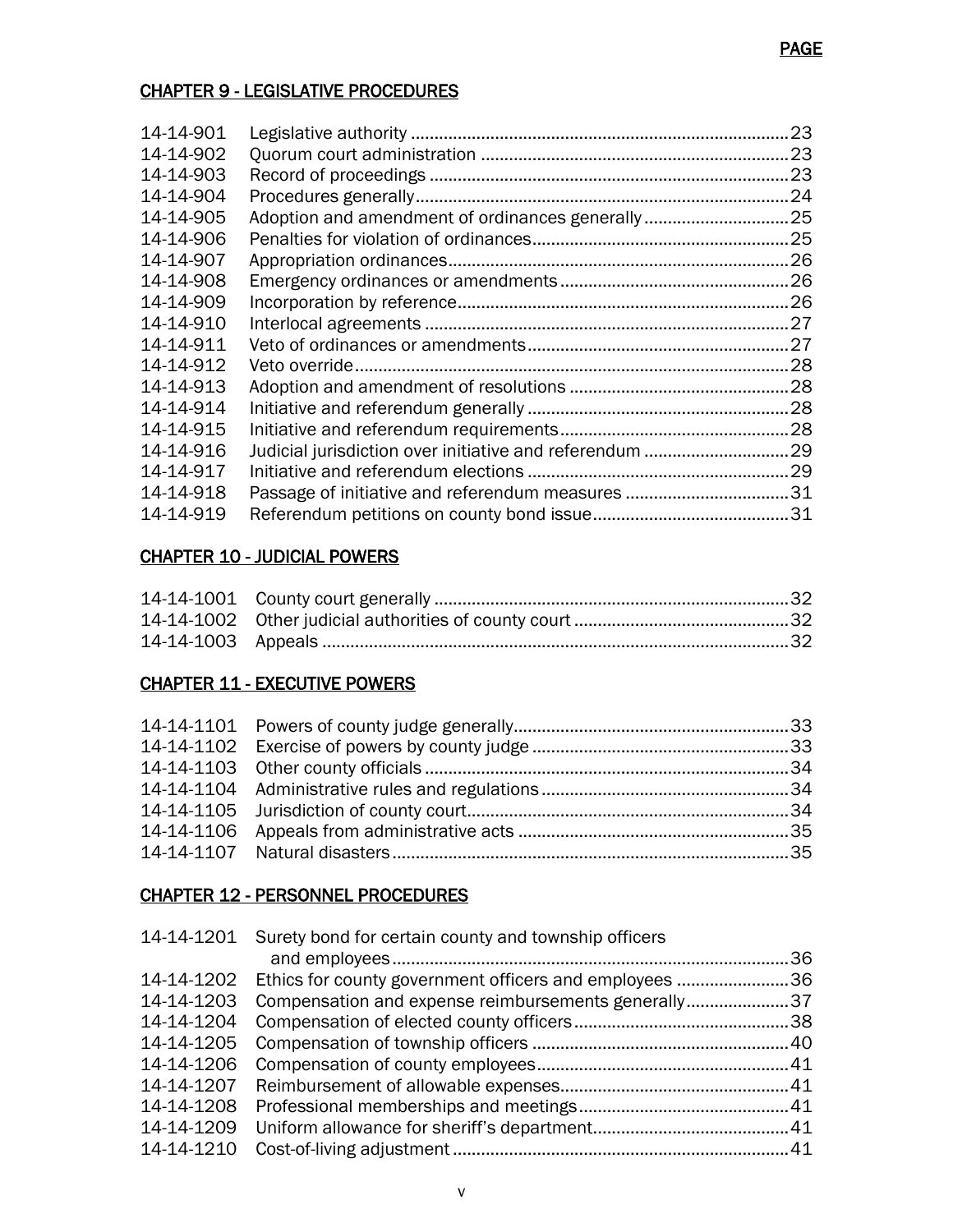## CHAPTER 13 - OFFICERS GENERALLY

| 14-14-1301<br>14-14-1302 |                                                            |  |
|--------------------------|------------------------------------------------------------|--|
| 14-14-1303               |                                                            |  |
| 14-14-1304               |                                                            |  |
| 14-14-1305               |                                                            |  |
| 14-14-1306               |                                                            |  |
| 14-14-1307               |                                                            |  |
| 14-14-1308               |                                                            |  |
| 14-14-1309               |                                                            |  |
| 14-14-1310               |                                                            |  |
| 14-14-1311               |                                                            |  |
| 14-14-1312               |                                                            |  |
| 14-14-1313               |                                                            |  |
| 14-14-1314               | Constable training requirements - uniform requirements  44 |  |

## CHAPTER 14 - SELF-INSURED FIDELITY BOND PROGRAM

| 21-2-701 |  |
|----------|--|
| 21-2-702 |  |
| 21-2-703 |  |
| 21-2-704 |  |
| 21-2-705 |  |
| 21-2-706 |  |
| 21-2-707 |  |
| 21-2-708 |  |
| 21-2-709 |  |
| 21-2-710 |  |
| 21-2-711 |  |
|          |  |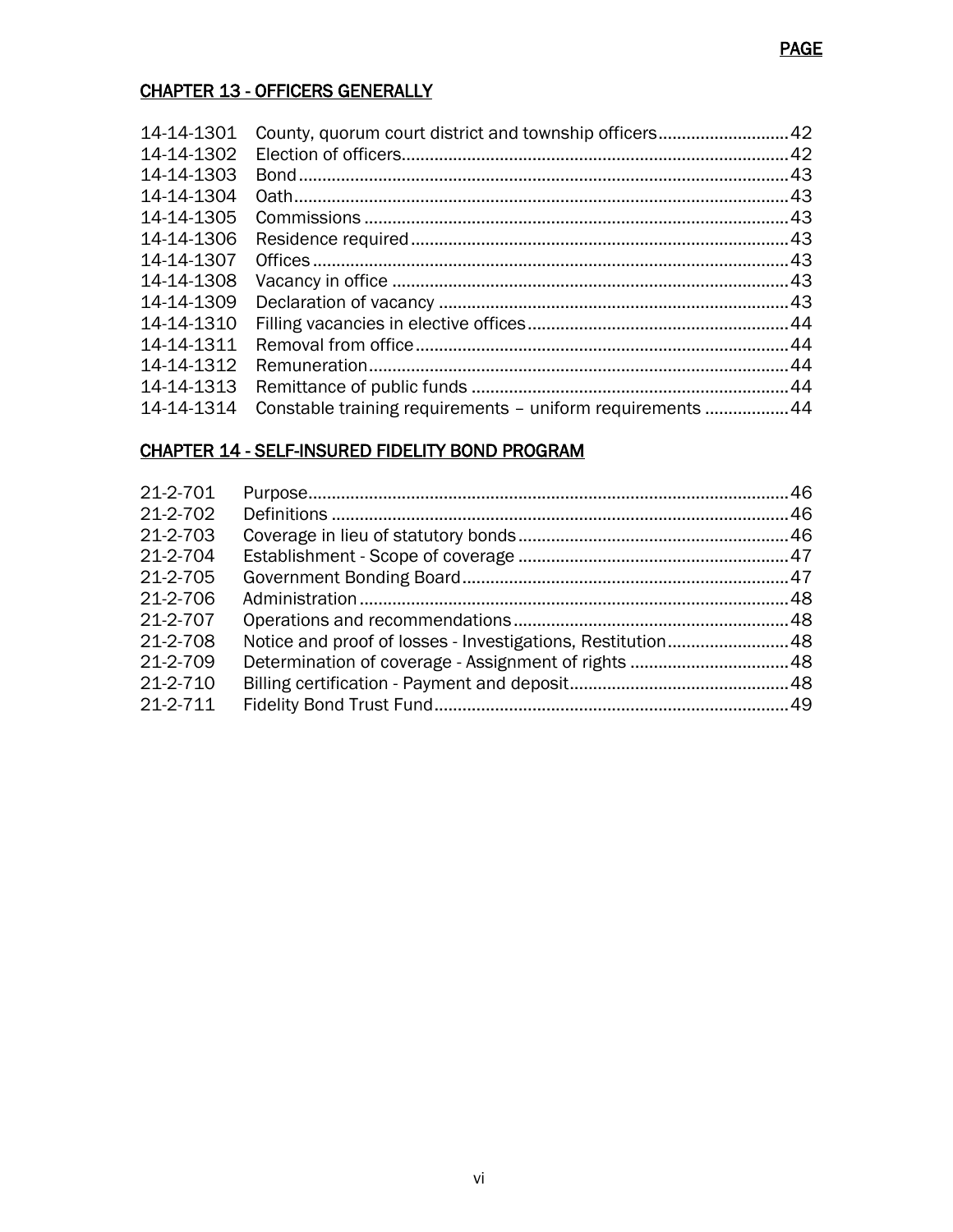## CHAPTER 1

## GENERAL PROVISIONS

### SECTION. SECTION ASSECTION AND LOCAL SECTION.

14-14-101. Title. 14-14-107. Petitions. 14-14-102. County defined. 14-14-108. Public hearings. 14-14-103. Construction. 14-14-109. Public meetings. 14-14-104. Publication requirements 14-14-110. Public records. 14-14-105. Notice by publication 14-14-111. Electronic records. 14-14-106. Notice by mailing.

14-14-101. Title. - This chapter constitutes the Arkansas "County Government Code." [Acts 1977, No. 742, § 1; A.S.A. 1947, § 17-3101.]

14-14-102. County defined. - A county is a political subdivision of the state for the more convenient administration of justice and the exercise of local legislative authority related to county affairs and is defined as a body politic and corporate operating within specified geographic limitations established by law. [Acts 1977, No. 742, § 11; A.S.A. 1947, § 17-3201.]

14-14-103. Construction. - (a) Except when a specific definition is given or a technical interpretation is required, words and phrases used in this chapter shall be construed according to their ordinary usage in the English language.

(b) Words in the present tense include the future tense. [Acts 1977, No. 742, § 2; A.S.A. 1947, § 17-3102.]

14-14-104. Publication requirements. - (a) Unless otherwise specifically provided, when a county government is required to publish, publication shall be by a one-time insertion in a newspaper of general circulation in the county. (b) Where no newspaper of general circulation exists in a county, publication may be made by posting in three (3) public places which have been designated by ordinance. [Acts 1977, No. 742, § 3; A.S.A. 1947, § 17-3103.]

14-14-105. Notice by publication. - Unless otherwise specifically provided, when notice of a hearing or other official act is required by a county government, the following provisions shall apply:

(1) The notice shall be published two (2) times with at least six (6) days separating each publication. The first publication shall be no more than thirty (30) days prior to the action, and the last publication shall be no less than three (3) days prior to the action;

(2) The published notice shall contain:

(A) The date, time, and place at which the hearing or other action will occur;

(B) A brief statement of the action to be taken; and

(C) Any other information which may be required by the specific provision of law requiring notice. [Acts 1977, No. 742, § 4; A.S.A. 1947, § 17-3104.]

**14-14-106. Notice by mailing.**  $\cdot$  (a)(1) Notice by mailing shall be as provided by law or the ordinance of the county quorum court providing for notice by mailing.

(2) In those instances where a county government requires that notice of hearing or other official act be given by mail and the procedures therefore are not set forth by law or ordinance, the notice by mailing shall be made not less than seven (7) days nor more than thirty (30) days prior to the action to be taken, and the requirements of the notice shall be met by:

(A) Deposit of the notice properly addressed in the United States mail, with postage paid at the first class rate;

(B) Sending the notice by registered or certified mail rather than first class; or

(C) Mailing the notice at the bulk rate instead of first class when notice is to be given by mail to all electors or residents of a county government.

(b) All notices by mailing shall contain:

(1) The date, time, and place at which the hearing or other action will be taken;

(2) A brief statement of the action to be taken; and

(3) Any other information required by the specific section requiring mail notice. [Acts 1977, No. 742, § 5; 1979, No. 413, § 1; A.S.A. 1947, § 17-3105.]

14-14-107. Petitions. - (a) Requirements. Whenever a petition is authorized in the conduct of county affairs, except initiative and referendum petitions as provided in §§ 14-14- 914 - 14-14-918, unless the statute authorizing the petition establishes different criteria, the petition shall be valid if it is signed by fifteen percent (15%) of the qualified electors of the county or portion of the county affected by the petition, with the number of electors of the county or portion of the county to be determined in the manner set forth in subdivision (6) of this subsection, and if the petition meets the following requirements:

(1) **Qualified Electors**. Petitions shall be signed only by qualified electors of the county in which the measure of local application is sought by petition. A qualified elector shall be defined as any person duly registered and qualified to vote pursuant to the provisions of Arkansas Constitution, Amendment 51;

 $(2)(A)$  Signatures. The signatures on all petitions shall be the signatures evidenced by voter registration. A signature which is in substantial compliance with these requirements and which is readily identifiable from the additional information required from the signer on the petition shall be counted as sufficient;

(B) Penalty For Fraudulent Signature. Any person who shall sign any name other than his own to a petition, who shall knowingly sign his name more than once for the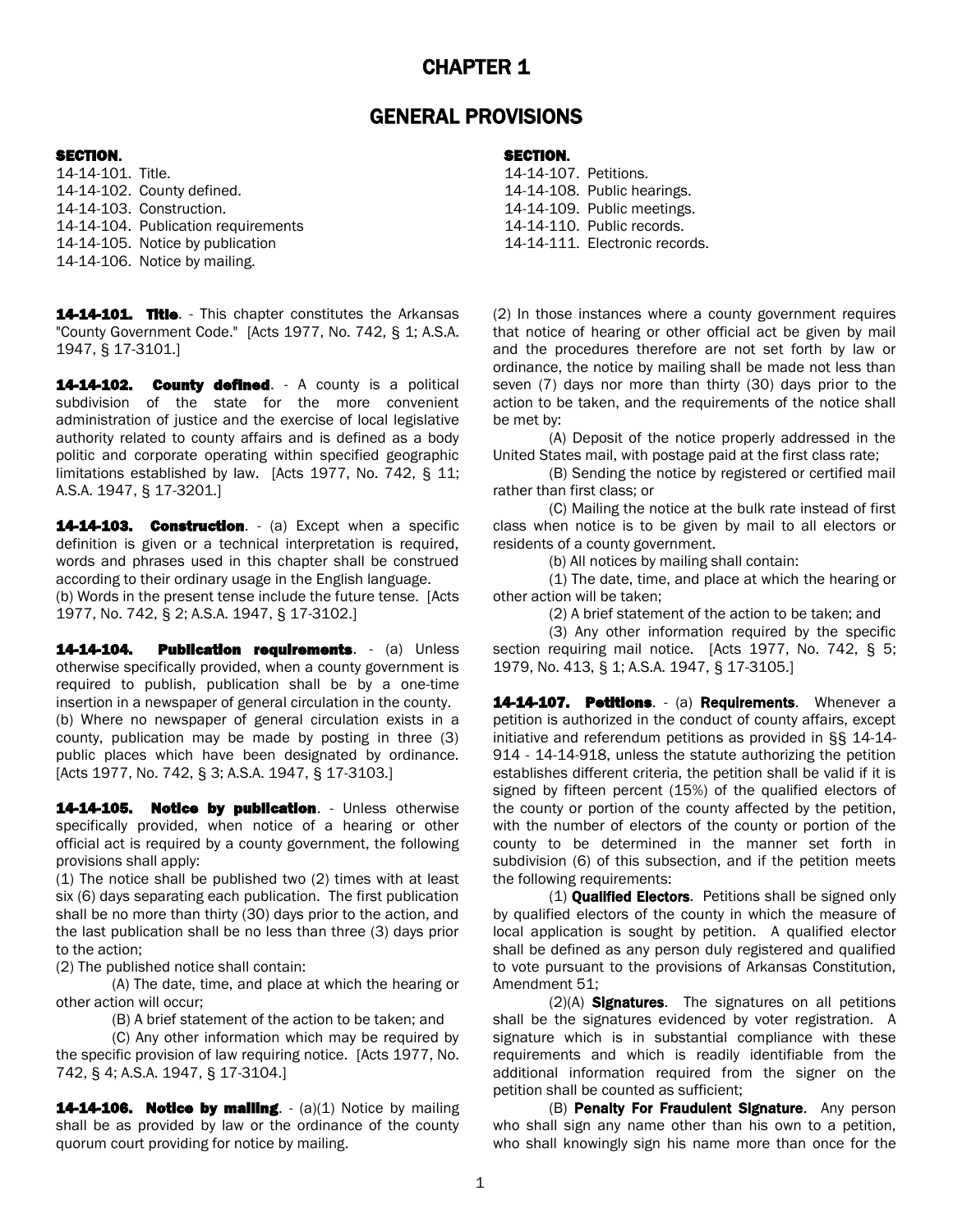same measure, or who shall sign the petition when he is not a legal voter of the county when the measure is of local application to the county only shall be guilty of a felony and may be imprisoned in the state penitentiary for not less than one (1) year nor more than five (5) years;

(3) Statement Of Purpose. The petition shall contain a statement of the purpose for which it is circulated sufficient to meet the specific criteria set out in the statute authorizing the petition;

(4) Filing Of Petitions. All petitions relating to county affairs shall be directed to the judge of the county court and filed with the county clerk. All petitions, upon verification of sufficiency by the county clerk, shall be referred to the county quorum court during the next regular meeting of that body for consideration and disposition. However, a special meeting of the quorum court may be called as provided by law for the consideration and disposition of petitions;

(5) Verification Of Petitions. Only legal voters shall be counted upon petitions. Petitions may be circulated and presented in parts, but each part of any petition shall have attached thereto the affidavit of the persons circulating them affirming that:

(A) All signatures thereon were made in the presence of the affiant; and

(B) To the best of the affiant's knowledge and belief, each signature is genuine and the person signing is a legal voter. No other affidavit or verification shall be required to establish the genuineness of such signatures.

(6) Sufficiency Of Petitions. The sufficiency of all county petitions shall be decided in the first instance by the county clerk, subject to review by the chancery court. The number of signatures required in a county petition shall be based on the total number of votes cast in the last general election for the office of circuit clerk, or the office of Governor in cases where the office of circuit clerk may have been abolished;

(7) Challenge Of Petition. If the sufficiency of any petition is challenged, that cause shall be a preference cause and shall be tried at once. However, the failure of the courts to reach a decision prior to the election, if an election is required, as to the sufficiency of any petition shall not prevent the question from being placed upon the ballot at the election named in the petition, nor militate against the validity of the measure if it shall have been approved by a vote of the people;

(8) Amendment Of Petitions. If the county clerk shall decide any petition to be insufficient, he shall, without delay, notify the sponsors of the petition and permit at least thirty (30) days from the date of the notification for correction. In the event of legal proceedings to prevent giving legal effect to any petition upon any grounds, the burden of proof shall be upon the person attacking the validity of the petition.

(b)(1) **Unwarranted Restrictions Prohibited**. No law shall be passed to prohibit any person from giving or receiving compensation for circulating petitions, nor to prohibit the circulation of petitions, nor in any manner to interfere with the freedom of the people procuring petitions.

(2) Laws shall be enacted prohibiting and penalizing perjury, forgery, and all other felonies or other fraudulent practices in the securing of signatures or filing of petitions.

(c) Declaration Of Sufficiency. Within ten (10) calendar days from the date a petition was filed with the county clerk, the clerk shall determine the adequacy of the petition.

(d) **Withdrawal Of Signatures**. Any person may in writing withdraw his signature from a petition at any time prior to the time of filing the petition with the county clerk. Unless otherwise specifically provided by law, no elector shall be permitted to withdraw his signature from a petition after it has been filed.

(e) Publication; Costs. All petitions under the provisions of this section shall be published as provided by law. All costs of any petition shall be borne by the petitioners. [Acts 1977, No. 742, § 6; 1979, No. 413, § 2; A.S.A. 1947, § 17-3106.]

14-14-108. Public hearings. - Unless otherwise specifically provided, when a county court or county quorum court is required to conduct a public hearing for the purpose of providing reasonable opportunity for citizen participation prior to any final decision by either court, the hearing shall meet the following requirements:

(1) At a minimum, a public hearing shall provide for submission of both oral and written testimony for and against the action or matter at issue. If the hearing is not held before the ultimate decision makers, provision shall be made for the transmittal of a summary or transcript of the testimony received to the ultimate decision makers prior to their determination;

(2) Public hearings may be held at regular or special meetings of each of the courts;

(3) The person or authority holding the public hearing may include in the notice calling the hearing any special procedures or guidelines to be followed at the hearing;

(4) Petitions and letters received by the respective body conducting a public hearing prior to the hearing shall be entered into the minutes of the hearing and considered as other testimony received at the hearing;

(5) Except for budget and appropriation hearings, the quorum court may designate a subcommittee to conduct any public hearings on county legislative affairs. [Acts 1977, No. 742, § 7; 1979, No. 413, § 3; A.S.A. 1947, § 17-3107.]

**14-14-109. Public meetings.**  $-$  (a)(1) All meetings of a county government governing body, board, committee, or any other entity created by, or subordinate to, a county government shall be open to the public except as provided in subdivision (2) of this subsection.

(2) A meeting, or part of a meeting, which involves or affects the employment, appointment, promotion, demotion, disciplining, dismissal, or resignation of a county government official or employee need not be open to the public unless the local government officer or employee requests a public meeting.

(b) In any meeting required to be open to the public, the county quorum court, committee, board, or other entity shall adopt rules for conducting the meeting which afford citizens a reasonable opportunity to participate prior to the final decision.

(c) Appropriate minutes shall be kept of all public meetings and shall be made available to the public for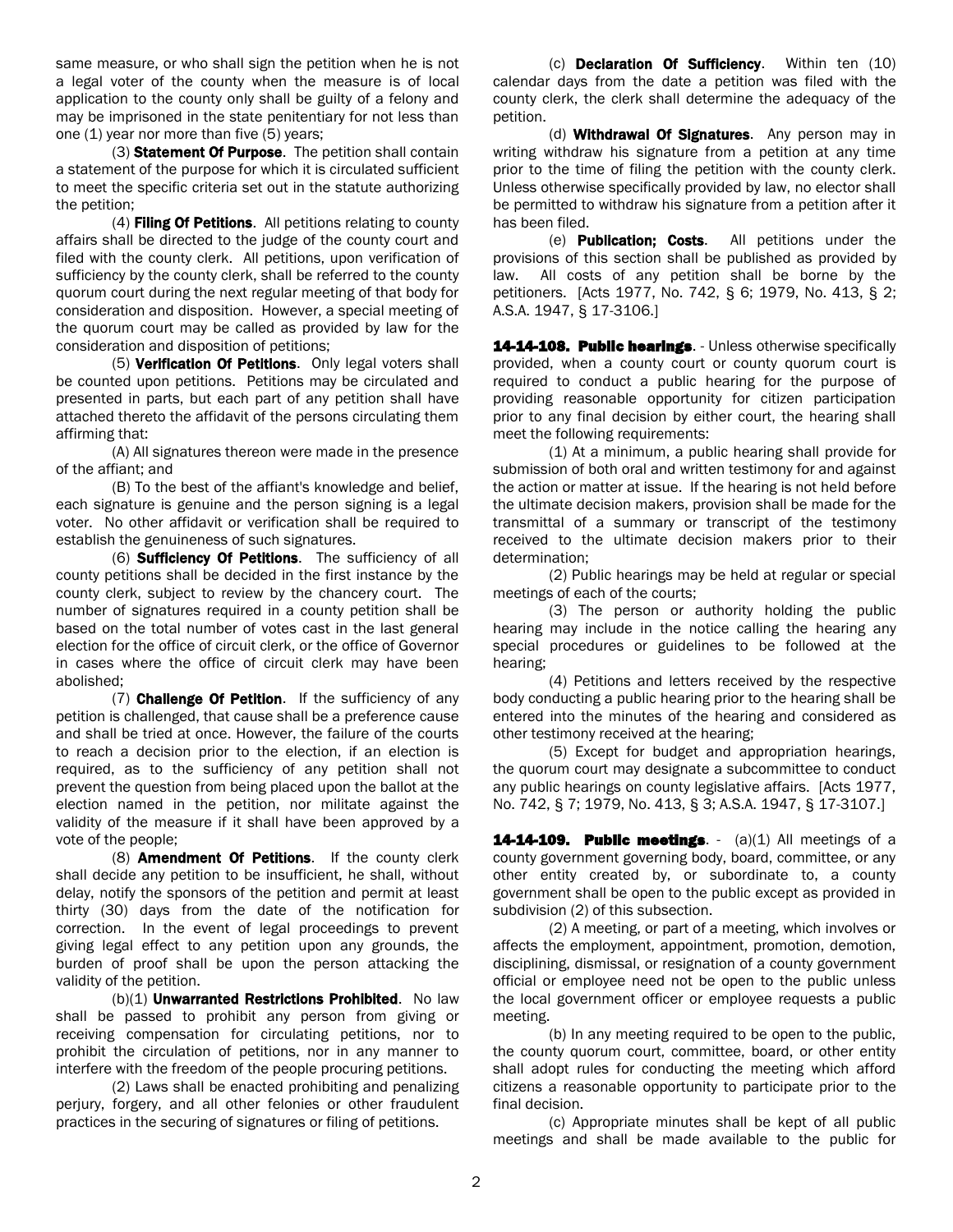inspection and copying. [Acts 1977, No. 742, §§ 8, 9; A.S.A. 1947, §§ 17-3108, 17-3109.]

14-14-110. Public records. - (a) Except as provided in subsection (b) of this section, all records and other written materials in the possession of a local government shall be available for inspection and copying by any person during normal office hours.

(b) Personal records, medical records, and other records which relate to matters in which the right to individual privacy exceeds the merits of public disclosure shall not be available to the public unless the person they concern requests they be made public. [Acts 1977, No. 742, § 10; A.S.A. 1947, § 17-3110.]

14-14-111. **Electronic records**. (a)(1) County governments in Arkansas are the repository for vast numbers of public records necessary for the regulation of commerce and vital to the health, safety, and welfare of the citizens of the state.

(2) These records are routinely kept in electronic format by the county officials who are the custodians of the records.

(3) It is the intent of this section to:

(A) Ensure that all public records kept by county officials are under the complete care, custody, and control of the county officials responsible for the records; and

(B) Prevent a computer or software provider doing business with a county from obtaining complete care and control of county records and from becoming the de facto custodian of the records.

(b) As used in this section:

(1) "Administrative rights" means permissions and powers, including without limitation the permissions and powers to access, alter, copy, download, read, record, upload, write, or otherwise manipulate and maintain records kept by a county official;

(2) "Electronic record" means a record created, generated, sent, communicated, received, or stored by electronic means; and

(3)(A) "Public records" means writings, recorded sounds, films, tapes, electronic or computer-based information, or data compilations in any medium required by law to be kept or otherwise kept and that constitute a record of the performance or lack of performance of official functions that are or should be carried out by a public official or employee, a governmental agency, or other agency wholly or partially supported by public funds or expending public funds. All records maintained in county offices or by county employees within the scope of employment are public records.

(B) "Public records" does not mean software acquired by purchase, lease, or license.

 $(c)(1)$  A county official required by law to maintain public records and who in the normal performance of official duties chooses to keep and maintain the records in an electronic record retains administrative rights and complete access to all the records.

(2) A contract between a county and an electronic record provider shall include the information under subdivision (c)(1) of this section. [Acts [2009, No. 569,](http://www.loislaw.com/pns/doclink.htp?dockey=22464052@ARACTS&alias=ARACTS&cite=Act+569+of+2009#PR0) § 1.]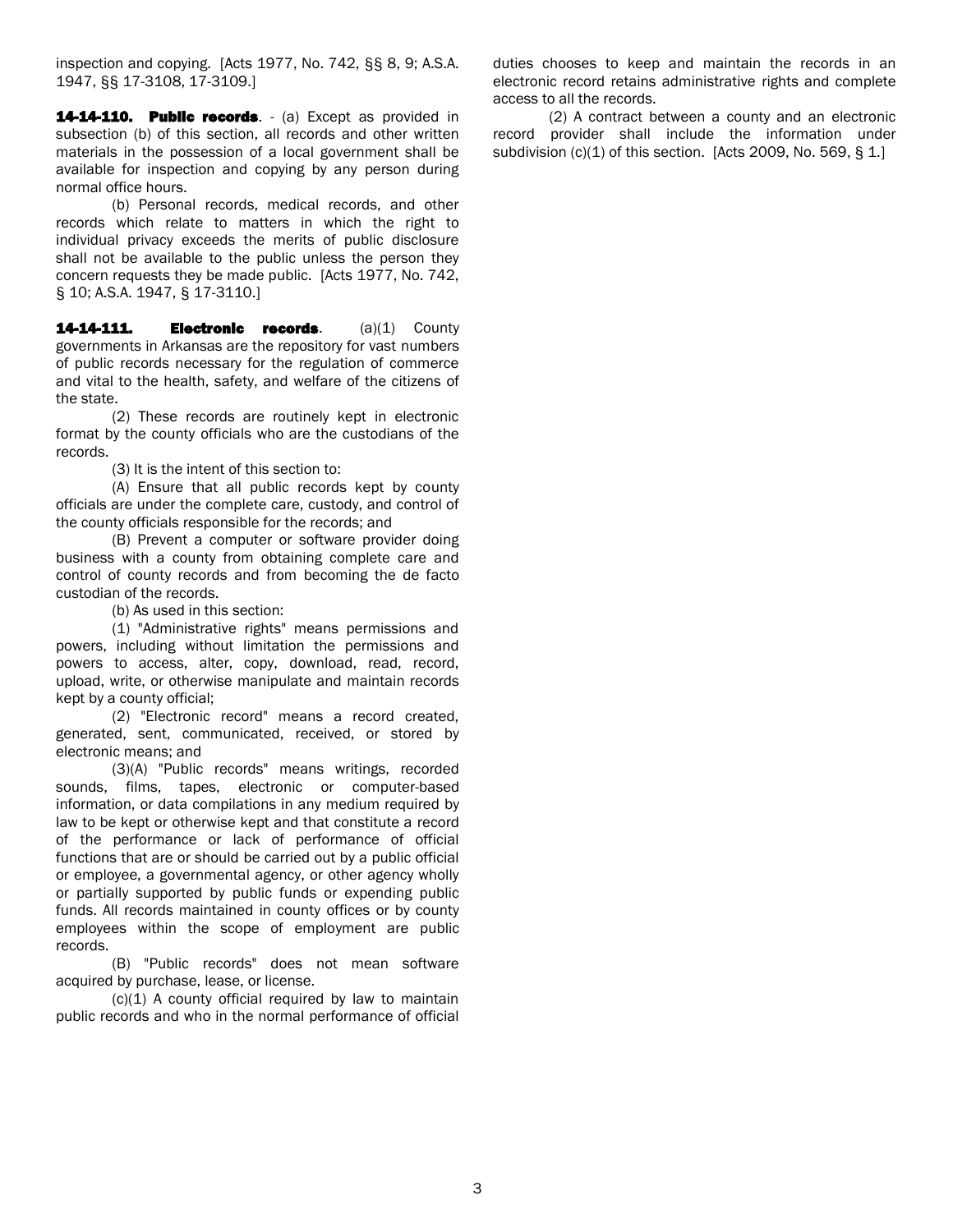## CHAPTER 2

### **BOUNDARIES**

#### SECTION. SECTION.

14-14-202. Initiation of alteration. 14-14-205. Costs. 14-14-203. Petition to General Assembly. 14-14-206. Apportionment of property and indebtedness.

14-14-201. Power to change. - (a) The power to change county boundaries is inherent in the General Assembly, subject to express constitutional restrictions.

(b)(1) No county now established shall be reduced to an area of less than six hundred (600) square miles nor to less than five thousand (5,000) inhabitants; nor shall any new county be established with less than six hundred (600) square miles and five thousand (5,000) inhabitants.

(2) This section shall not apply to the counties of Lafayette, Pope, and Johnson, nor be so construed as to prevent the General Assembly from changing the line between the counties of Pope and Johnson.

(c) No part of a county shall be taken off to form a new county, or a part thereof, without the consent of a majority of voters in the part to be taken off.

(d) In the formation of new counties, no line thereof shall run within ten (10) miles of the county seat of the county proposed to be divided, except the county seat of Lafayette County.

(e) Sebastian County may have two (2) districts and two (2) county seats, at which county, probate, and circuit courts shall be held as may be provided by law, each district paying its own expenses. However, nothing in this section shall be construed as requiring Sebastian County to maintain two (2) districts or two (2) county seats, nor construed as authorizing the establishment of two (2) county quorum courts and two (2) county courts. [Acts 1977, No. 742, §§ 12-16; A.S.A. 1947, § 17-3202.]

14-14-202. Initiation of alteration. - Alteration of county boundaries may be initiated by the General Assembly or by a petition to the General Assembly by persons whose rights and interests would be affected by the boundary change. [Acts 1977, No. 742, § 17; A.S.A. 1947, § 17-3203.]

**14-14-203. Petition to General Assembly**.  $-(a)(1)(A)$  A petition signed by not less than fifteen percent (15%) of the legal voters residing in the areas to be affected by a proposed county boundary change may be submitted to the General Assembly for consideration.

(B) A petition to form a new county shall be preceded by an election on the issue and consent by the majority of the voters in the part proposed to be taken off.

(2) The number of signatures required upon any petition shall be computed pursuant to subdivision  $(a)(1)(A)$ of this section as a percentage of the total vote cast for the office of Governor at the preceding general election in the various townships affected by the petition.

14-14-201. Power to change. 14-14-204. Accompanying documentation.

(b) All petitions under the provisions of this section shall be published as provided by law. [Acts 1977, No. 742, §§ 18, 19; A.S.A. 1947, §§ 17-3204, 17-3205.]

14-14-204. Accompanying documentation. Petitions for the alteration of county boundaries shall be accompanied by the following documentation:

(1)(A) A survey of the proposed boundary alterations, except where common boundaries are being dissolved.

(B) The survey shall be performed by a registered professional surveyor of the State of Arkansas; and

(2) A map drawn to scale of the area affected by the petition. [Acts 1977, No. 742, § 20; Acts 2005, No. 1178, § 1;. A.S.A. 1947, § 17-3206]

14-14-205. Costs. - All costs of petitions, surveys, and mapping shall be borne by the petitioners. [Acts 1977, No. 742, § 21; A.S.A. 1947, § 17-3207.]

14-14-206. Apportionment of property and **Indebtedness**. - All property, bonded indebtedness, and outstanding indebtedness of counties affected by a change in boundaries shall be apportioned by the General Assembly. [Acts 1977, No. 742, § 22; A.S.A. 1947, § 17-3208.]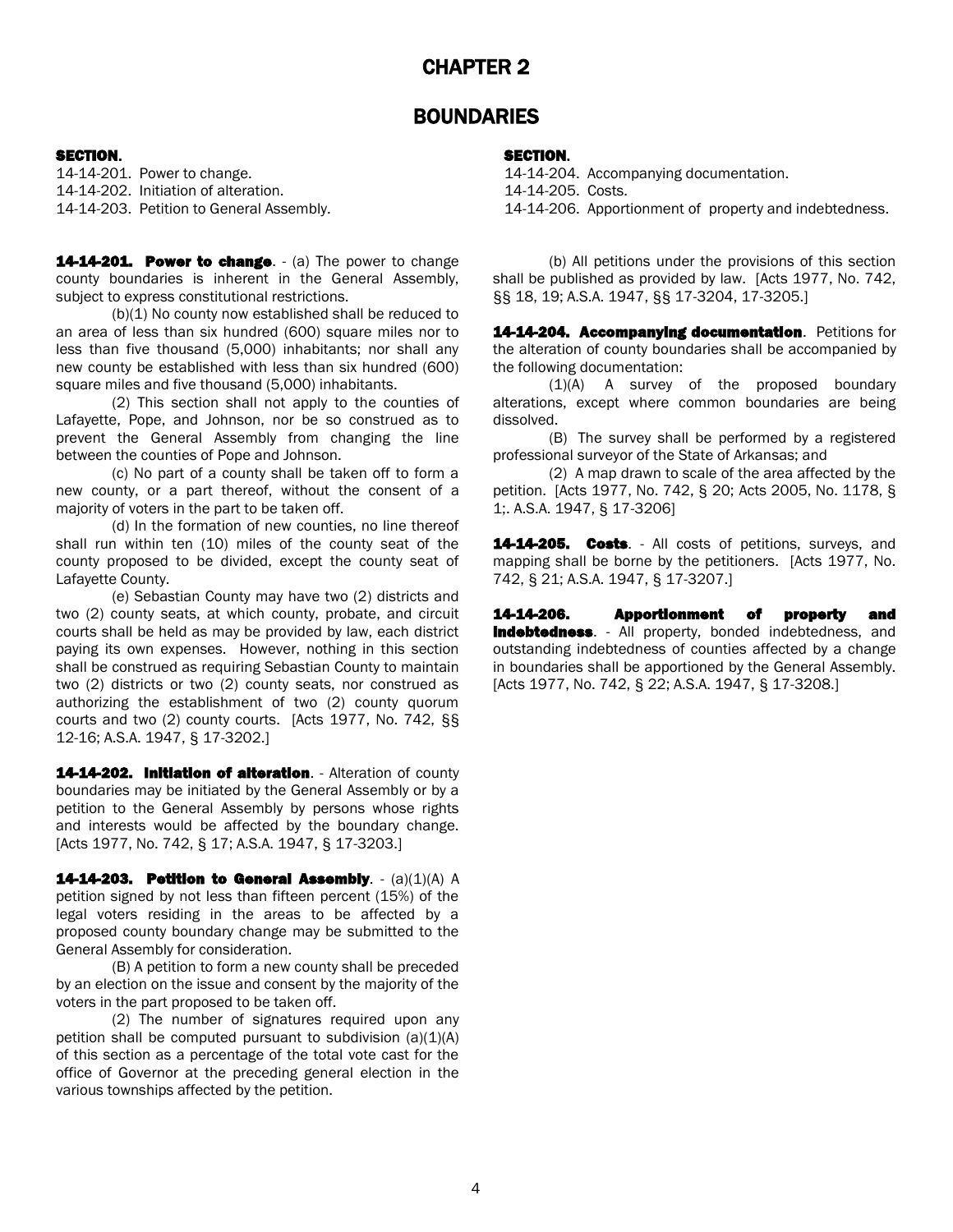## CHAPTER 3

## COUNTY SEATS

### SECTION. SECTION.

14-14-301. Definition. 14-14-306. Deed to county required. 14-14-303. Petition for change. county. 14-14-305. Designation of new site. Subdivisions. Subdivisions.

14-14-301. Definition. - (a) A "county seat" shall be defined as the principal site for the conducting of county affairs and maintaining records of the various courts.

(b) Nothing in this section, however, shall be construed as a limitation on a county to maintain several sites throughout the county for conducting of county affairs. [Acts 1977, No. 742, § 23; A.S.A. 1947, § 17-3301.]

14-14-302. Establishment or change. - (a) Unless for the purpose of the temporary location of county seats in the formation of new counties, it shall be unlawful to establish or change any county seat in this state without the consent of a majority of the qualified voters of the county to be affected by the change; nor will a county seat be located until the place at which it is proposed to established or change any county seat shall be fully designated, with the designation embracing a complete and intelligible description of the proposed locations, together with an abstract of the title thereto, and the terms and conditions upon which it can be purchased or donated by or to the county.

(b) The county court shall not order the election provided in this subchapter unless it shall be satisfied that a good and valid title can and will be made to the proposed new locations or one (1) of them. [Acts 1977, No. 742, § 24; A.S.A. 1947, § 17-3302.]

14-14-303. Petition for change. - (a) Whenever fifteen percent (15%) of the legal voters of any county in this state shall join in a petition to the county court of the county for the change or removal of the county seat, the county court shall order an election to be held at the voting places in the county directing that the proposition of the petitioners for the change or removal shall be submitted to the qualified electors.

(b) The number of signatures required upon a petition for change of a county seat shall be computed upon the total vote cast for the Office of Governor at the preceding general election in the county affected by the petition. [Acts 1977, No. 742, § 26; A.S.A. 1947, § 17-3304.]

14-14-304. Form of ballots. - The ballots of the voters shall have written or printed upon them the words "FOR CHANGE," or "AGAINST CHANGE," meaning for or against change from the existing county seat location, and the words "FOR (one of the localities allowed by the act to be voted for, naming and describing the place to which the change or removal is proposed). [Acts 1875, No. 86, § 5, p. 201; C. & M. Dig. 1874; Pope's Dig., 2393; A.S.A. 1947, § 17-205.]

- 
- 14-14-302. Establishment or change. 14-14-307. Temporary location of county seat for new
- 14-14-304. Form of ballots. 14-14-308. Emergency temporary location for political

14-14-305. Designation of new site. - (a) Where a majority of the qualified voters of the county have voted in favor of the change from the existing location and are in a majority agreement as to the location in cases where more than one (1) location is proposed, the county court shall proceed to carry into effect the will of the majority.

(b) Where a majority agreement is rendered in favor of a change but is not rendered on a specific location, where more than one (1) location is proposed, the court shall immediately order an election to decide which of the two (2) locations receiving the highest number of votes in the initial election on the issue shall be designated as the new site for the county seat. [Acts 1977, No. 742, § 28; A.S.A. 1947, § 17-3306.]

14-14-306. Deed to county required. - Before proceeding to carry into effect the will of a majority voting on the issue of changing a county seat, the county court shall require the vendor or donor of the new location to deliver a good and sufficient deed, conveying to the county the land or location so sold or donated in fee simple, without reservation or condition, and also an abstract of the title, papers, deeds, and conveyances, and assurances by or through which the title thereof is derived, who shall file the deed for record in the recorder's office of the county, to be recorded as other title deeds and papers. The place so deeded shall then be the permanent county seat, and the title shall be vested in the county. [Acts 1977, No. 742, § 27; A.S.A. 1947, § 17- 3305.]

14-14-307. Temporary location for new county. - (a) The temporary location for the county seat of any new county shall be fixed by the act of the General Assembly authorizing the formation and organization of the new county.

(b) The temporary location shall be considered the permanent and established location unless changed as provided in this subchapter for the change of county seats. [Acts 1977, No. 742, § 25; A.S.A. 1947, § 17-3303.]

14-14-308. Emergency temporary location for political subdivisions. - (a)(1) Whenever, due to an emergency resulting from the effects of enemy attack, or the anticipated effects of a threatened enemy attack, it becomes imprudent, inexpedient, or impossible to conduct the affairs of local government at the regular or usual place thereof, the governing body of each political subdivision of this state may meet at any place within or without the territorial limits of the political subdivisions on the call of the presiding officer or any two (2) members of the governing body. The governing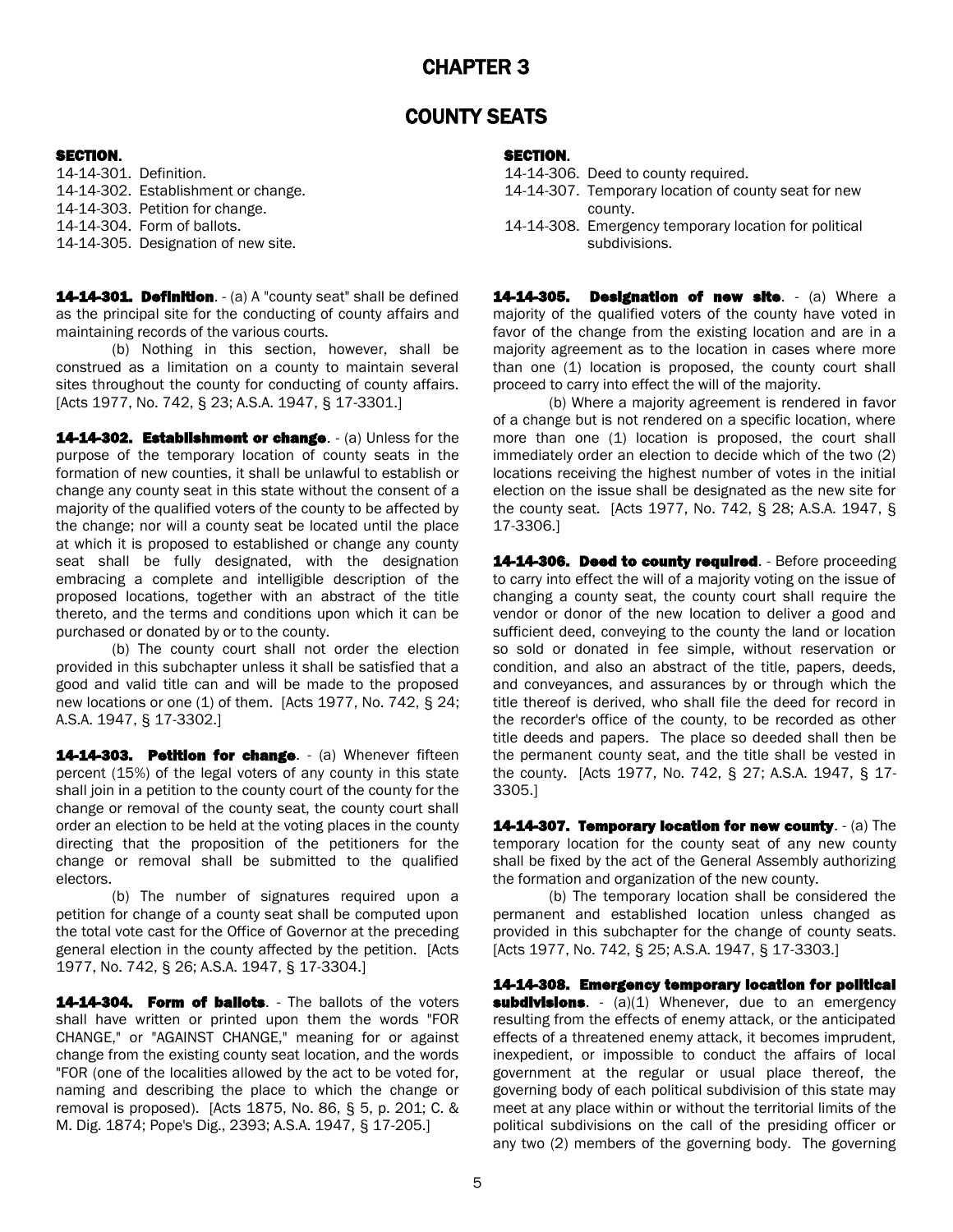body shall proceed to establish and designate by ordinance, resolution, or other manner alternate or substitute sites or places as the emergency temporary location of government where all, or any part, of the public business may be transacted and conducted during the emergency situation.

(2) The sites or places may be within or without the territorial limits of the political subdivisions and may be within or without this state.

 $(b)(1)$  During the period when the public business is being conducted at an emergency temporary location, the governing body and other officers of a political subdivision of this state shall have and possess and shall exercise at the location all of the executive, legislative, and judicial powers and functions conferred upon the body and officers by or under the laws of this state.

(2) The powers and functions of the governing body and officers may be exercised without regard to or compliance with time-consuming procedures and formalities prescribed by law and pertaining thereto. All acts of the body and officers shall be as valid and binding as if performed within the territorial limits of their political subdivision.

(c) "Political subdivisions" shall mean all duly formed and constituted governing bodies created and established under authority of the Arkansas Constitution and laws of this state. [Acts 1977, No. 742, §§ 29-31; A.S.A. 1947, §§ 17- 3307 - 17-3309.]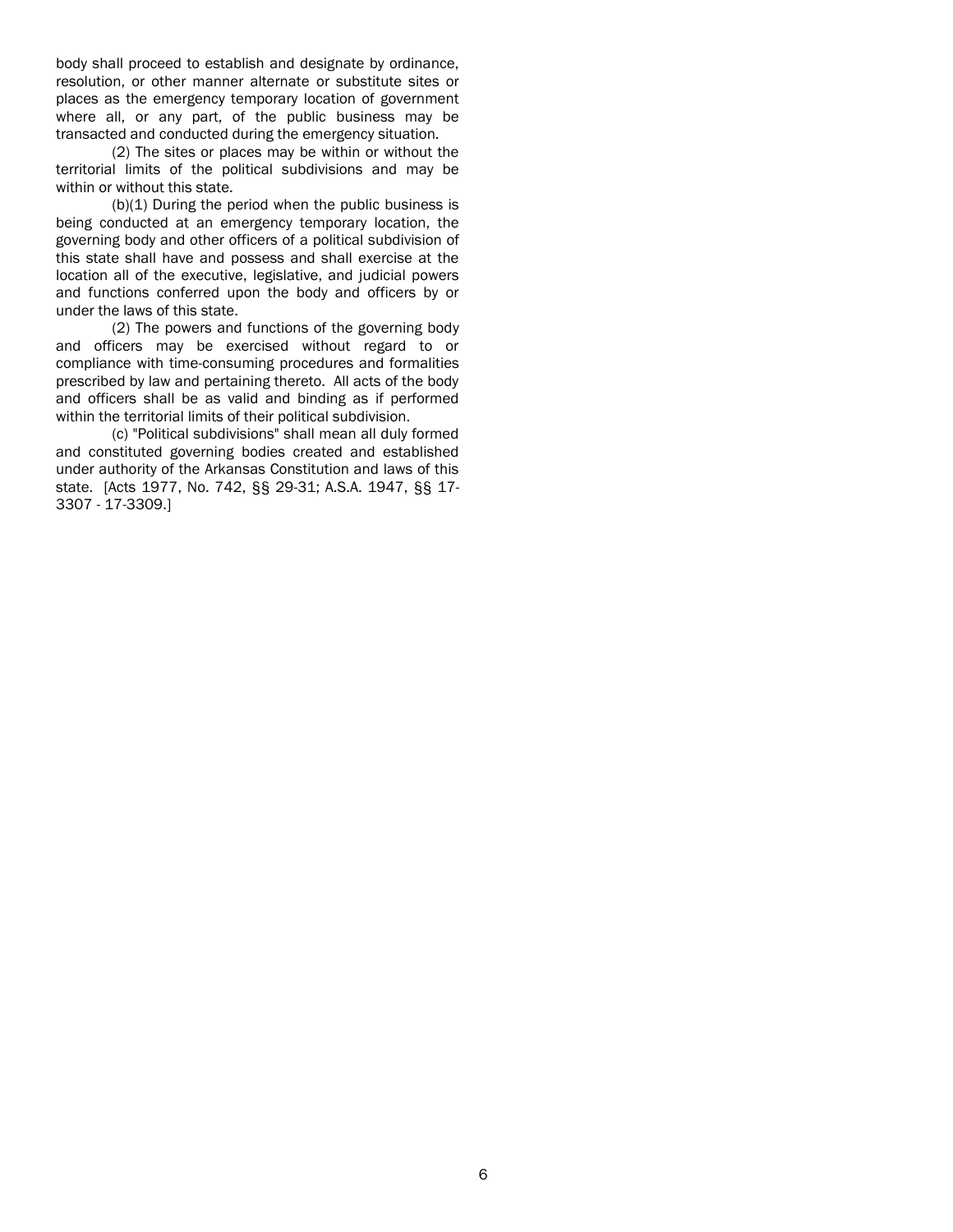## QUORUM COURT DISTRICTS

#### SECTION. SECTION ASSECTION ASSECTION.

14-14-401. Establishment - Townships continued. 14-14-405. Filing and publishing of plan.

14-14-404. Federal Decennial Census data.

14-14-401. Establishment - Townships continued. (a) Each county of the state shall divide its land area into convenient county quorum court districts in a manner and at times prescribed by the General Assembly.

(b) The county court of each county in this state shall have the authority to divide the county into convenient townships, subdivide those already established and alter township lines.

(c) It shall be the duty of the clerk of the county court to enter on the minutes of the court a description of each township established by the court, containing the name and boundaries of the township and the place appointed for holding elections; and shall also note in the minutes every alteration that is made in any township lines.

(d) The clerk of the county court shall within thirty (30) days after establishing any new township or altering any existing township line, provide the Secretary of State a certified copy of the record made.

(e) If any county clerk in this state has not furnished the Secretary of State with a description of the several townships in the county, it shall be the duty of the county court to direct the clerk of that court to provide the Secretary of State with the description.

(f) Whenever the county court of any county in this state orders the formation of one (1) or more new townships or changes the boundary lines of any of the townships in the county, which formation or change shall require additional township officers, the additional township officer or officers shall be filled in accordance with Arkansas Constitution, Article 7, Sec. 50. [Acts 1977, No. 742, § 32; 1979, No. 413, § 4; Acts 1997, No. 1090, § 1; A.S.A. 1947, § 17- 3401.]

14-14-402. Number of districts. - The number of convenient quorum court districts to be established in each county shall be determined according to the following population categories:

| Ouorum Court Districts | Population        |
|------------------------|-------------------|
| 9                      | 0 to 19.999       |
| 11                     | 20,000 to 49,999  |
| 13                     | 50,000 to 199,999 |
| 15                     | 200,000 and above |
|                        |                   |

[Acts 1977, No. 742, § 33; 1979, No. 413, § 4; A.S.A. 1947, § 17-3402.]

14-14-403. Apportionment of districts. - (a) The county board of election commissioners in each county shall be responsible for the apportionment of the county into quorum court districts. Until otherwise changed in the method set

14-14-402. Number of districts. 14-14-406. Contest of apportionment. 14-14-403. Apportionment of districts. 14-14-407. Certification of plan.

> forth in this subchapter, the districts of each county shall consist of the territory of the township established by the county board of election commissioners on or before November 3, 1975, pursuant to the provisions of Acts 1975, No. 128 [Repealed]. Thereafter, districts shall be apportioned on or before the first Monday after January 1, 1982, and each ten (10) years thereafter.

> (b) All apportionments shall be based on the population of the county as of the last Federal Decennial Census, and the number of districts apportioned shall be equal to the number the county is entitled by law.

> (c) The provisions of this chapter shall not be construed to affect the composition of the county committees of the political parties, and the county committee of each political party shall designate the geographic area within the county from which county committeemen shall be selected. [Acts 1977, No. 742, § 34; 1979, No. 413, § 4; A.S.A. 1947, § 17-3403.]

> 14-14-404. Federal Decennial Census Data. - The State Board of Apportionment shall provide each of the respective county boards of election commissioners with the appropriate and necessary Federal Decennial Census information, not less than ninety (90) days prior to the date established for apportionment of county quorum court districts. [Acts 1977, No. 742, § 35; 1979, No. 413, § 4; A.S.A. 1947, § 17-3404.]

> 14-14-405. Filing and publishing of plan. - (a) Not later than the date set for the apportionment of county quorum court districts, the county board of election commissioners shall file its report with the clerk of the county court, setting forth the district boundaries and the number of inhabitants within them.

> (b) Within fifteen (15) days of the filing of an apportionment plan, the clerk of the county court shall cause to be published in a newspaper of general circulation in the county the district boundaries apportioned and the number of inhabitants within them. [Acts 1977, No. 742, § 36; 1979, No. 413, § 4; A.S.A. 1947, § 17-3405.]

> 14-14-406. Contest of apportionment. - Original jurisdiction of any suit to contest the apportionment made for county quorum court districts by a county board of election commissioners is vested in the circuit court of the affected county. Any such contest shall be filed with the circuit court within thirty (30) days following the date publication appears in a newspaper of general circulation. [Acts 1977, No. 742, § 37; 1979, No. 413, § 4; A.S.A. 1947, § 17-3406.]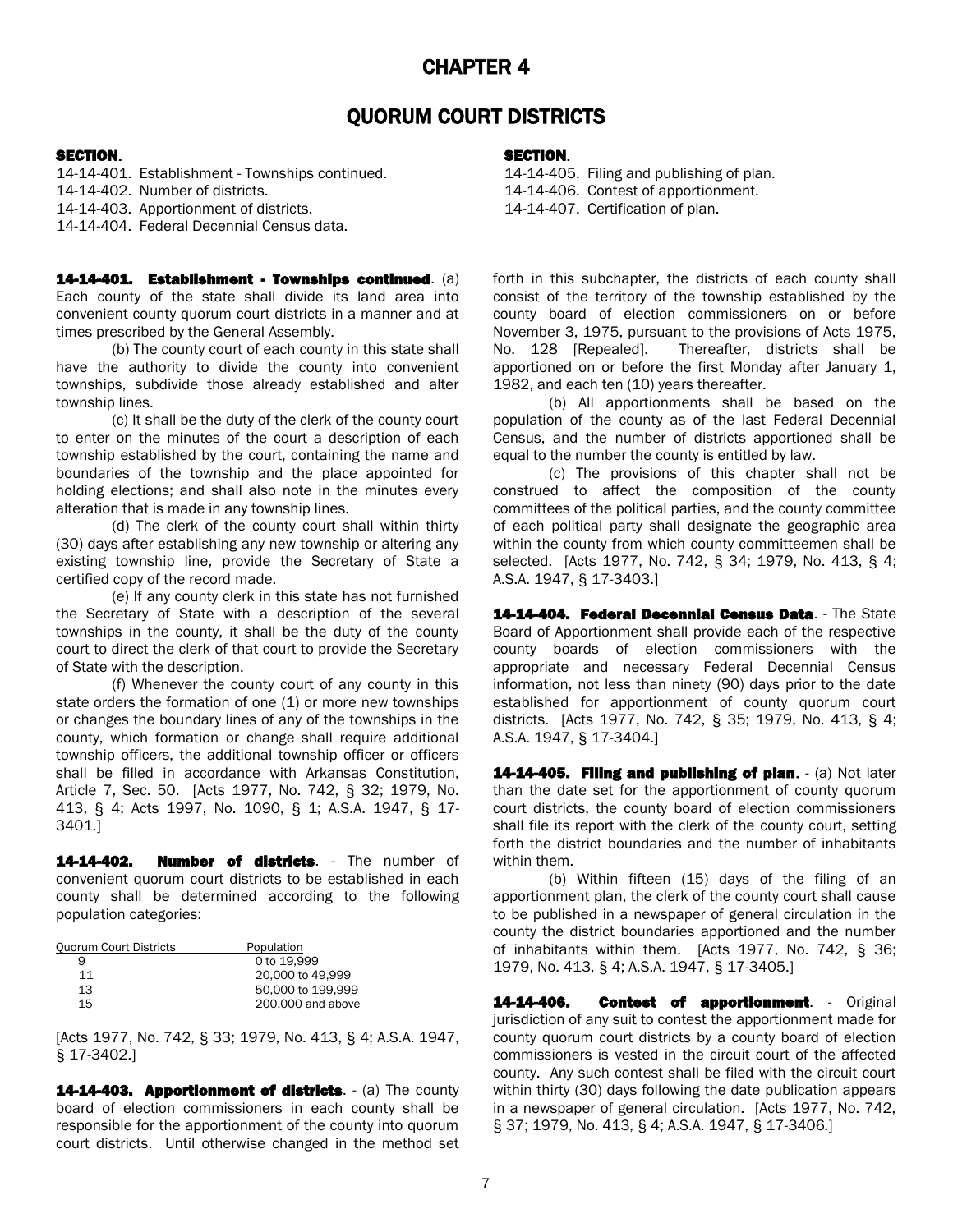14-14-407. Certification of plan. - The clerk of the county court, within seven (7) calendar days following the expiration of the time period provided for the filing of contest of an apportionment plan, shall transmit to the Secretary of State a certified copy of the record made of an apportionment plan. [Acts 1977, No. 742, § 38; A.S.A. 1947, § 17-3407.]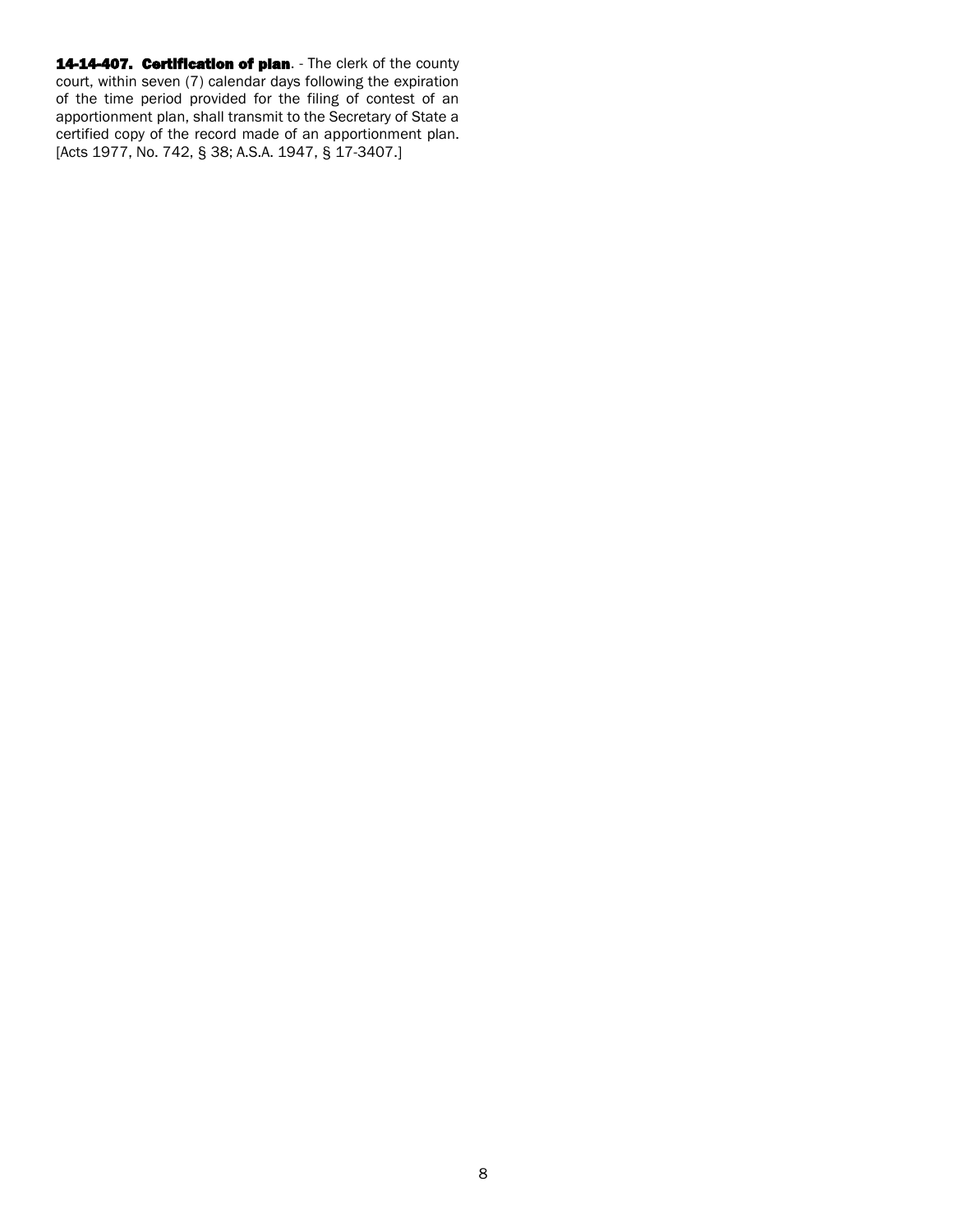## ORGANIZATION GENERALLY

#### SECTION. SECTION AND SECTION AND SECTION.

14-14-501. Body politic and corporate. 14-14-502. Distribution of powers.

14-14-501. Body politic and corporate. - A county government is a body politic and corporate created by the General Assembly and subject to its exercise of power. However, county governments shall possess legislative powers not denied by the Arkansas Constitution or by law. As a corporate body, county governments shall have corporate and governmental powers, a corporate name, and perpetual succession subject to limitations imposed by the General Assembly. [Acts 1977, No. 742, § 39; A.S.A. 1947, § 17- 3501.]

14-14-502. Distribution of powers. - (a) DIVISION. The powers of the county governments of the State of Arkansas shall be divided into three (3) distinct departments, each of them to be confined to a separate body, to wit: Those that are legislative to one, those that are executive to a second, and those that are judicial to a third.

(b)(1) LEGISLATIVE. All legislative powers of the county governments are vested in the quorum court. The people reserve to themselves the power to propose county legislative measures and to enact or reject them at the polls independent of the quorum court. The people also reserve to themselves the power, at their option, to approve or reject at the polls any entire ordinance enacted by a quorum court.

(2)(A) EXECUTIVE. The executive divisions of a county government shall consist of:

(i) The county judge, who shall perform the duties of the chief executive officer of the county as provided in Arkansas Constitution, Amendment 55, Section 3, and as implemented in this chapter and who shall preside over the quorum court without a vote but with the power of veto;

(ii) One (1) sheriff, who shall be ex officio collector of taxes, unless otherwise provided by law;

- (iii) One (1) assessor:
- (iv) One (1) coroner;

(v) One (1) treasurer, who shall be ex officio treasurer of the common school fund of the county;

(vi) One (1) surveyor; and

(vii) One (1) clerk of the circuit court, who shall be ex officio clerk of the county and probate courts and recorder.

(B) There may be elected a county clerk in like manner as a circuit clerk, and in such cases, the county clerk may be ex officio clerk of the probate division of circuit court, if such division exists, of the county until otherwise provided by the General Assembly.

(3) JUDICIAL. The judicial divisions of a county government are vested in the county court, except with respect to those powers formerly vested in the county court which, by the provisions of Arkansas Constitution, Amendment 55, are to be performed by the county judge, and in the respective courts of this state as provided by law.

(c) LIMITATIONS. No person or collection of persons being one of these departments, legislative, executive, or judicial, shall exercise any power belonging to either of the others, except in the instances expressly directed or permitted.

[Acts 1977, No. 742, § 40; 1979, No. 413, § 5; Acts 2001, No. 997, § 1; .A.S.A. 1947, § 17-3502]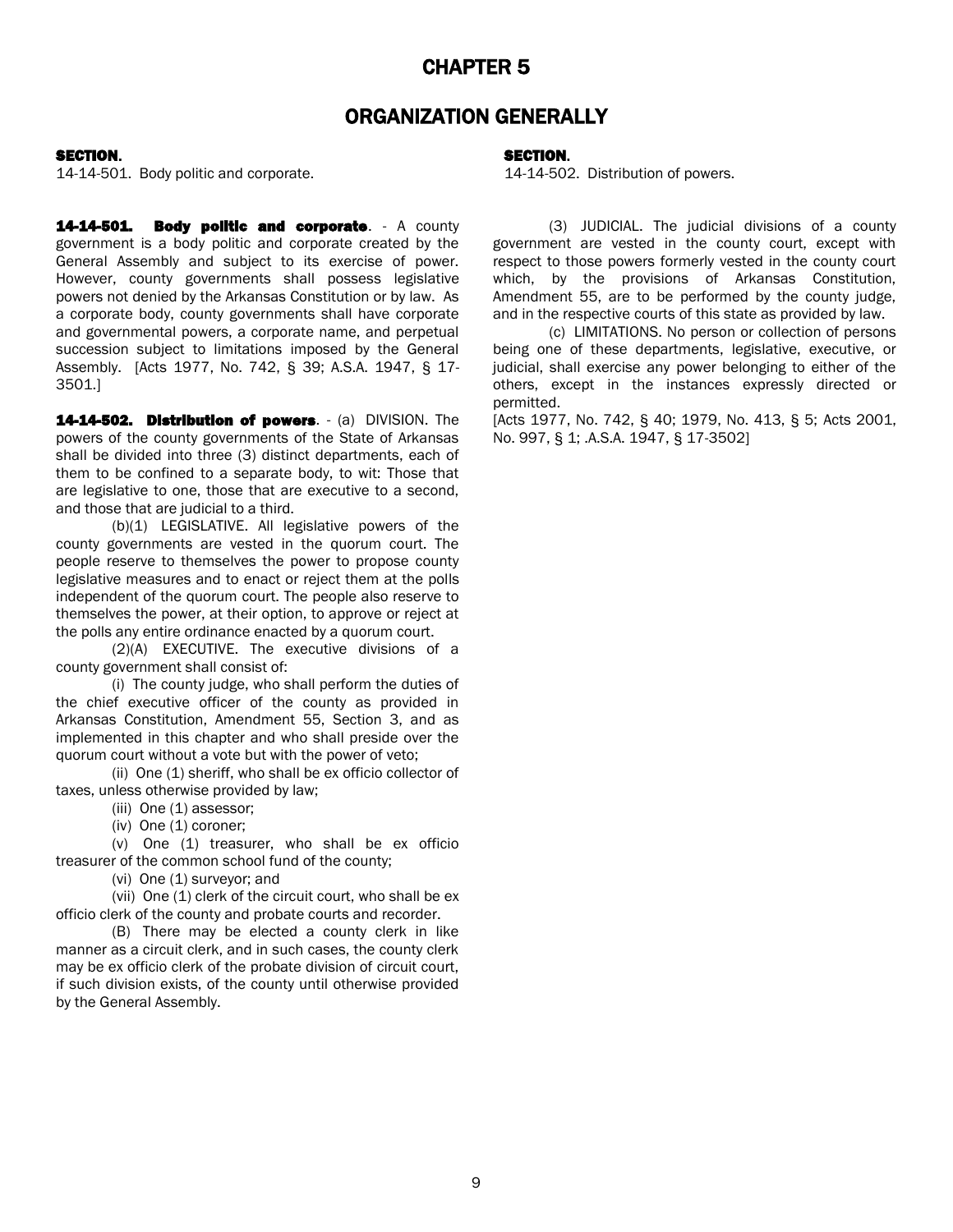## CHAPTER 6

## ALTERNATIVE ORGANIZATIONS

#### SECTION. And the section of the section of the section of the section of the section.

| 14-14-601. Legislative Determination - Purpose. |
|-------------------------------------------------|
| 14-14-602. Definitions.                         |
| 14-14-603. Offices included.                    |

- 
- 
- 
- 14-14-607. Initiation and conduct of analysis.
- 14-14-608. Limitations on adoption of alternatives.

## 14-14-601. Legislative determination - Purpose. - (a) It

is determined by the General Assembly that: (1) The present structure of county government does

not meet the needs of every county in the state;

(2) County Government can be made more responsive to the wishes of the people through selected structural changes and consolidation; and

(3) Greater economy, efficiency, and effectiveness in providing governmental services can be achieved through modernization of county government.

(b) It is the purpose of this subchapter to:

(1) Establish the basic procedures for the adoption and implementation of alternative county government organization pursuant to Arkansas Constitution, Amendment 55, Section 2, Part (b), which provides "The quorum court may create, consolidate, separate, revise, or abandon any elective county office or offices except during the term thereof; provided, however, that a majority of those voting on the question at a general election have approved said action;" and

(2) Provide the citizens of each county the opportunity to select the form of county government organization which best serves their needs and desires. [Acts 1977, No. 742, §§ 54, 55; A.S.A. 1947, §§ 17-3701, 17-3702.]

14-14-602. Definitions. - As used in this subchapter, unless the context otherwise requires:

(1) "Create" means to bring into being, to cause to exist, to produce;

(2) "Consolidate" means to unite offices into one (1) office;

(3) "Separate" means to disunite, divide, disconnect, or sever;

(4) "Revise" means to review, re-examine for correction or for the purpose of amending, correcting, rearranging, or otherwise improving; and

(5) "Abandon" means to desert, surrender, forsake, or to give up absolutely. [Acts 1977, No. 742, § 58; A.S.A. 1947, §§ 17-3705.]

14-14-603. Offices included. - (a) Within the purposes of this chapter, the term "elective county office" shall mean any office created under the provisions of Arkansas Constitution, Article 7, Sections 19 and 46, as amended by Amendment 24, Section 3.

- 14-14-609. Referendum on proposed plan.
- 14-14-610. Election results.
- 14-14-611. Appointment of interim officers.
- 14-14-604. Offices excluded. 14-14-612. Abandonment of alternative plan.
- 14-14-605. Authority to adopt alternative 14-14-613. Multicounty consolidations of offices and provisions - Options. **departments.** departments.
- 14-14-606. Analysis of each office required. 14-14-614. Severability of ballot titles

(b) The elective county offices established by these constitutional provisions are:

(1) One (1) sheriff, who shall be ex-officio collector of taxes, unless otherwise provided by law;

(2) One (1) collector of taxes, where established by law;

 $(3)$  One  $(1)$  assessor;

 $(4)$  One  $(1)$  coroner;

(5) One (1) treasurer, who shall be ex-officio treasurer of the common school fund;

(6) One (1) surveyor;

(7) One (1) clerk of the circuit court, who shall be exofficio clerk of the county and probate courts and recorder, unless otherwise provided by law; and

(8) One (1) county clerk, where established by law. [Acts 1977, No. 742, § 56; A.S.A. 1947, § 17-3703.]

14-14-604. Offices excluded. - Offices expressly excluded from the provisions of this subchapter are:

(1) The judge of the county court created pursuant to Arkansas Constitution, Article 7, Section 28, such office being an "elective county office" but not deemed separable from the county court which serves as a principal element of county government and constitutional organization;

(2) Justices of the peace who are deemed district offices; and

(3) Constables who are deemed township offices and who are not within the provisions of Arkansas Constitution, Amendment 55, Section 2, Part (b). [Acts 1977, No. 742, § 57; 1979, No. 413, § 11; A.S.A. 1947, § 17- 3704.]

14-14-605. Authority to adopt alternative provisions - **Options.** - (a) Each county quorum court may adopt, by ordinance, any one (1) or more of the alternative county government organizational provisions established in this subchapter if the electors have approved the adoption of the proposed provisions by majority vote at a general election.

(b) Alternative organizational proposals may include any one (1) or all of the following options. The principal officer of the office to be affected by the alternate organizational proposal shall be:

(1) Elected;

(2) Appointed in a manner prescribed by ordinance;

(3) Appointed by a county government board in a manner prescribed by ordinance;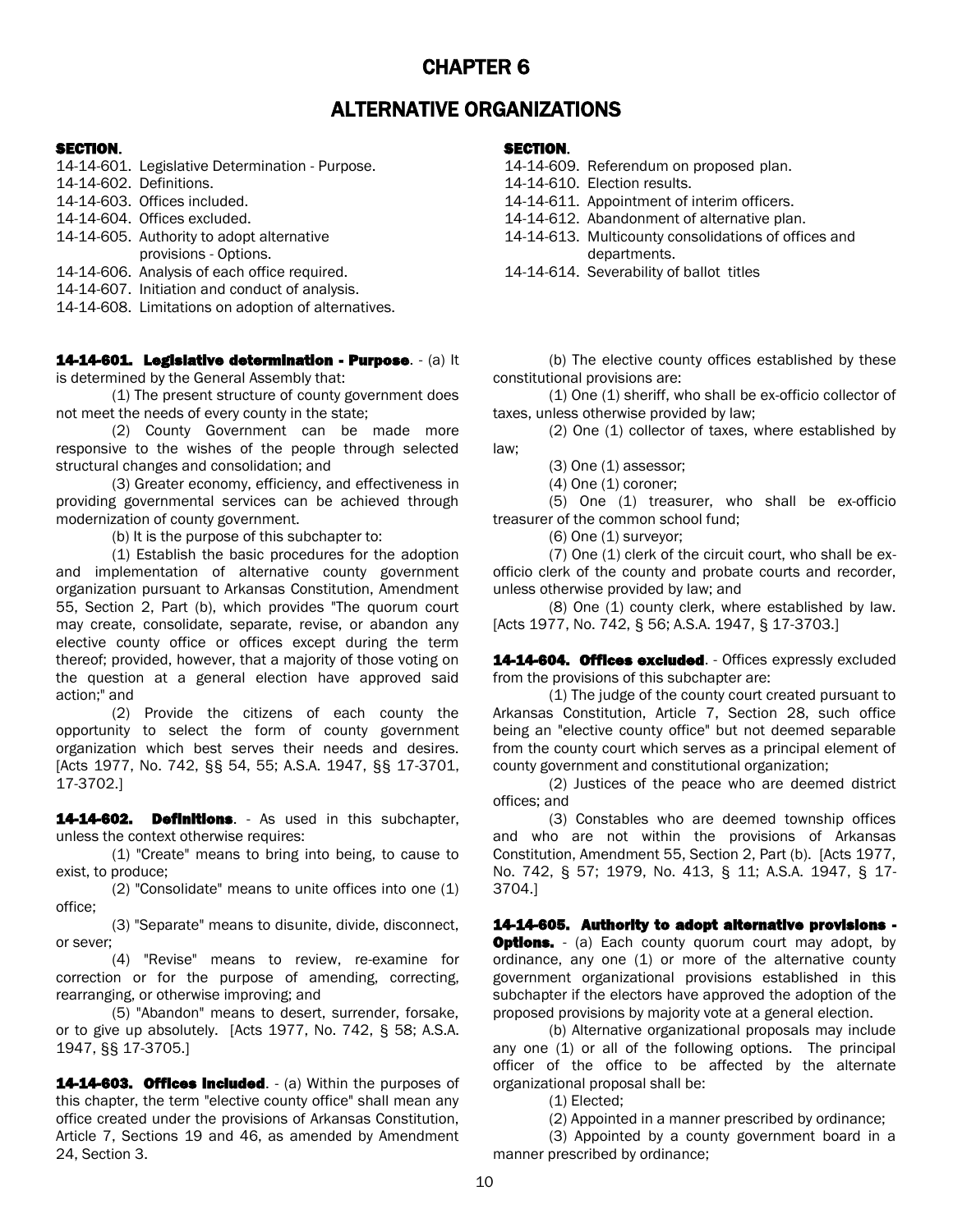(4) Selected as provided by ordinance; or

(5) Not included in the proposed alternative county organization as a separate office. [Acts 1977, No. 742, § 59; A.S.A. 1947, § 17-3706.]

14-14-606. Analysis of each office required. - (a) All proposals for alternative county government organization adopted by a county quorum court through ordinance for referral to the electors, or an initiative petition referring an alternative organization proposal to the electors, shall be based on a comprehensive analysis of each office or department included in the ordinance or proposal.

(b) The analysis of each office or department shall consist of the following requirements:

(1) A comprehensive analysis of the existing office or department organization included in the proposal and the procedures established for providing governmental services;

(2) A comprehensive comparative analysis of the proposed alternative organization with regard to improved efficiency, effectiveness, responsiveness, and accountability to the people;

(3) The preparation of a proposed plan of organization embodying the selected characteristics to be referred to the electors. The plan shall:

(A) Establish the procedures for the election or appointment of any new officers. However, any appointive officer shall be deemed a part of the executive branch and, as such, shall be appointed by, and be responsible to, the county judge;

(B) Provide for the scheduling of any necessary transfer of powers, records, documents, properties, assets, funds, liabilities, and bonding which result from the changes in a proposed county organization;

(C) Provide for the continuity, where necessary, of existing officers and offices, the abolition of offices or their change from elective to appointive status, and the making of interim and temporary appointments; and

(D) Provide that the plan may be prepared in narrative form but shall be finally embodied in a single or series of ordinances styled in a manner provided by law. [Acts 1977, No. 742, § 60; 1979, No. 413, § 12; A.S.A. 1947, § 17-3707.]

14-14-607. Initiation and conduct of analysis. - (a) INITIATION. Any justice of the peace of each county may propose the initiation of an analysis for alternative county organization through the introduction and passage of an ordinance, or the initiation may be accomplished by an initiative petition of the electors.

(b) CONDUCT OF ANALYSIS. An ordinance adopted for conduct of an analysis of alternative county organizations shall provide for:

(1) The final date of completion of the analysis;

(2) The employment of any staff or other financial support where deemed necessary;

(3) The conduct of the analysis; and

(4) The selection of any one, or any combinations, of the following methods of conduct:

(A) Directly by the county quorum court through the establishment of an office or department;

(B) By interlocal agreement;

(C) By purchasing the analysis services from a private or public vendor; or

(D) By establishing a county board in a manner prescribed by the ordinance. [Acts 1977, No. 742, § 61; A.S.A. 1947, § 17-3708.]

14-14-608. Limitations on adoption of alternatives. - (a) SERVICES TO BE MAINTAINED. A county government serving as a political subdivision of the state for the more convenient administration of justice is compelled by law to provide certain services relating to judicial administration, law enforcement, and other matters. No county ordinance adopted by the electors for the establishment of alternative county organizations shall serve to repeal or diminish any general law of the state directing or requiring a county government or any officer or employee of a county government to carry out any function or provide any service. However, nothing in this section shall be construed to limit or prevent counties from adopting alternative county organizations nor the assignment of statutorily delegated functions or services where such alternative organization or reassignment shall not alter the obligation of the county to continue providing the services or functions which are or may be established by state law.

(b) TRANSFER OF DUTIES. To encourage that a minimum level of consistency shall be maintained in county governments throughout the state, the following organizational limitations may apply where any one (1) or all elective county offices are abolished and consolidated. However, nothing in this section shall be construed to limit the consolidation of any nonelected county office or department by two (2) or more adjoining counties through interlocal agreement:

(1) All duties prescribed by law for the clerk of the circuit court may be assigned to a county department of records and court services;

(2) All duties prescribed by law for a county clerk exclusive of county financial management duties may be assigned to a county department of records and court services;

(3) All duties prescribed by law for a county clerk relating to county financial management may be assigned to a county department of financial management;

(4) All duties prescribed by law for the sheriff serving as an officer of the courts and law enforcement may be assigned to a county department of public safety;

(5) All duties prescribed by law for a sheriff serving as the collector of taxes may be assigned to a county department of financial management;

(6) All duties prescribed by law for a collector of taxes may be assigned to a county department of financial management;

(7) All duties prescribed by law for an assessor may be assigned to a county department of records and court services;

(8) All duties prescribed by law for a surveyor may be assigned to a county department of records and court services;

(9) All duties prescribed by law for a coroner may be assigned to a county department of records and court services;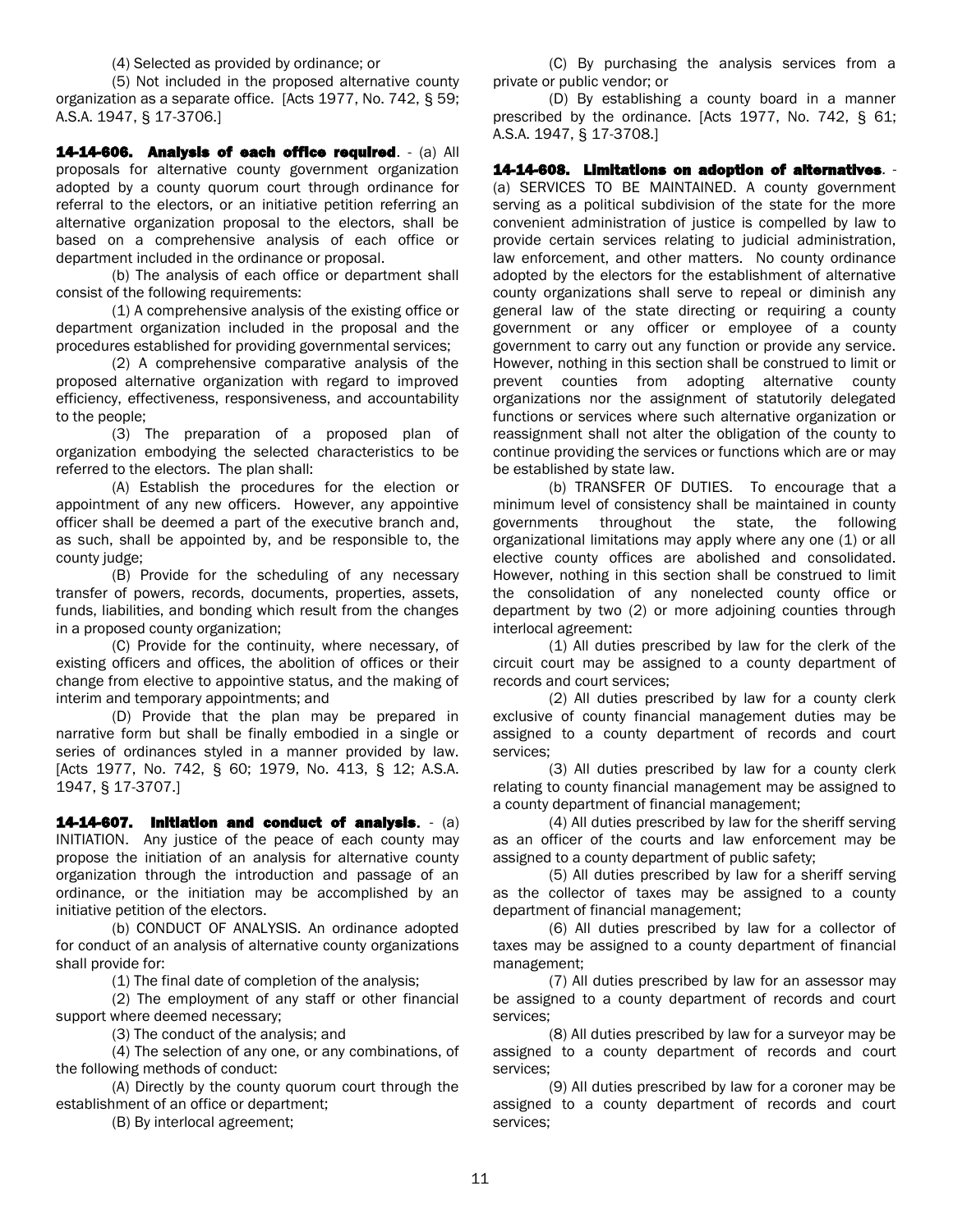(10) All duties prescribed by law for a treasurer may be assigned to a county department of financial management. However, any plan for alternative county organization adopted by the electors which includes the abolishment of the treasurer as an elective office shall provide in that plan for the establishment of financial controls. The plan of financial controls shall not vest sole financial administration in a single elected official or in a department which is administratively controlled by the elected official. [Acts 1977, No. 742, § 62; 1979, No. 413, § 13; A.S.A. 1947, § 17-3709.]

14-14-609. Referendum on proposed plan. - (a) All questions on alternative county organization as proposed by ordinance of the county quorum court, or as proposed by initiated petitions filed by electors of the count pursuant to Arkansas Constitution, Amendment 7, shall be submitted to the electors of a county only at the general election following the adoption of the ordinance or filing of the petitions.

(b)(1) Any ordinance or initiative petition submitting an alternative organization proposal to the voters shall be published in a newspaper of general circulation within the county no later than the first day of filing for the preferential primary immediately preceding the general election at which the alternative county government proposal shall be decided.

(2) If approved by a majority of those voting on the question, the proposed plan for alternative county organization shall become effective on January 1 following the general election at which the plan was approved by the electors, or two (2) years following the general election at which the plan was approved by the electors. [Acts 1977, No. 742, § 63; 1979, No. 413, § 14; A.S.A. 1947, § 17- 3710.]

14-14-610. Election results. - (a) An affirmative majority vote by the electors voting on the adoption of an alternative county organization plan shall be deemed the will of the people.

(b) The election of any candidate during the same general election for any office consolidated, abandoned, or established as an appointive office by an adopted plan of alternative county organization shall be considered null and void. [Acts 1977, No. 742, § 64; A.S.A. 1947, § 17-3711.]

14-14-611. Appointment of interim officers. - Where a proposed plan approved by the electors for alternative county organization provides for the creation of any elective office by consolidation of two (2) or more offices, the proposed plan shall establish procedures for the appointment of an interim officer, who shall serve in the office so created from the effective date of the plan and until the next general election, or until a successor is elected and qualified. The appointee shall meet all requirements prescribed by law for appointment to an elective office. [Acts 1977, No. 742, § 65; A.S.A. 1947, § 17-3712.]

14-14-612. Abandonment of alternative plan. - (a) A county quorum court may abandon any alternative county organization plan, or any part or section thereof, adopted by the electors pursuant to this subchapter, by referral and adoption of a revised organizational plan at a general election. However, no revised alternative county organization

plan shall be considered by the electors until four (4) years have elapsed after the date of the referendum at which the original plan was adopted.

(b) Nothing in this section, however, shall be construed as a limitation on a quorum court to submit a proposal to the electors at a general election for multicounty consolidation of an elective office. [Acts 1977, No. 742, § 66; A.S.A. 1947, § 17-3713.]

14-14-613. Multicounty consolidations of offices and departments. - Any two (2) or more adjoining counties may consolidate functionally similar county offices or departments, either elective or appointive pursuant to the provisions of Arkansas Constitution, Amendment 55, Section 1, Part (c) and Section 2, Part (b).

(1) CONSOLIDATION OF ELECTIVE OFFICES. (A) INITIATION. Proposals for the consolidation of elective county offices may be initiated by the county quorum courts of each affective county by entering into an interlocal agreement and adoption of an ordinance for referral to the electors of each respective county, or by the filing of an initiative petition signed by not less than fifteen percent (15%) of the qualified voters as provided by law.

(B) PLAN OF PROPOSED ALTERNATIVE ORGANIZATION REQUIRED. All proposals for multicounty consolidation of elective offices referred to the electors shall be prepared in the manner prescribed by law for alternative county government organization proposals affecting a single county. Where applicable and possible, multicounty elective office consolidation proposals should be planned, combined, and referred to electors jointly with proposals referring alternative single county organizations.

(C) MULTICOUNTY CONSOLIDATION AGREEMENTS REQUIRED. All interlocal agreements for consolidation of any elective office shall specify the offices to be consolidated, the duties and responsibilities of the consolidated offices, procedures for the selection and reassignment of personnel, procedures for the transfer of powers, records, documents, properties, assets, funds, and liabilities, and for the possible termination of the agreement. The agreement shall also provide for apportionment of the cost of the consolidated office, based on the equalized taxable valuation or the population, or a combination thereof, of the counties involved. The agreement may contain other provisions pertaining to the consolidated office that the participating counties deem necessary or advisable. Each interlocal agreement shall be adopted through ordinance by the quorum court of each county affected prior to submission to the electors.

(D) REFERENDUM ON ELECTIVE OFFICE CONSOLIDATION. The question of multicounty consolidation of elective county offices shall be submitted to the electors in the affected counties at the next general election following the adoption of the agreements by the quorum courts. If approved by a majority of those voting on the question in each county, the proposed consolidation shall become effective on January 1 following the general election at which such consolidation was approved by the electors.

(E) APPOINTMENT OF INTERIM OFFICER. All proposed multicounty consolidation agreements for a county elective office referred to the electors shall establish procedures for the appointment of an interim officer who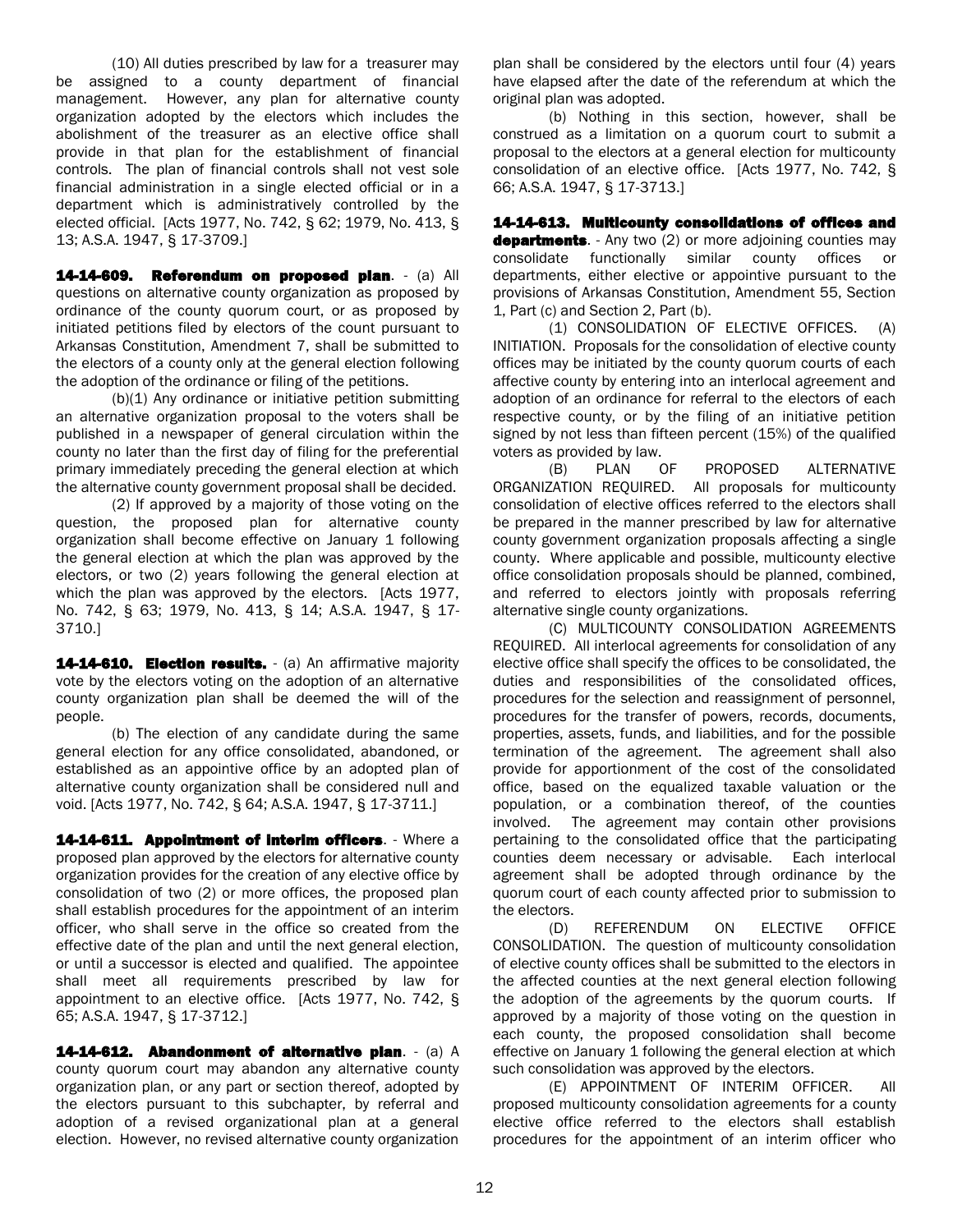shall serve in the consolidated office from the effective date of such agreement until the next general election or until his successor is elected and qualified. Such an appointee to an elective office shall meet all requirements prescribed by law for appointment to an office. The appointee to a multicounty elective office shall be deemed to be a district officer and shall be appointed by the Governor.

(F) PRECEDENCE OF ELECTION. An affirmative majority vote by the electors voting on the issue of multicounty consolidation of elective offices in each respective county shall be deemed the will of the people. The election of a candidate in each respective county for the offices affected by such adopted consolidation proposals shall be considered null and void.

(G) ELECTIONS FOR MULTICOUNTY CONSOLIDATED OFFICES. Elections for multicounty consolidated offices shall be conducted at the next general election following the establishment of the consolidated office. Elections of persons for consolidated county offices shall be held in same manner as prescribed for the election of district offices. A candidate for a consolidated county office shall possess the same qualifications for election as required of a candidate for the same office in a single county. The candidate for a consolidated county office receiving a majority of votes cast for the office in the affected counties, taken together, shall be elected. If no candidate receives a majority of votes cast for the office, a runoff election between the two (2) candidates receiving the highest number of votes cast shall be held in the same manner as a runoff election for district officers.

(H) ABANDONMENT OF A MULTICOUNTY CONSOLIDATED ELECTIVE OFFICE PLAN. A quorum court may abandon any multicounty consolidated elective office plan, or any part or section thereof, adopted by the electors in their respective county by referring the revised plan to the electors at a general election. However, no revised plan for multicounty elective office consolidation shall be considered by the electors until four (4) years have elapsed after the date of the referendum at which the original plan for consolidation was adopted.

(2) CONSOLIDATION OF NON-ELECTIVE COUNTY OFFICES OR DEPARTMENTS. (A) AUTHORITY TO ADOPT CONSOLIDATION PLANS. Proposals for multicounty consolidation of non-elective county offices or departments may be introduced and adopted by the quorum court of each respective county by entering into an interlocal agreement by ordinance in each affected county. The consolidation of nonelective county offices or departments need not be referred to the electors for approval. However, any such ordinance shall be subject to the provisions of initiative and referendum in each respective county entering into such agreements.

(B) MULTICOUNTY CONSOLIDATION AGREEMENTS REQUIRED. All interlocal agreements for consolidation of non-elective county offices shall conform to the requirements of interlocal agreements prescribed by law. [Acts 1977, No. 742, § 67; A.S.A. 1947, § 17-3714.]

14-14-614. Severability of ballot titles. - (a)(1) BALLOT TITLE. Upon receipt of an alternative county organization proposal for either a single county or multicounty which is to be referred to the electors, it shall be the duty of the members of the county board of election commissioners to take due cognizance and to certify the results of the vote cast thereon.

(2) Where the proposed measure is referred through more than one (1) or a series of ordinances, the board shall cause the ballot title of each separate ordinance to be placed on the ballot to be used in the election. The ballot shall state plainly and separately the title of each ordinance referred to the electors.

(b) SEVERABILITY. If a single ordinance relating to a proposal for alternative county organization is rejected by the electors, the rejection shall not affect any other ordinance so adopted by the electors; or if any provision of an ordinance adopted by the electors for alternative county organization or the application thereof to any person or circumstances is held invalid, the invalidity shall not affect other provisions or applications of the ordinance which can be given effect without the invalid provisions or application. The provisions of any single ordinance and the validity of each voted upon by separate ballot titles are declared to be severable. [Acts 1977, No. 742, § 68; A.S.A. 1947, § 17-3715.]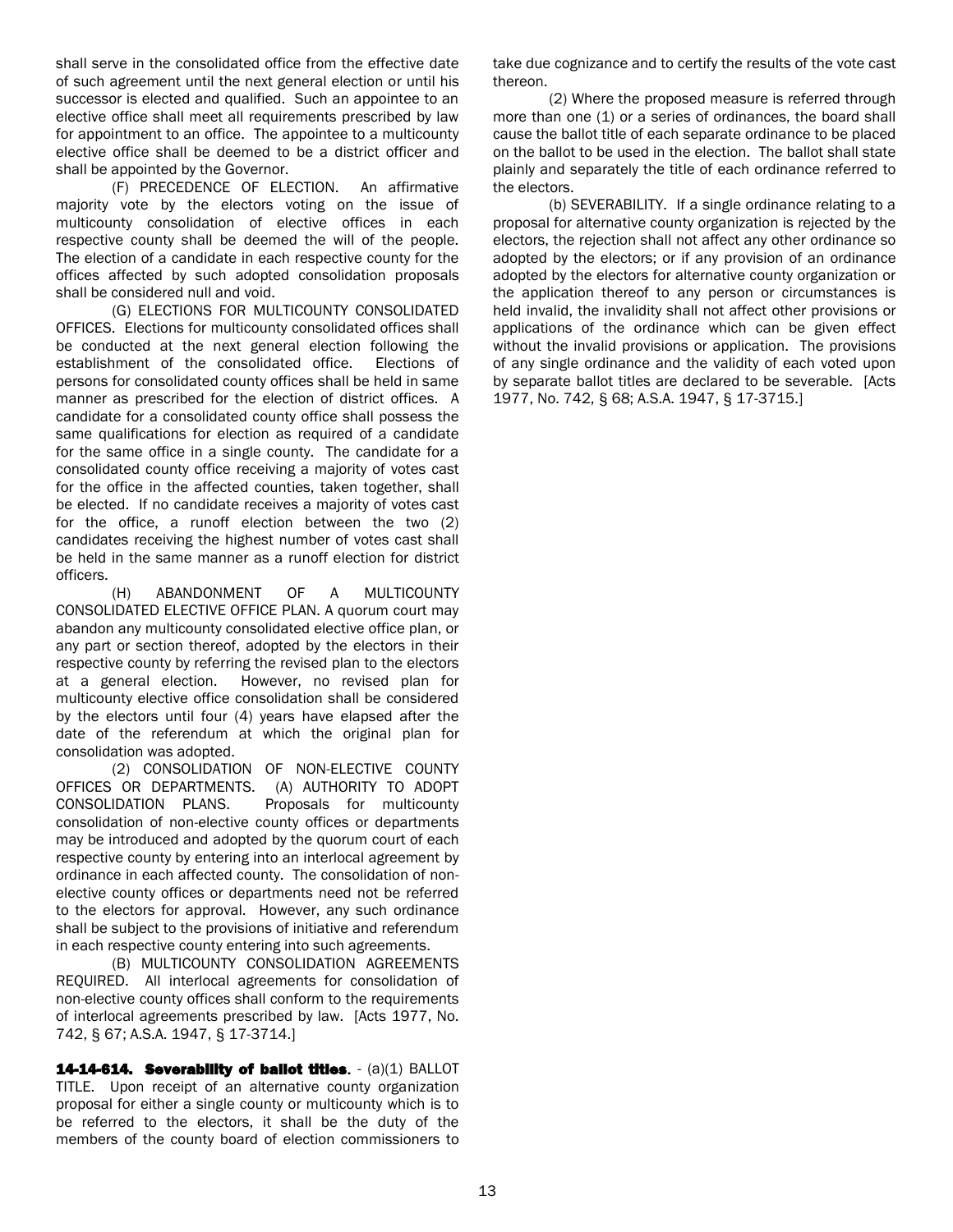## CHAPTER 7

## SERVICE ORGANIZATIONS

### SECTION. SECTION ASSECTION ASSECTION.

- 14-14-704. Establishment of county departments. The service districts of the service districts.
- 
- 

14-14-707. Conduct of affairs of county boards. commissions.

#### 14-14-701. Legislative determination - Purpose. - (a) It is determined by the General Assembly that:

(1) The present service organization of county government does not meet the needs of every county in this state; and

(2) County governments can be made more responsive to the service needs of the people through the reorganization of county government into departments, boards, and subordinate service districts which are consistent in their organization and assignment of duties, responsibilities, and authorities.

(b) It is therefore the purpose of this subchapter to:

(1) Establish the basic procedures for the establishment of service organizations in county government; and

(2) Establish the authorities and limitations of these service organizations. [Acts 1977, No. 742, §§ 98, 99; A.S.A. 1947, §§ 17-4101, 17-4102.]

14-14-702. Authority to establish - Restrictions. - The county quorum court of each county may prescribe, by ordinance, the department, board structure, and organization of their respective county governments and may prescribe the functions of all offices, departments, and boards. However, no ordinance shall be enacted by a quorum court which:

(1) Divests the county court of any of its original jurisdictions granted by the Arkansas Constitution. However, where any county ordinance establishing a department or board and the assignment of functions thereof interferes with the jurisdictions of the county court, it shall be implied that the functions and acts may be performed on order of the county court or proper order of superior courts on appeal;

(2) Alters the organization of elected county officials established by the Arkansas Constitution, except through the provisions of Arkansas Constitution, Amendment 55, Section 2, Part (b). However, any function or duty assigned by statute may be reassigned by ordinance; or

(3) Limits any provision of state law directing or requiring a county government or any officer or employee of a county government to carry out any function or provide any service. However, nothing in this section shall be construed to prevent the reassignment of functions or services assigned by statute where Arkansas reassignment does not alter the obligation of the county to continue providing such function or service. [Acts 1977, No. 742, § 100; A.S.A. 1947, § 17-4103.]

14-14-701. Legislative determination - Purpose. 14-14-708. Subordinate service districts generally.

- 14-14-702. Authority to establish Restrictions. 14-14-709. Establishment of subordinate service districts.
- 14-14-703. Office organization of county government. 14-14-710. Modification or dissolution of subordinate
- 14-14-705. County advisory or administrative boards. 14-14-711. Administration of subordinate service districts.
- 14-14-706. Register of board appointment. 14-14-712. Reorganization of existing county boards and

#### 14-14-703. Office organization of county government. -

(a) Unless otherwise provided or permitted by the Arkansas Constitution, county governments shall maintain the following organization of elected county offices:

(1) OFFICE OF THE COUNTY JUDGE. The judge of the county court serves as the principal executive officer of the county and may establish divisions of his office to carry out any jurisdiction of the county court or duties assigned by county ordinance. No such delegation of administrative functions among departments of the office shall be construed as limiting or delegating any jurisdiction of the county court. Further, the county court may appoint advisory committees to assist in the formulation of policy for any department of the office. However, confirmation by the county quorum court of advisory committees so appointed or the oath of office is not required;

(2) OTHER EXECUTIVE OFFICES OF THE COUNTY. As established by the Arkansas Constitution, the organization of county offices shall include:

(A) The office of treasurer;

(B) The office of county clerk, as may be provided by

law;

(C) The office of assessor;

(D) The office of clerk of the circuit court;

(E) The office of sheriff;

(F) The office of collector of taxes, as may be provided by law;

(G) The office of surveyor; and

(H) The office of coroner.

(b) Any executive officer of the county may establish divisions of the office to conduct any function or duty assigned by the Arkansas Constitution or by law. [Acts 1977, No. 742, § 101; A.S.A. 1947, § 17-4104.]

14-14-704. Establishment of county departments. - The county quorum court of each county, by ordinance, may establish any number of departments for the conduct of county affairs and may prescribe the functions and duties of each department. This authority of a quorum court to establish county departments shall be conclusive and shall supersede any department organizations established by any elected county officer:

(1) DIRECTION OF DEPARTMENTS. All departments established by ordinance of the quorum court shall be under the direction and supervision of the county judge except departments assigned to other elected officers of the county.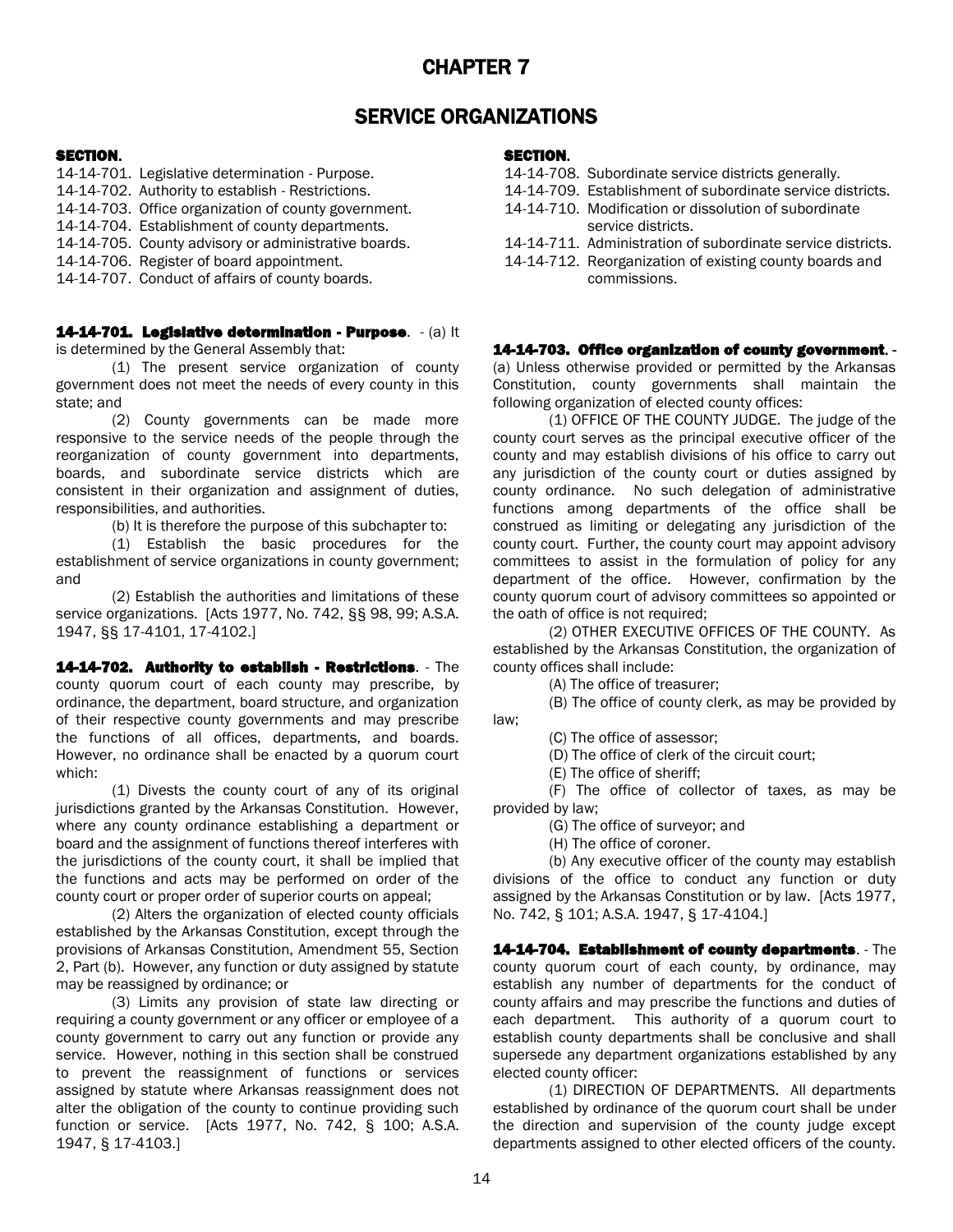Departments established and assigned to an elected officer other than the county judge shall be under the direction and supervision of the respective county officer;

(2) JOINT DEPARTMENTS. Two (2) or more county governments may provide for the establishment of joint departments for the conduct of county affairs. Joint departments so created shall be established by interlocal agreements. The direction and supervision of joint departments shall be under the combined authorities of the county judge of each respective county in a manner to be prescribed by ordinance;

(3) EMPLOYMENT OF DEPARTMENT ADMINISTRATOR. An ordinance establishing a department of county government may provide for the employment of a department administrator; such ordinance may prescribe minimum qualifications for the person so employed as administrator. However, the county judge alone shall employ all county personnel, except employees of other elected county officers. Where a department is established by the quorum court and the responsibility for direction and supervision of the department is assigned to an elected county officer other than the county judge, the elected county officer so designated shall employ all personnel authorized to be employed by the ordinance;

(4) MANAGEMENT REPORTS. A quorum court may require, by ordinance, reports for any purpose from any elective county office, department, board, or subordinate service district, or any administrator or employee of them. [Acts 1977, No. 742, § 102; A.S.A. 1947, § 17-4105.]

#### 14-14-705. County advisory or administrative boards. -

A county quorum court, by ordinance, may establish county advisory or administrative boards for the conduct of county affairs.

(1) ADVISORY BOARDS. (A) An advisory board may be established to assist a county office, department, or subordinate service district. The advisory board may furnish advice, gather information, make recommendations, and perform other activities as may be prescribed by ordinance. A county advisory board shall not have the power to administer programs or set policy.

(B) All advisory board members shall be appointed by the county judge. Confirmation of advisory board members by a quorum court shall not be required.

(C) An advisory board may contain any number of members as may be provided by the ordinance creating the advisory board.

(D) The term of all advisory board members shall not exceed three (3) years.

(2) ADMINISTRATIVE BOARDS. (A) Administrative boards may be established to exercise administrative powers granted by county ordinance, except that the board may not be authorized to pledge the credit of the county. The administrative board shall be a body politic and corporate, with power to contract and be contracted with and sue and be sued. As to actions of tort, the board shall be considered as an agency of the county government and occupy the same status as a county. No board member shall be liable in court individually for an act performed by him as a board member unless the damages caused thereby were the results of the board member's malicious acts.

(B) No member of any administrative board shall be interested, either directly or indirectly, in any contract made with the administrative board. A violation of subdivision (2)(B) of this section shall be deemed a felony

(C) An administrative board may be assigned responsibility for a county department or a subordinate service district.

(D) All administrative board members shall be appointed by the county judge. These appointments shall require confirmation by a quorum court.

(E) An administrative board shall contain five (5) members. Provided, a county library board created after August 1, 1997, shall consist of not less than five (5) members nor more than seven (7) members and shall serve until their successors are appointed and qualified.

(F) The term of any administrative board member shall be for a period of five (5) years. However, the initial appointment of any administrative board shall provide for the appointment of one (1) member for a one-year term, one (1) member for a two-year term, one (1) member for a three-year term, one (1) member for a four-year term, and the remaining member or members for a five-year term, thereby providing, except for county library boards with more than five (5) members, for the appointment of one (1) member annually thereafter.

(3) BOARDS GENERALLY. (a) No board member, either advisory or administrative, shall be appointed for more than two (2) consecutive terms.

(B) All persons appointed to an advisory or administrative board shall be qualified electors of the county. A quorum court may prescribe by ordinance additional qualifications for appointment to county administrative board.

(C) All board members appointed to either an advisory or administrative board shall subscribe to the oath of office within ten (10) days from the date of appointment. Evidence of oath of office shall be filed with the county clerk. Failure to do so shall be deemed to constitute rejection of the office, and the county judge shall appoint a board member to fill the vacancy.

(D) No member of a quorum court shall serve as a member of a county advisory or administrative board.

(E) A person may be removed from a county board for cause by the county judge with confirmation by resolution of the quorum court. Written notification stating the causes for removal shall be provided to the board member prior to the date established for quorum court consideration of removal, and the board member shall be afforded the opportunity to meet with the quorum court in their deliberation of removal.

(F) Appeals from removal of a county board member shall be directed to the circuit court of the respective county within thirty (30) days after the removal is confirmed by the quorum court. [Acts 1977, No. 742, § 103; Acts 1997, No. 359, § 1; A.S.A. 1947, § 17-4106]

14-14-706. Register of board appointment. - The clerk of the county court shall maintain a register of county advisory and administrative board appointments established by a county quorum court, including:

(1) The name of the board;

(2) The ordinance reference number establishing the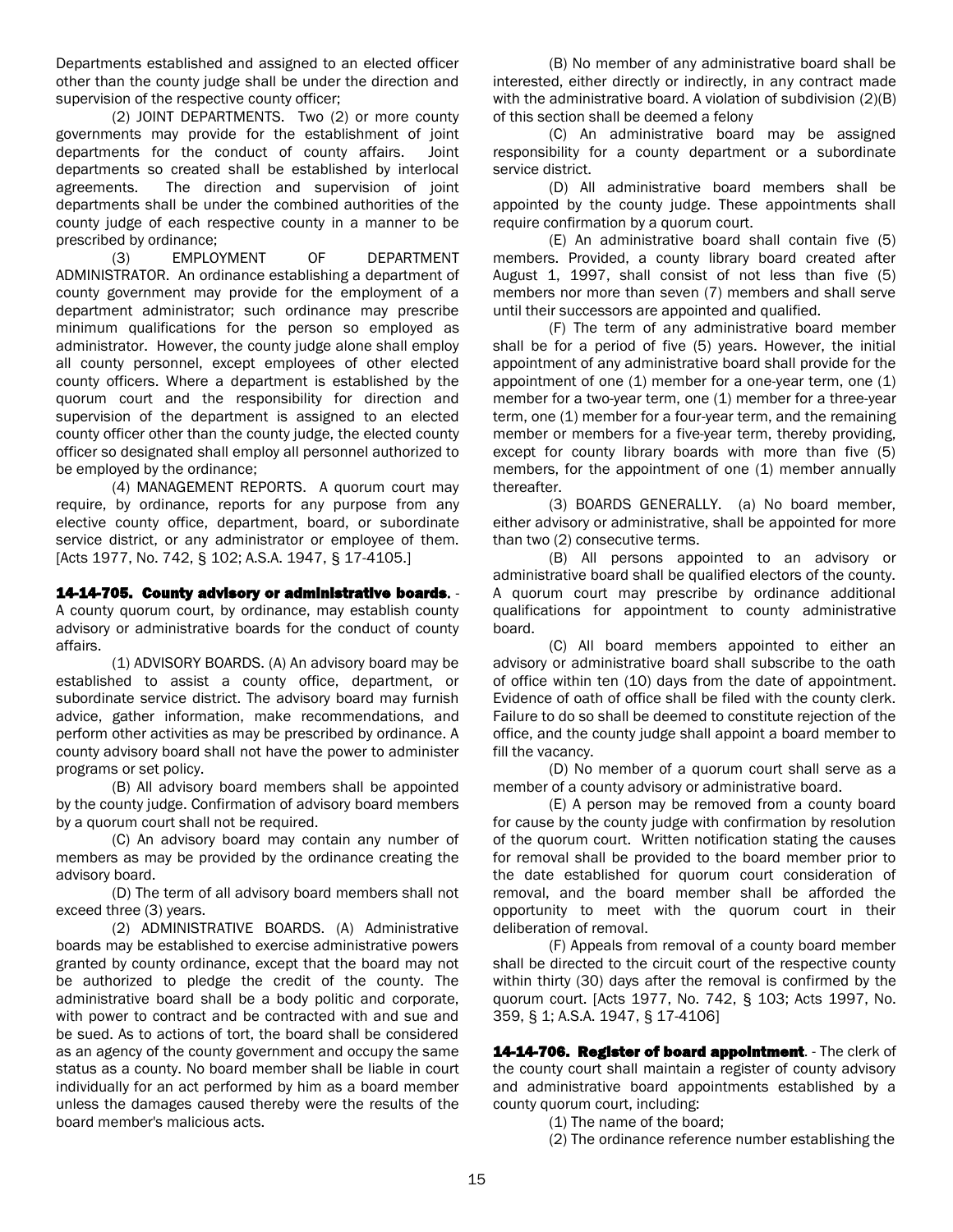board;

(3) The name of the board member;

(4) The date of appointment; and

(5) The expiration date of the appointments.

[Acts 1977, No. 742, § 104; A.S.A. 1947, § 17-4107.]

### 14-14-707. Conduct of affairs of county boards. - (a)

INITIAL MEETING. The time and place for the initial meeting of a county board shall be established by the county judge through written notification of each board member.

(b) MEETING DATES AND NOTIFICATION. All boards shall by rule provide for the date, time, and place of regular monthly meetings or other regularly scheduled meetings. This information shall be filed with the county court, and notification of all meetings shall be conducted as established by law for public meetings.

(c) SPECIAL MEETINGS. Special meetings may be called by two (2) or more board members upon written notification of all members not less than two (2) calendar days prior to the calendar day fixed for the time of the meeting.

(d) QUORUM. A majority of board members shall constitute a quorum for the purpose of conducting business and exercising powers and responsibilities. Board action may be taken by a majority vote of those present and voting unless the ordinance creating the board requires otherwise.

(e) ORGANIZATION AND VOTING. At its initial meeting of a quorum of members, each county board shall elect one (1) of their members to serve as chairperson of the board for a term of one (1) year. The chairperson shall thereafter preside over the board throughout his term as chairperson. In the absence of the chairperson, a quorum of the board may select one (1) of its members to preside and conduct the affairs of the board.

(f) MINUTES. All boards shall provide for the keeping of written minutes which include the final vote on all board actions indicating the vote of each individual member on the question. [Acts 1977, No. 742, § 105; A.S.A. 1947, § 17- 4108.]

### 14-14-708. Subordinate service districts generally. -

(a) AUTHORITY TO ESTABLISH. Subordinate service districts to provide one (1) or more of the services authorized to be provided by county governments may be established, operated, altered, combined, enlarged, reduced, or abolished by the county quorum court by ordinance.

(b) AREA SERVED. A subordinate service district may include all, or any part, of the jurisdictional areas of county government. Two (2) or more county governments may create a joint subordinate service district by interlocal agreement.

(c) PURPOSES OF DISTRICT. A subordinate service district is defined as a county service organization established to provide one (1) or more county services or additions to county services and financed from revenues secured from within the designated service area through the levy and collection of service charges. These districts may be created for the following purposes:

(1) Emergency services, including ambulance services, civil defense services, and fire prevention and protection services;

(2) Solid waste services, including recycling services, and solid waste collection and disposal services;

(3) Water, sewer, and other utility services, including sanitary and storm sewers and sewage treatment services, water supply and distribution services, water course, drainage, irrigation, and flood control services;

(4) Transportation services, including roads, bridges, airports and aviation services, ferries, wharves, docks, and other marine services, parking services, and public transportation services.

(d) FINANCING. Notwithstanding any provisions of law requiring uniform taxation within a county, a quorum court, by ordinance, may establish subordinate service districts and levy service charges to provide and finance any county service or function which a county is otherwise authorized to undertake. [Acts 1981, No. 874, § 1; 1983, No. 233, § 2; A.S.A. 1947, § 17-4109.]

14-14-709. Establishment of subordinate service **districts**. - (a) PROCEDURE GENERALLY. A subordinate service district may be established by ordinance of the quorum court in the following manner:

(1) Upon petition to the quorum court by twentyfive percent (25%) of the number of realty owners within the proposed subordinate service district, the owners of twentyfive percent (25%) of the realty in the area of the proposed subordinate service district, and the owners of twenty-five percent (25%) of the assessed value of the realty within the proposed subordinate service district, the quorum court shall set a date for a public hearing and shall give notice of the hearing on the petition to form the proposed subordinate service district. Following the public hearing, the court may either adopt an ordinance creating the subordinate service district or refuse to act further on the matter.

(2) If hearings indicate that a geographic area desires exclusion from the proposed subordinate service district, the quorum court may amend the boundaries of the proposed subordinate service district to exclude the property in that area.

(3) Where an ordinance is adopted establishing a subordinate service district, the quorum court shall, in addition to all other requirements, publish notice of the adoption of the ordinance. The notice shall include a statement setting out the elector's right to protest. If within thirty (30) days of the notice, twenty-five percent (25%) or more of the number of realty owners within the proposed subordinate service district, the owners of twenty-five percent (25%) of the realty in the area of the proposed subordinate service district, and the owners of twenty-five percent (25%) of the assessed value of the realty within the proposed subordinate service district file a written protest, by individual letter or petition, then the ordinance creating the subordinate service district shall be void.

(b) ORDINANCE REQUIREMENTS. An ordinance to establish a subordinate service district shall include:

(1) The name of the proposed district;

(2) A map containing the boundaries of the proposed district;

(3) The convenience or necessity of the proposed district;

(4) The services to be provided by the proposed district;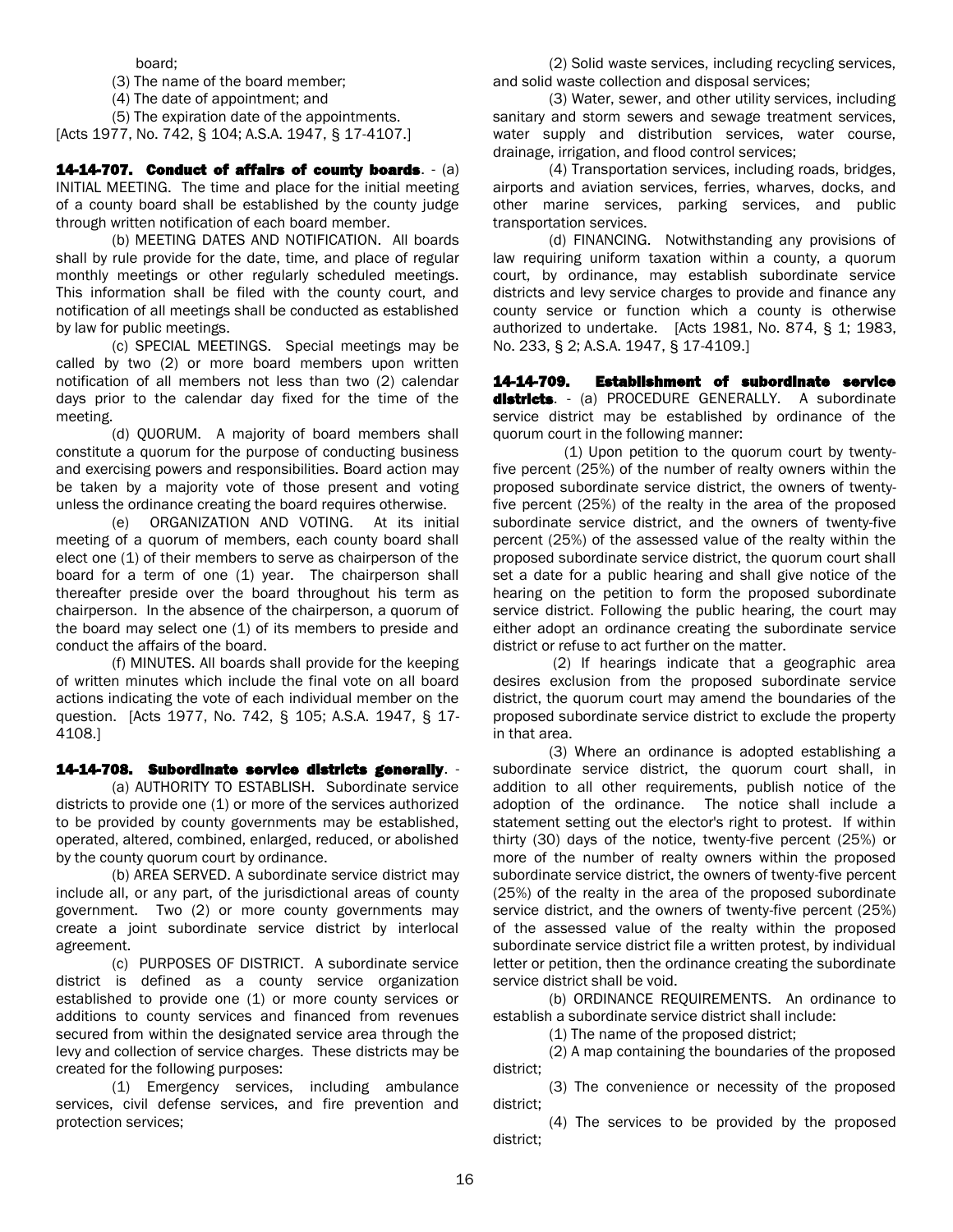(5) The estimated cost of services to be provided and methods of financing the proposed services. Service charges adopted by a quorum court shall be equally administered on a per capita, per household, per unit of service, or a combination of these methods. Service charges adopted by the court on a per capita or per household method shall be administered equally without regard to an individual or household availing themselves of the service; and

(6) The method for administering the proposed district.

(C) INITIATIVE AND REFERENDUM. All provisions of Arkansas Constitution, Amendment 7, shall apply to the establishment of county subordinate service areas. [Acts 1981, No. 874, § 1; 1983, No. 233, § 2; 1993, No. 317, § 1; A.S.A. 1947, § 17-4109.]

14-14-710. Modification or dissolution of subordinate service districts. - (a) MODIFICATION. A quorum court may, after adoption of an ordinance, with notice and public hearing:

(1) Increase, decrease, or terminate the type of services that the subordinate service district is authorized to provide unless fifty percent (50%) of the electors residing in the district protest;

(2) Enlarge the district to include adjacent land if fifty percent (50%) or more of the electors residing in the proposed addition do not protest;

(3) Combine the subordinate service district with another subordinate service district unless fifty percent (50%) of the electors in either district protest;

(4) Abolish the subordinate service district unless fifty percent (50%) of the electors in the district protest;

(5) Reduce the area of a district by removing property from the district unless fifty percent (50%) of the electors residing in the territory to be removed from the district protest;

(6) Change the method for administering the subordinate service district unless fifty percent (50%) of the electors in the district protest;

(7) All changes in subordinate service districts may be submitted to the electors of the existing or proposed district, whichever is larger, by initiative or referendum.

(b) DISSOLUTION. As provided in this section, a quorum court may abolish or combine subordinate service districts by ordinance. Dissolution or any combination of service districts shall provide for the following considerations:

(1) The transfer or other disposition of property and other rights, claims, and assets of the district;

(2) The payment of all obligations from the resources of the district;

(3) The payment of all costs of abolishing or combining a district from the resources of the districts involved;

(4) The honoring of any bond, debt, contract, obligation, or cause of action accrued or established under the subordinate district;

(5) The provision for the equitable disposition of the assets of the district, for adequate protection of the legal rights of employees of the district, and for adequate protection of legal rights of creditors; and

(6) The transfer of all property and assets to the jurisdiction of the county court. [Acts 1981, No. 874, § 1; 1983, No. 233, § 2; A.S.A. 1947, § 17-4109.]

14-14-711. Administration of subordinate service districts. - (a) GENERALLY. A subordinate service district may be administered directly as a part of the office of the county judge, as a part of a department with or without an advisory or administrative board, or as a separate department with or without an advisory or administrative board;

(b) BUDGET. The budget for each subordinate service district shall be appropriated as other funds of the county;

(c) TAX LISTS. Upon request, the county assessor shall provide the quorum court with the assessed or taxable value of all property in a proposed established subordinate service district and a list of property owners and residential structures based on the last completed assessment roll of the county;

(d) SERVICE CHARGES. (1) Service charges for subordinate service districts shall be entered on tax notices and are to be collected with the real and personal property taxes of the county. No collector of taxes shall accept payment of any property taxes where such taxpayer has been billed for services authorized by a subordinate service district unless the service charge is also receipted. If a property owner fails to pay the service charge, it shall become a lien on the property.

(2) A subordinate service district may choose to forgo county collection of its annual service charges and instead collect its service charges on a suitable periodic basis if the subordinate service district provides its own billing and collection service.

(e) USE OF FUNDS. Funds raised through service charges for a subordinate service district may be used only for subordinate service district purposes. These public funds shall be maintained in the county treasury and accounted for as an enterprise fund. Disbursements of all subordinate service district funds shall be made only upon voucher or claim presented to and approved by the county judge, acting in his capacity as the chief executive officer of the county, unless otherwise provided by ordinance establishing the district. [Acts 1981, No. 874, § 1; 1983, No. 233, § 2; Acts 1995, No. 552, § 1; A.S.A. 1947, § 17-4109]

14-14-712. Reorganization of existing county boards and commissions. - (a) All laws providing for the organization, jurisdiction, and operation of county boards and commissions, except the laws relating to county hospital boards of governors and except laws relating to county nursing home boards, shall be given the status of county ordinance until June 30, 1978. These organizations shall continue to function under those respective laws until reorganized by county ordinance. The organizations subject to reorganization by county ordinance are, but are not limited to, the following:

- (1) County library boards;
- (2) County planning boards;
- (3) County park commissions;
- (4) County welfare boards.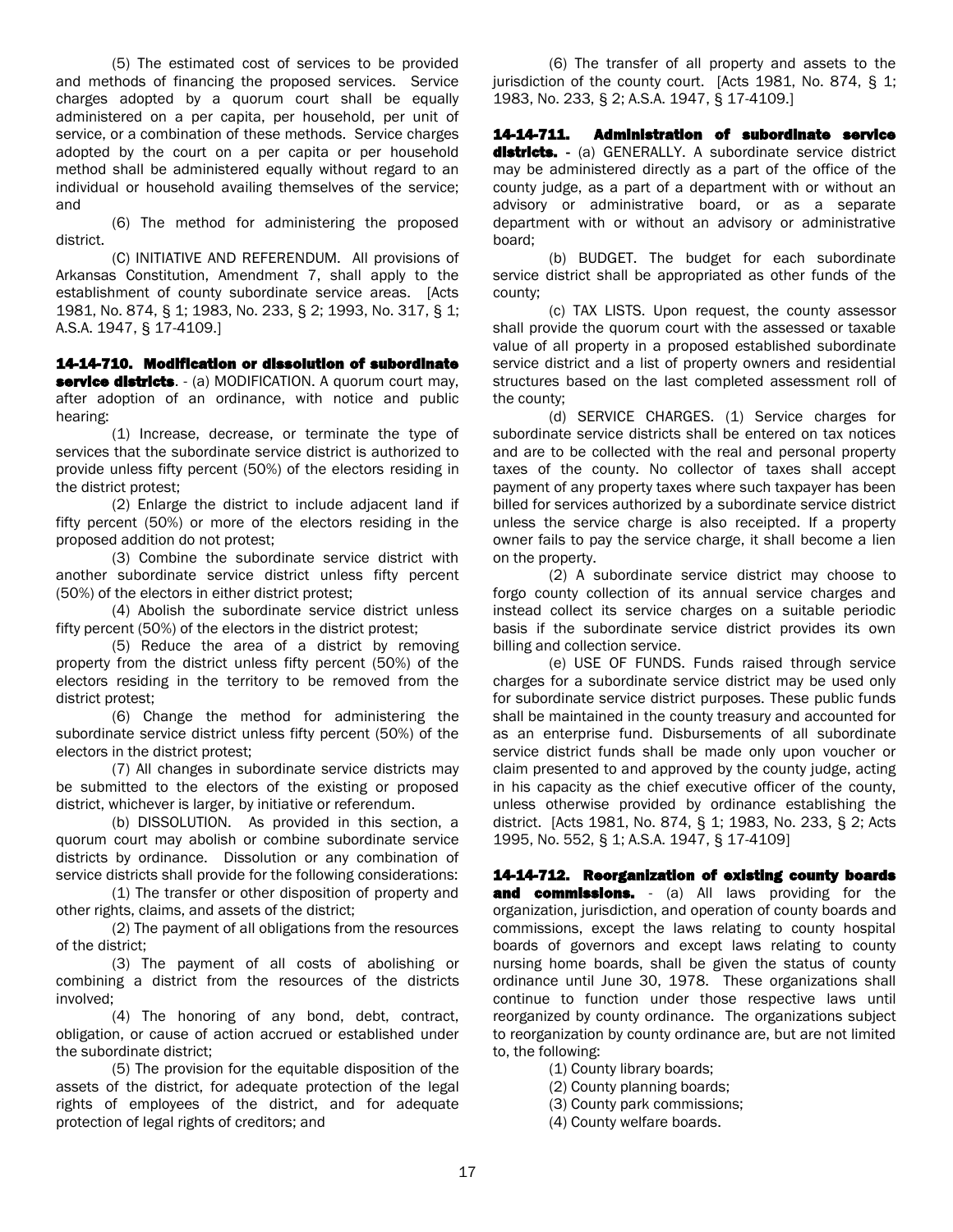(b) Advisory board members appointed as a result of a reorganizational ordinance shall have a term of appointment as specified in this subchapter.

(c) Ordinances enacted by a county quorum court for the reorganization of county government into county departments, with or without advisory or administrative boards or subordinate service districts, may be adopted in a single reading of the court. [Acts 1977, No. 742, § 107; 1977 (Ex. Sess.), No. 13, § 6; 1979, No. 741, § 1; A.S.A. 1947, § 17-4110.]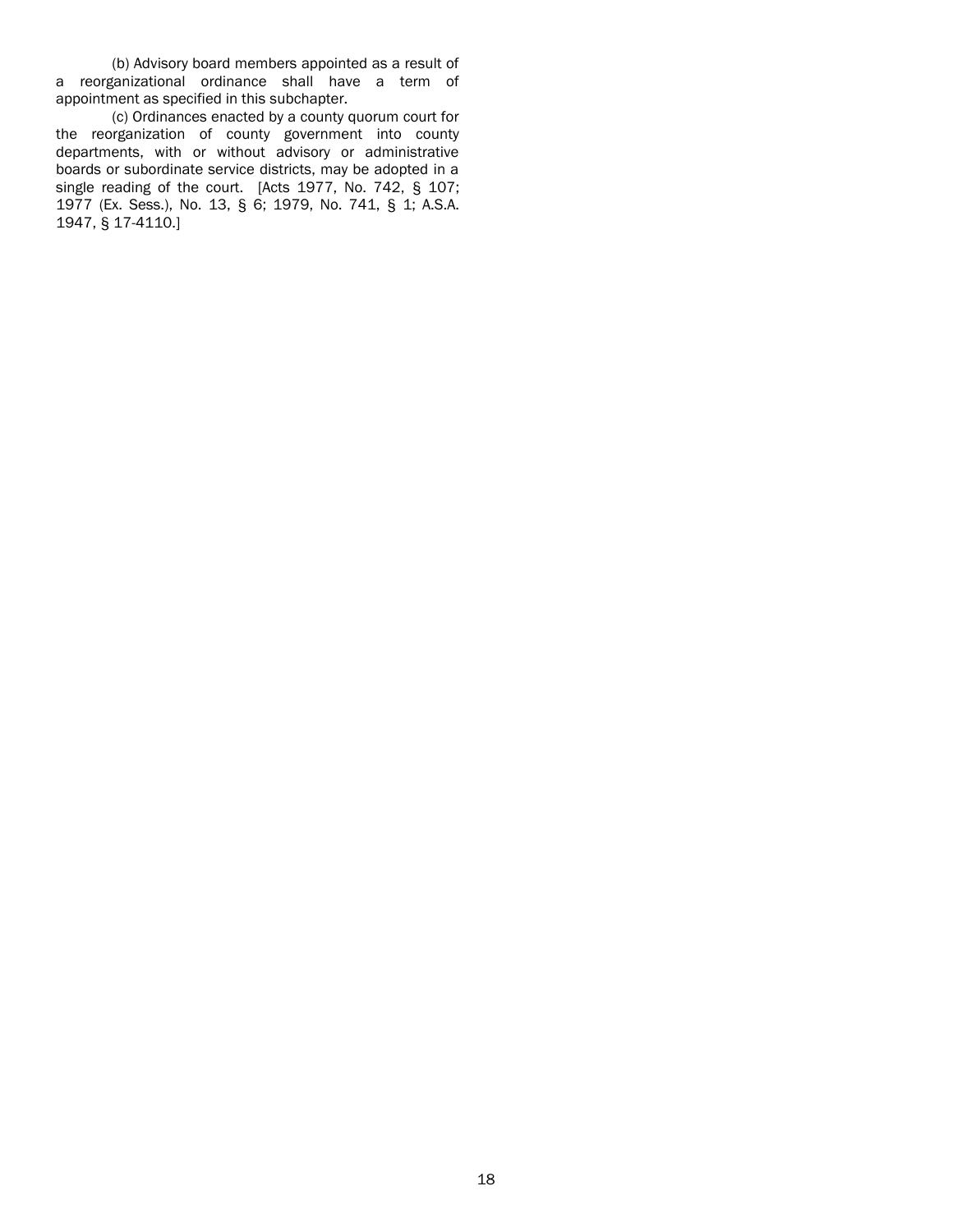## CHAPTER 8

## LEGISLATIVE POWERS

### SECTION. SECTION.

- 14-14-801. Powers generally. 14-14-809. Concurrent powers.
- 14-14-803. Providing of facilities. property.
- 
- 
- 
- 
- 
- 14-14-808. Consistency with state regulations required

14-14-801. Powers generally. - (a) As provided by Arkansas Constitution, Amendment 55, Section 1, Part (a), a county government, acting through its county quorum court, may exercise local legislative authority not expressly prohibited by the Arkansas Constitution or by law for the affairs of the county.

(b) These powers include, but are not limited to, the power to:

(1) Levy taxes in a manner prescribed by law;

(2) Appropriate public funds for the expenses of the county in a manner prescribed by ordinance;

(3) Preserve peace and order and secure freedom from dangerous or noxious activities. However, no act may be declared a felony;

(4) For any public purpose, contract or join with any other county, with any political subdivision, or with the federal government;

(5) Create, consolidate, separate, revise, or abandon any elected office, except during the term thereof, if a majority of those voting on the question at a general election have approved the action;

(6) Fix the number and compensation of deputies and county employees;

(7) Fix the compensation of each county officer within a minimum and maximum to be determined by law;

(8) Fill vacancies in elected county offices;

(9) Have the power to override the veto of the county judge by a vote of three-fifths (3/5) of the total membership of the quorum court;

(10) Provide for any service or performance of any function relating to county affairs;

(11) Impose a special assessment reasonably related to the cost of any special service or special benefit provided by county government or impose a fee for the provisions of a service;

(12) Provide for its own organization and management of its affairs; and

(13) Exercise other powers, not inconsistent with law, necessary for effective administration of authorized services and functions. [Acts 1977, No. 742, § 69; A.S.A. 1947, § 17-3801.]

14-14-802. Providing of services generally. - (a) A county government, acting through the county quorum court, shall provide, through ordinance, for the following necessary services for its citizens:

- 
- 14-14-802. Providing of services generally. 14-14-810. Improvements to roadways serving private
- 14-14-804. Regulatory powers. 14-14-811. County judge's salary.
- 14-14-805. Powers denied. 14-14-812. Cemetery access roads.
- 14-14-806. Powers requiring state delegation. 14-14-813. Authority to regulate unsanitary conditions
- 14-14-807. Restrictive provisions. 14-14-814. Authority to regulate private communities.

(1) The administration of justice through the several courts of record of the county;

(2) Law enforcement protection services and the custody of persons accused or convicted of crimes;

(3) Real and personal property tax administration, including assessments, collection, and custody of tax proceeds;

(4) Court and public records management, as provided by law, including registration, recording, and custody of public records; and

(5) All other services prescribed by state law for performance by each of the elected county officers or departments of county government.

(b)(1) A county government, acting through the quorum court, may provide through ordinance for the establishment of any service or performance of any function not expressly prohibited by the Arkansas Constitution or by law.

(2) These legislative services and functions include, but are not limited to, the following services and facilities:

(A) Agricultural services, including:

(i) Extension services, including agricultural, home economic, and community development;

(ii) Fairs and livestock shows and sales services;

- (iii) Livestock inspection and protection services;
- (iv) Market and marketing services;

(v) Rodent, predator, and vertebrate control services; and

(vi) Weed and insect control services;

(B) Community and rural development services, including:

(i) Economic development services;

- (ii) Housing services;
- (iii) Open spaces;

(iv) Planning, zoning, and subdivision control services;

(v) Urban and rural development, rehabilitation, and redevelopment services; and

(vi) Watercourse, drainage, irrigation, and flood control services;

(C) Community services, including:

(i) Animal control services;

(ii) Cemetery, burial, and memorial services;

(iii) Consumer education and protection services;

(iv) Exhibition and show services;

(v) Libraries, museums, civic center auditoriums, and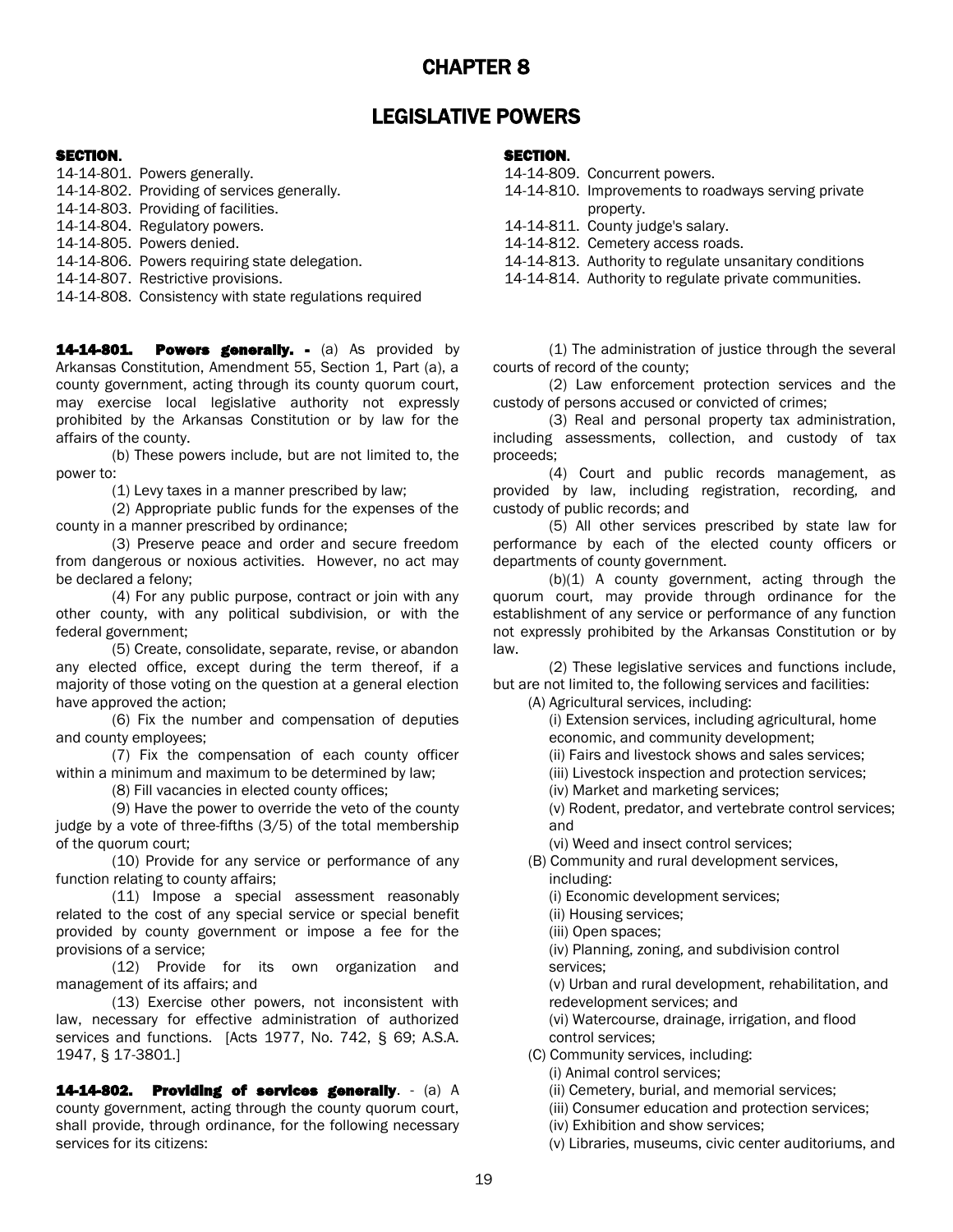historical, cultural, or natural site services; (vi) Park and recreation services; and (vii) Public camping services;

(D) Emergency services, including:

(i) Ambulance services;

- (ii) Civil defense services;
- (iii) Fire prevention and protection services; and

(iv) Juvenile attention services;

- (E) Human services, including:
	- (i) Air and water pollution control services;
	- (ii) Child care, youth, and senior citizen services;
	- (iii) Public health and hospital services;
	- (iv) Public nursing and extended care services; and
	- (v) Social and rehabilitative services;
- (F) Solid waste services, including:
	- (i) Recycling services; and
	- (ii) Solid waste collection and disposal services;
- (G) Transportation services, including:
	- (i) Roads, bridges, airports, and aviation services;

(ii) Ferries, wharves, docks, and other marine services;

- (iii) Parking services;
- (iv) Public transportation services; and
- (H) Water, sewer, and other utility services, including: (i) Sanitary and storm sewers and sewage treatment services; and
	- (ii) Water supply and distribution services;

(I) Other services related to county affairs. [Acts 1977, No. 742, § 70; A.S.A. 1947, § 17-3802.]

14-14-803. Providing of facilities. - The power of county government to provide services includes the power to provide necessary and convenient facilities to support the services. [Acts 1977, No. 742, § 71; A.S.A. 1947, § 17-3803.]

14-14-804. Regulatory powers. - The power of a county government to provide services includes the powers in conjunction with the services. [Acts 1977, No. 742, § 72; A.S.A. 1947, § 17-3804.]

14-14-805. Powers denied. - Each county quorum court in the State of Arkansas exercising local legislative authority is prohibited the exercise of the following:

(1) Any legislative act that applies to or affects any private or civil relationship, except as an incident to the exercise of local legislative authority;

(2) Any legislative act that applies to or affects the provision of collective bargaining, retirement, workers' compensation, or unemployment compensation. However, subject to the limitations imposed by the Arkansas Constitution and state law regarding these subject areas, a quorum court may exercise any legislative authority with regard to employee policy and practices of a general nature, including, but not limited to, establishment of general vacation and sick leave policies, general office hour policies, general policies with reference to nepotism, or general policies to be applicable in the hiring of county employees. Legislation promulgated by a quorum court dealing with matters of employee policy and practices shall be applicable only to employees of the county and shall not apply to the elected county officers of the county. Legislation applying to employee policy practices shall be only of a general nature

and shall be uniform in application to all employees of the county. The day-to-day administrative responsibility of each county office shall continue to rest within the discretion of the elected county officials;

(3) Any legislative act that applies to or affects the public school system, except that a county government may impose an assessment, where established by the General Assembly, reasonably related to the cost of any service or specific benefit provided by county government and shall exercise any legislative authority which it is required by law to exercise regarding the public school system;

(4) Any legislative act which prohibits the grant or denial of a certificate of public convenience and necessity;

(5) Any legislative act that establishes a rate or price otherwise determined by a state agency;

(6) Any legislative act that defines as an offense conduct made criminal by state law, that defines an offense as a felony, or that fixes the penalty or sentence for a misdemeanor in excess of a fine of five hundred dollars (\$500) for any one (1) specified offense or violation, or double that sum for repetition of the offense or violation. If an act prohibited or rendered unlawful is, in its nature, continuous in respect to time, the fine or penalty for allowing the continuance thereof, in violation of the ordinance, shall not exceed two hundred fifty dollars (\$250) for each day that it may be unlawfully continued;

(7) Any legislative act that applies to or affects the standards of professional or occupational competence as prerequisites to the carrying on of a profession or occupation;

(8) Any legislative act of attainder, ex post facto law, or law impairing the obligations of contract shall not be enacted, and no conviction shall work corruption of blood or forfeiture of estate;

(9) Any legislative act which grants to any citizen or class of citizens privileges or immunities which upon the terms shall not equally belong to all citizens;

(10) Any legislative act which denies the individual right of property without just compensation;

(11) Any legislative act which lends the credit of the county for any purpose whatsoever or upon any interestbearing evidence of indebtedness, except bonds as may be provided for by the Arkansas Constitution. This subdivision does not apply to revenue bonds which are deemed not to be a general obligation of the county;

(12) Any legislative act that conflicts with the exercise by municipalities of any expressed, implied, or essential powers of municipal government;

(13) Any legislative act contrary to the general laws of the state. [Acts 1977, No. 742, § 73; 1979, No. 413, § 15; A.S.A. 1947, § 17-3805.]

14-14-806. Powers requiring state delegation. - Each county quorum court in the State of Arkansas exercising local legislative authority is prohibited the exercise of the following powers, unless the power is specifically delegated by the General Assembly:

(1) The legislative power to authorize a tax on income or the sale of goods or services. This subdivision shall not be construed to limit the authority of county government to levy any other tax or establish the rate of any other tax which is not inconsistent with the Arkansas Constitution or law;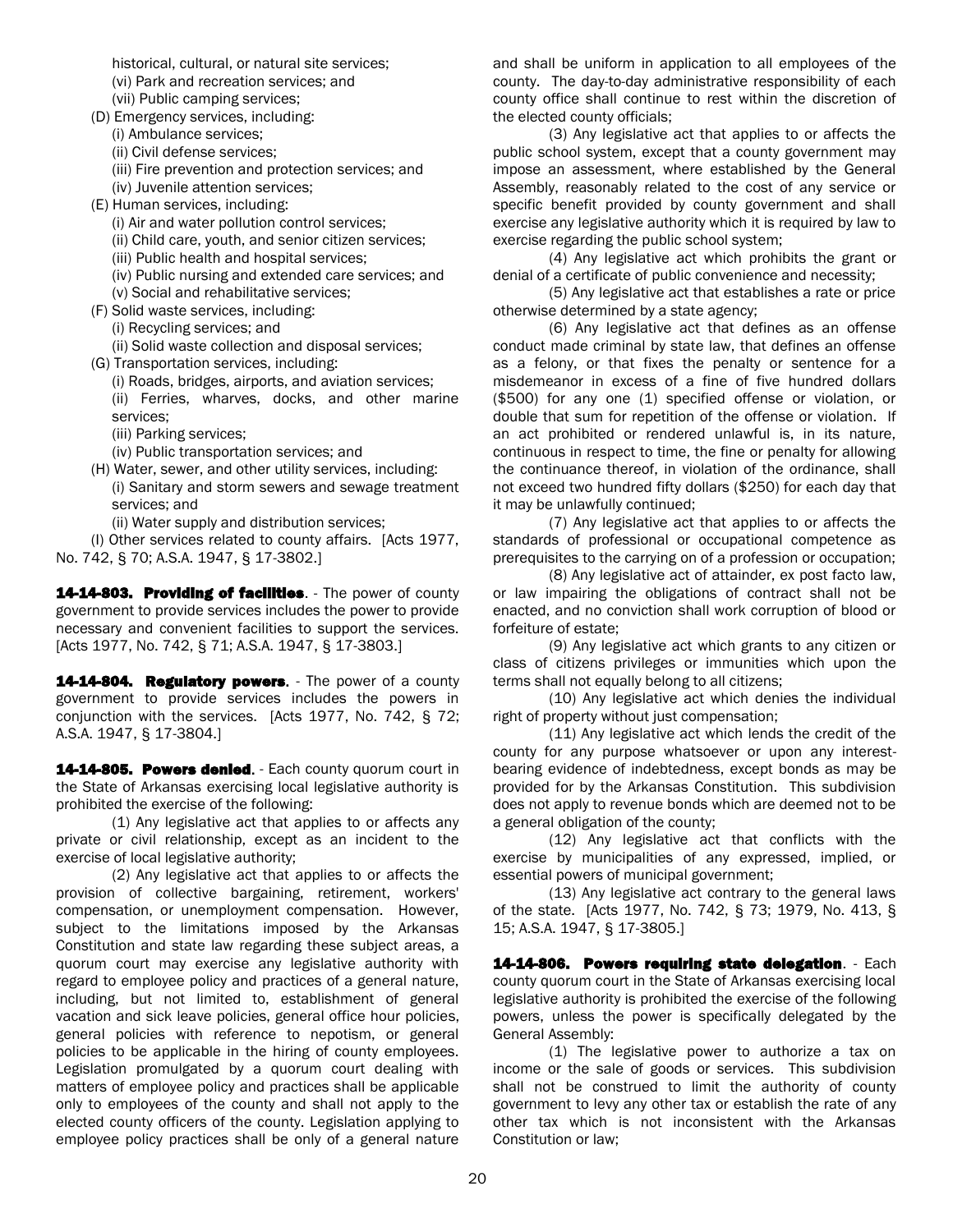(2) The legislative power to regulate private activities beyond its geographic limits;

(3) The legislative power to impose a duty on or regulate another unit of local government. However, nothing in this limitation shall affect the right of a county to enter into and enforce an agreement of intergovernmental cooperation;

(4) The legislative power to regulate any form of gambling, lotteries, or gift enterprises. [Acts 1977, No. 742, § 74; A.S.A. 1947, § 17-3806.]

14-14-807. Restrictive provisions. - A county exercising local legislative power is subject to the following provisions. These provisions are a prohibition on the legislative power of a county acting other than as provided:

(1) All state laws providing for the corporation or disincorporation of cities and towns; for the annexation, disannexation, or exclusion of territory from a city or town; and for the creation, abandonment, or boundary alteration of counties;

(2) All state laws establishing legislative procedures or requirements for county government;

(3) All laws requiring elections;

(4) All laws which regulate planning or zoning. However, a county quorum court, in the exercise of its local legislative power, may accept, modify, or reject recommendations of the county planning board. Modifications of the recommendations shall be made by the procedures provided in 14-17-201 et seq. The quorum court is empowered to initiate its own planning and zoning laws;

(5) All laws directing or requiring a county government, or any officer or employee of a county government, to carry out any function or provide any service. However, nothing in this subdivision shall be construed to prevent counties from abolishing or consolidating an office under the provisions of Arkansas Constitution, Amendment 55, Section 2, Part (b), nor the reassignment of statutory delegated functions or services which such reassignment is permitted by law if the abolition, consolidation, or reassignment shall not alter the obligation of the county to continue providing the services previously provided by the abolished or consolidated office;

(6) All laws regulating finance or borrowing procedures and powers of local government;

(7) All laws governing eminent domain;

(8) All laws governing public information and open meetings; and

(9) All laws governing the vacation of roads, streets, or alleys. [Acts 1977, No. 742, § 75; 1981, No. 278, § 1; A.S.A. 1947, § 17-3807.]

14-14-808. Consistency with state regulations required. - (a) A county government exercising local legislative authority is prohibited the exercise of any power in any manner inconsistent with state law or administrative regulation in any area affirmatively subjected by law to state regulation or control.

(b) The exercise of legislative authority is inconsistent with state law or regulation if it establishes standards or requirements which are lower or less stringent than those imposed by state law or regulation.

(c) An area is affirmatively subjected to state control if a state agency or officer is directed to establish administrative rules and regulations governing the matter or if enforcement of standards or requirements established by statute is vested in a state officer or agency. [Acts 1977, No. 742, § 76; A.S.A. 1947, § 17-3808.]

14-14-809. **Concurrent powers**. - (a) If a county government is authorized to regulate an area which the state by statute or administrative regulation also regulates, the local government may regulate the area only by enacting ordinances which are consistent with state law or administrative regulation.

(b) If state statute or administrative regulation prescribes a single standard of conduct, an ordinance is consistent if it is identical to the state statute or administrative regulation.

(c) If state statute or administrative regulation prescribes a minimal standard of conduct, an ordinance is consistent if it establishes a standard which is the same as, or higher or more stringent than the state standard.

(d) A county government may adopt ordinances which incorporate by reference state statues and administrative regulations in areas in which a local government is authorized to act. [Acts 1977, No. 742, § 77; A.S.A. 1947, § 17-3809.]

14-14-810. Improvements to roadways serving private

**property.**  $-(a)(1)$  In the passage of this section, the General Assembly is cognizant of the responsibilities of the county judge and of the county quorum court with respect to the establishment and operation of public roads and for the construction, maintenance, repair, and upkeep of county roads. The General Assembly is also mindful of the importance of providing reasonable access to the public roads system for the procurement of emergency medical services; the education of school-age children transported by school buses; the obtaining of mail and the goods of commerce; the marketing of the agricultural, livestock and poultry products produced on Arkansas farms; and access to numerous other services essential to the health, safety, and welfare of thousands of rural families in this state.

(2)(A) It is, therefore, the purpose and intent of this section to authorize the quorum courts of counties having a population of no less than seven thousand (7,000) nor more than seven thousand five hundred (7,500), according to the 1980 Federal Decennial Census, to enact ordinances authorizing the county judge to provide for the use of county road machinery and equipment, materials, supplies, and labor to make improvements to the roadways serving private property that are deemed essential, under standards and procedures established by the court, to provide access to the public roads of the county in cases of bad weather or the occurrence of other events which may impair citizens of this state from obtaining reasonable and necessary access to the public roads of this state.

(B)(i) The ordinance enacted by the quorum court shall prescribe the conditions, circumstances, and limitations under which the county judge is authorized to make improvements or to perform work upon roads used for access from private property to the public roads.

(ii) In addition, the court may request the county judge to file reports from time to time, outlining the work performed in providing access of private property to the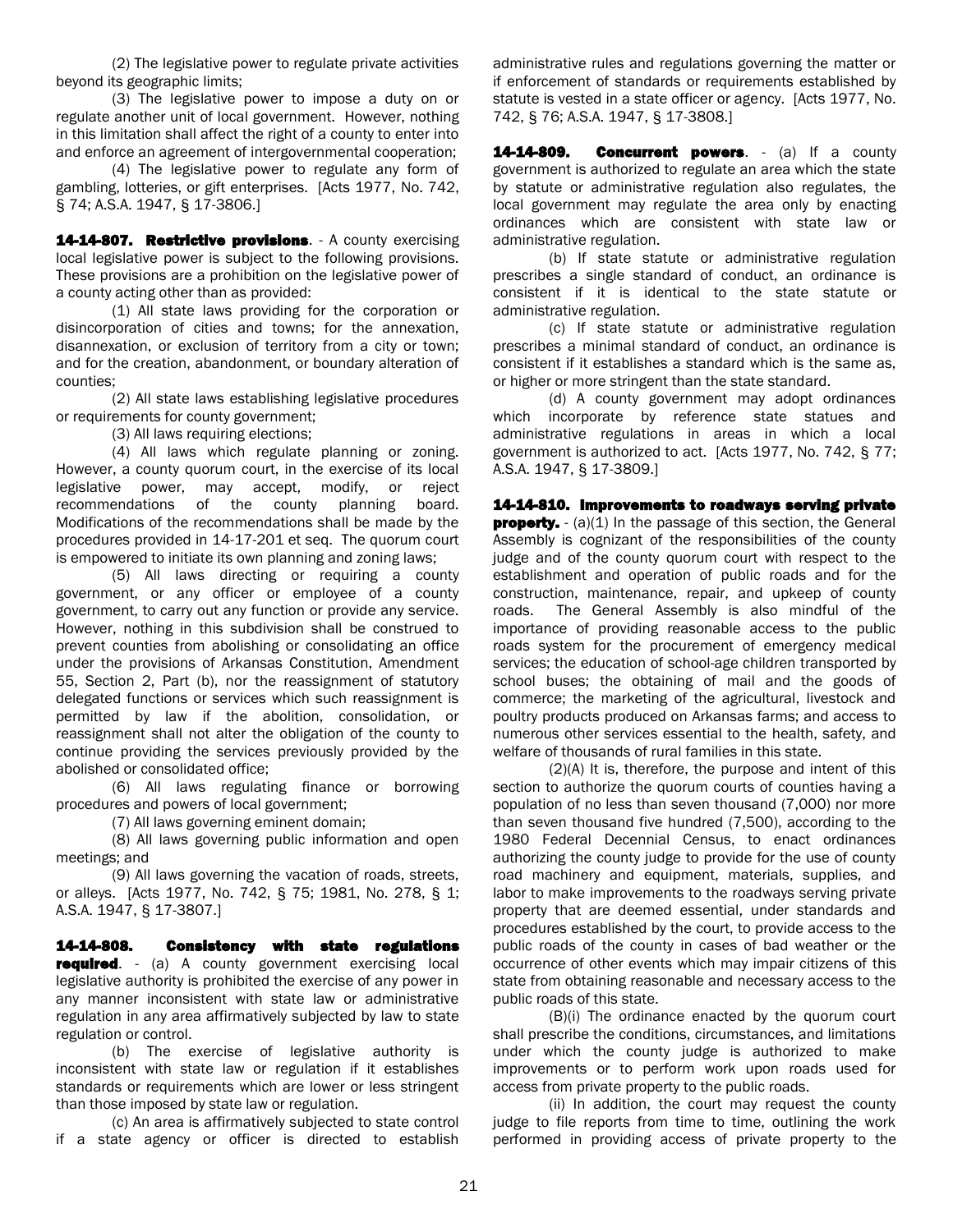public roads, in such detail and at such frequencies as may be requested by the court.

(b)(1) All work performed by the county judge on improvements necessary to make private property accessible to the public roads, as authorized in this section, and which is performed in compliance with the ordinance adopted by the county quorum court authorizing the work, shall be deemed to be public work for which public funds may be expended.

(2) All expenditures of county funds made by the county judge in compliance with this section are determined to be for a public purpose, as defined in this section. [Acts 1981, No. 268, §§ 1, 2; A.S.A. 1947, §§ 17-3810, 17-3811.]

14-14-811. County judge's salary. - (a) The quorum court of each county is authorized to pay a portion of the salary and related matching benefits of the county judge from the county road fund and the county solid waste fund.

 $(b)(1)$  The portion of the county judge's salary paid from the county road fund shall not exceed fifty percent (50%); and

(2) The portion paid from the county solid waste fund shall not exceed thirty-four percent (34%).

(c) However, the portion to be paid from the county general fund shall be at least one-third  $(1/3)$  of the total salary and matching benefits. [Acts 1987, No. 675, § 2; 1999 No. 725, § 1.]

14-14-812. Cemetery access roads. -(a) A "cemetery", as used in this section, means any burying place for the dead, a burial plot, a graveyard, or any land, public or private, dedicated and used for the interment of human remains which includes at least six (6) grave markers.

(b)(1) The county judges of the several county governments in Arkansas shall be authorized to improve and maintain any roads across public or private lands used or to be used for access to a cemetery.

(2) The cemetery access roads shall be constructed to a standard and nature to permit their use by automobiles. [Acts 1995, No. 1317, § 2; [1997, No. 1286,](http://www.loislaw.com/pns/doclink.htp?dockey=1183002@ARACTS&alias=ARACTS&cite=Act+1286+of+1997#PR0) § 2.]

14-14-813. Authority to regulate unsanitary conditions. - (a) To the extent that it is not inconsistent with the powers exercised by incorporated towns and cities of the first class and cities of the second class under § [14-54-901](http://www.loislaw.com/pns/doclink.htp?dockey=811461@ARCODE&alias=ARCODE&cite=14-54-901) et seq., counties are empowered to order the owner of real property within the county to:

(1) Abate, remove, or eliminate garbage, rubbish, and junk as defined in § [27-74-402,](http://www.loislaw.com/pns/doclink.htp?dockey=831147@ARCODE&alias=ARCODE&cite=27-74-402) and other unsightly and unsanitary articles upon property situated in the county; and

(2) Abate, eliminate, or remove stagnant pools of water or any other unsanitary thing, place, or condition that might become a breeding place for mosquitoes and germs harmful to the health of the community.

(b) A copy of the order issued under subsection (a) of this section shall be:

(1) Posted upon the property; and

(2)(A) Mailed to the last known address of the property owner by the county clerk or other person designated by the quorum court; or

(B) Published in accordance with § [14-14-104](http://www.loislaw.com/pns/doclink.htp?dockey=810635@ARCODE&alias=ARCODE&cite=14-14-104) if there is no last known address for the property owner.

 $(c)(1)$  If the property owner has not complied with the order within thirty (30) days after notice is given in accordance with subsection (b) of this section, the county may:

(A)(i) Take any necessary corrective actions, including repairs, to bring the property into compliance with the order; or

(ii) Remove or raze any structure ordered by the county to be removed or razed; and

(B) Charge the cost of any actions under subdivision  $(c)(1)(A)$  of this section to the owner of the real property.

(2) The county shall have a lien against the property for any unpaid cost incurred under subdivision  $(c)(1)$  of this section in addition to interest at the maximum legal rate.

(d) In all successful suits brought to enforce liens granted under this section, the county shall be reimbursed its costs, including title search fees and a reasonable attorney's fee.

(e) This section does not apply to:

(1) Land valued as agricultural property that is being farmed or otherwise used for agricultural purposes; or

(2) A parcel of land larger than ten (10) acres if the unsanitary condition on the parcel is not visible from a public road or highway. [Acts [2005, No. 1984,](http://www.loislaw.com/pns/doclink.htp?dockey=17840345@ARACTS&alias=ARACTS&cite=Act+1984+of+2005#PR0) § 1; [2007, No. 126,](http://www.loislaw.com/pns/doclink.htp?dockey=20119595@ARACTS&alias=ARACTS&cite=Act+126+of+2007#PR0) § 1; [2007, No. 250,](http://www.loislaw.com/pns/doclink.htp?dockey=20172440@ARACTS&alias=ARACTS&cite=Act+250+of+2007#PR0) § 1.]

### 14-14-814. Authority to regulate private communities. -

Upon the written request of a property owners' association of a private community which has a population at least equal to that prescribed for cities of the second class and which is located outside the boundaries of a municipality, a county may by ordinance regulate the health, safety, and welfare of the citizens of the private community within all or any part of the area included in the private community. [Acts [2007, No. 144,](http://www.loislaw.com/pns/doclink.htp?dockey=20123586@ARACTS&alias=ARACTS&cite=Act+144+of+2007#PR0) § 1.]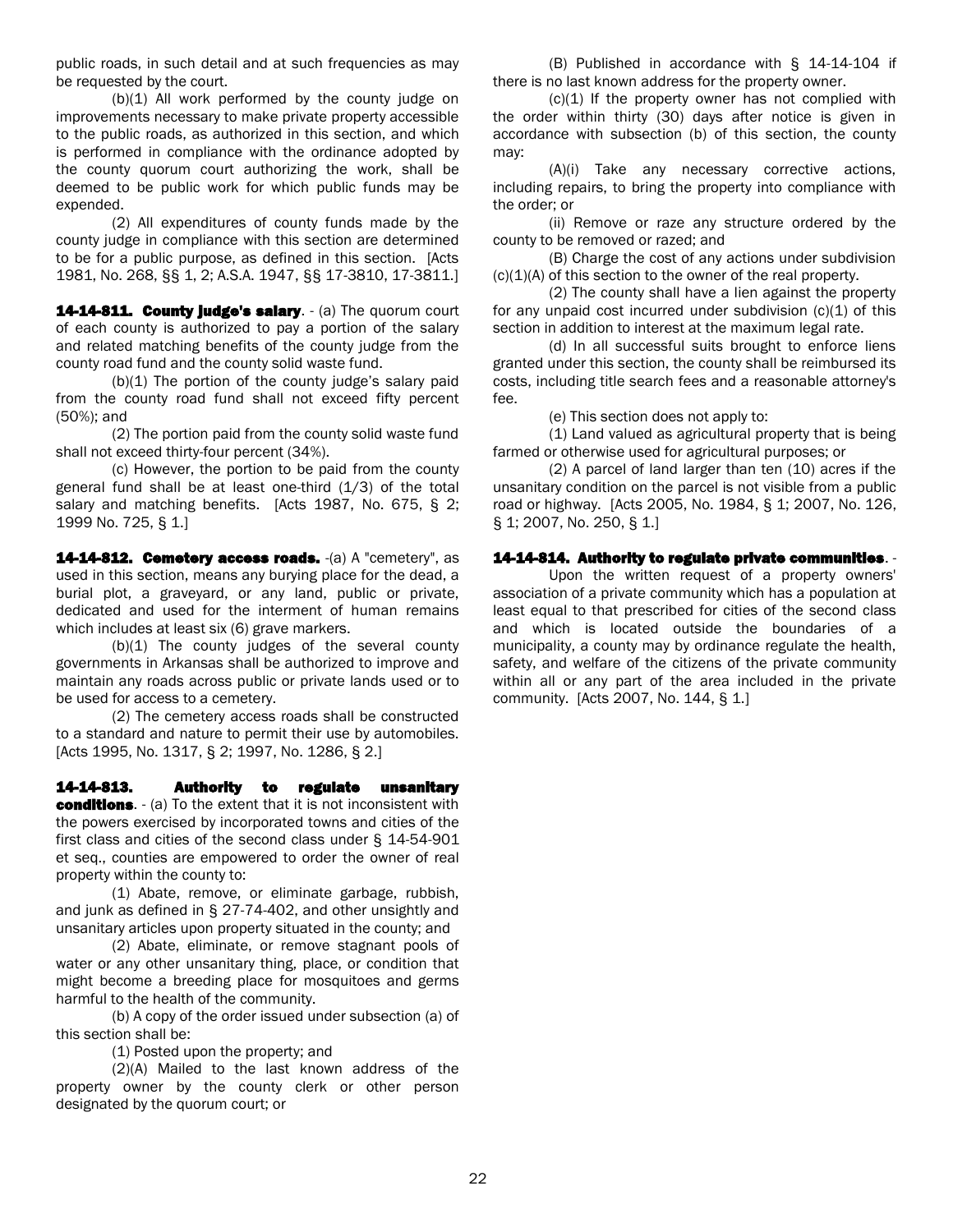## CHAPTER 9

## LEGISLATIVE PROCEDURES

### SECTION. SECTION ASSECTION ASSECTION.

- 14-14-901. Legislative authority. 14-14-912. Veto override.
- 
- 
- 
- 
- 14-14-906. Penalties for violation of ordinances. 14-14-917. Initiative and referendum elections.
- 
- 14-14-908. Emergency ordinances or amendments. measures.
- 
- 14-14-910. Interlocal agreements.
- 14-14-911. Veto of ordinances or amendments.

14-14-901. Legislative authority. - The legislative power of county government is vested in the quorum court of each county of the state, subject to the limitations imposed by the Arkansas Constitution and by state law. [Acts 1977, No. 742, § 84; A.S.A. 1947, § 17-4001.]

14-14-902. Quorum court administration. - (a) SECRETARIAT. (1) The secretariat of the county quorum court shall be the clerk of the county court of each county unless otherwise provided by county ordinance.

(2) ALTERNATIVE DESIGNATION. A quorum court, by ordinance, may provide for the establishment of minimum qualifications and an appropriation for the employment of a secretariat of the court. The employee so designated shall be a staff member of the county clerk or the county judge as may be specified by the ordinance. Where the separate position of secretariat is created by ordinance, all legislative duties prescribed in this chapter for a county clerk shall thereafter become the duties of the secretariat.

(3) DUTIES OF THE COUNTY CLERK. Unless otherwise provided for by county ordinance, the clerk or the deputy clerk shall:

(A) Attend all regular and special meetings of the court;

(B) Perform all administrative and record keeping duties prescribed in this chapter; and

(C) Perform all other duties as may be required by the quorum court through county ordinance.

(b) COUNSEL. (1) LEGAL COUNSEL. The prosecuting attorney or his deputy serving each county shall serve as legal counsel of the quorum court unless otherwise provided by county ordinance.

(2) ALTERNATIVE DESIGNATION OF LEGAL COUNSEL. A quorum court may, by ordinance, provide for the appropriation of county funds for the employment of legal counsel to serve the court.

(3) DUTIES OF LEGAL COUNSEL. The legal counsel of a quorum court shall:

(A) Attend all regular and special meetings of the court;

(B) Perform all duties prescribed in this chapter; and

- 
- 14-14-902. Quorum court administration. 14-14-913. Adoption and amendment of resolutions.
- 14-14-903. Record of proceedings. 14-14-914. Initiative and referendum generally.
- 14-14-904. Procedures generally.<br>14-14-905. Adoption and amendment of 14-14-916. Judicial iurisdiction over initiative and 14-14-916. Judicial jurisdiction over initiative and
	- ordinances generally. The contract of the contract of the contract of the contract of the contract of the contract of the contract of the contract of the contract of the contract of the contract of the contract of the cont
		-
- 14-14-907. Appropriation ordinances. 14-14-918. Passage of initiative and referendum
- 14-14-909. Incorporation by reference. 14-14-919. Referendum petitions on county bond issue.

(C) Perform all other duties as may be required by a quorum court.

(c) OTHER ADMINISTRATIVE SERVICES. A quorum court may authorize and provide, through ordinance, for the employment of any additional staff or the purchase of technical services in support of legislative affairs. [Acts 1977, No. 742, § 97; 1979, No. 413, §§ 25-27; A.S.A. 1947, § 17-4014.]

14-14-903. Record of proceedings. - (a) MINUTES. The quorum court of each county shall provide for the keeping of written minutes which include the final vote on each ordinance or resolution indicating the vote of each individual member on the question.

(b) COUNTY ORDINANCE AND RESOLUTION REGISTER. (1) There shall be maintained by each quorum court a county ordinance and resolution register for all ordinances, resolutions, and amendments to each, adopted and approved by the court.

(2)(A) Entries in this register shall be sequentially numbered in the order adopted and approved and shall be further designated by the year of adoption and approval.

(B) A separate sequential numbering system shall be maintained for both ordinances and resolutions.

(3) The register number shall be the official reference number designating an enactment.

(4) The register shall be maintained as a permanent record of the court and shall contain, in addition to the sequential register number, the following items of information:

(A) An index number which shall be the originating legislative agenda number of the enactment;

(B) The comprehensive title of the enactment;

(C) The type of ordinance or amendment: general, emergency, appropriation, initiative, or referendum;

(D) The date adopted by the quorum court;

(E) The date approved by the county judge, date of veto override, or date enacted by the electors;

(F) The effective date of the enactment;

(G) The expiration date of the enactment; and

(H) A recording index number designating the location of the enactments.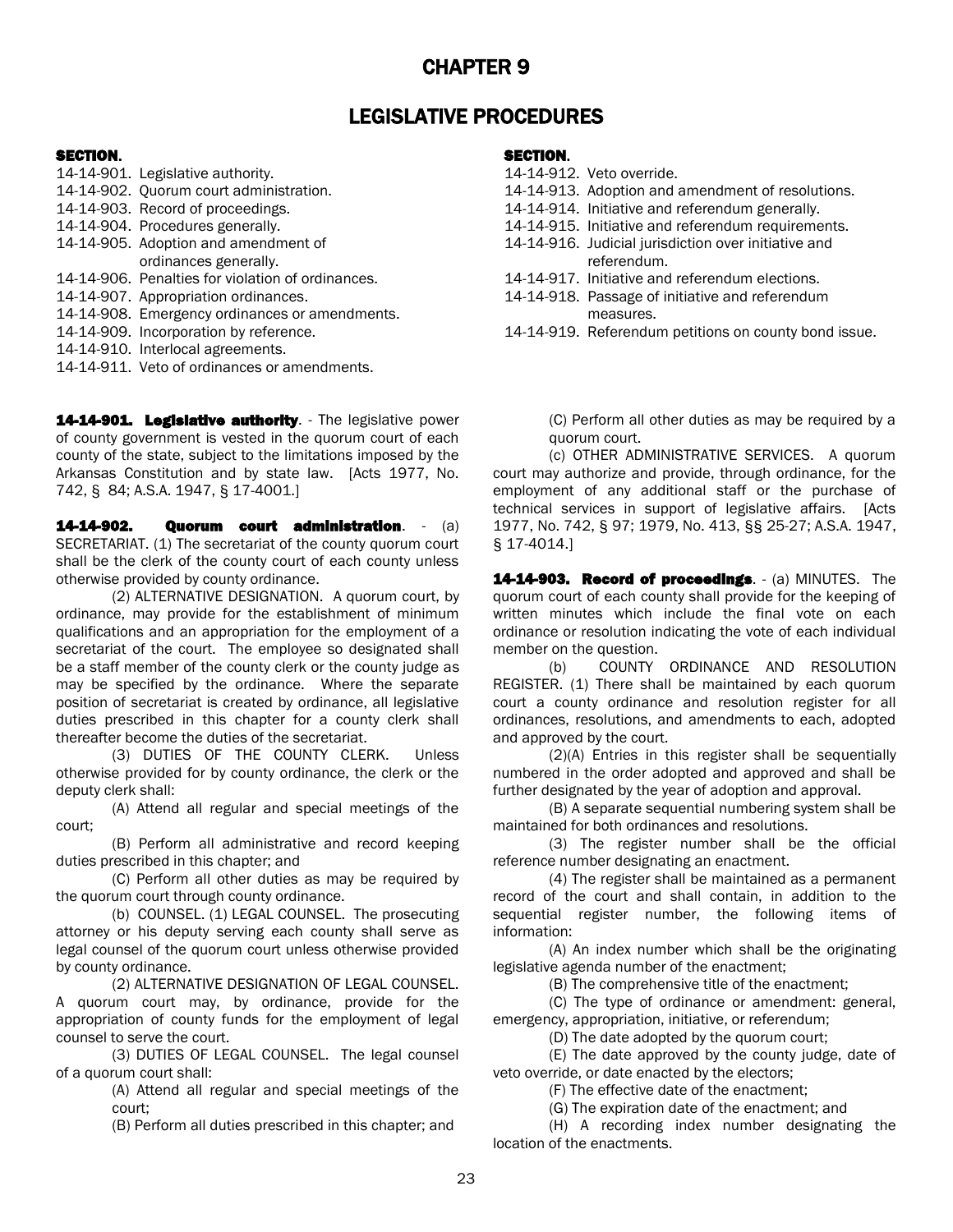(c)(1)(A) PERMANENT RECORD OF ORDINANCES AND RESOLUTIONS. There shall be maintained a permanent record of all ordinances and resolutions in which each enactment is entered in full after passage and approval, except when a code or budget is adopted by reference.

(B) When a code or budget is adopted by reference, the date and source of the code shall be entered.

(2)(A) The permanent record shall be so indexed to provide for efficient identification, location, and retrieval of all ordinances and resolutions by subject, register number, and date enacted.

(B) The permanent record indexing may be by book and page.

(d) CODIFICATION OF ORDINANCES. No later than 1980 and at five year intervals thereafter, all county ordinances enacted in each of the several counties shall be compiled into a uniform code and published. [Acts 1977, No. 742, § 96; A.S.A. 1947, § 17-4013.]

14-14-904. Procedures generally. - (a) TIME AND PLACE OF QUORUM COURT ASSEMBLY. (1)(A)(i) The justices of the peace elected in each county shall assemble and organize as a county quorum court body on a date chosen by the county judge and held within five (5) days, excepting holidays, after the beginning of the justices' term in office.

(ii) If the first meeting is not held on the quorum court's established regular meeting day, the quorum court may declare the first meeting to be in lieu of the established January meeting.

(B)(i) Thereafter, the justices shall assemble each calendar month in their respective counties to perform the duties of a quorum court, except that more frequent meetings may be required by ordinance.

(ii)(a) The time and place of the initial assembly of justices shall be designated by written notice of the county judge.

(b) Thereafter, the justices shall meet as a quorum court at a regular time and place established by ordinance.

(B) LEVY OF TAXES AND MAKING OF APPROPRIATIONS.

(1)(A)(i) The quorum court at its regular meeting in November of each year shall levy the county taxes, municipal taxes, and school taxes for the current year.

(ii) Before the end of each fiscal year, the quorum court shall make appropriations for the expenses of county government for the following year.

(B) The Director of the Assessment Coordination Department may authorize an extension of up to sixty (60) days of the date for levy of taxes upon application by the county judge and county clerk of any county for good cause shown resulting from reappraisal or rollback of taxes.

(2) Nothing in this subsection shall prohibit the quorum court from making appropriation amendments at any time during the current fiscal year.

(3) If the levy of taxes is repealed by referendum, the county may adopt a new ordinance levying taxes within thirty (30) days after the referendum vote is certified.

(4) If a county court determines that the levy of taxes by the quorum court is incorrect due to clerical errors, scrivener's errors, or failure of a taxing entity to report the correct millage rate to the quorum court, the county court shall issue an order directing the county clerk to correct the error in order to correct the millage levy.

(5) If a determination is made under this subchapter or § [26-80-101](http://170.94.58.9/NXT/gateway.dll?f=id$id=ARCODE_OL.NFO%3Ar%3A10535$cid=ARCODE_OL.NFO$t=document-frame.htm$an=JD_26-80-101$3.0#JD_26-80-101) et seq. that the taxes levied by the quorum court are out of compliance with Arkansas Constitution, Article 14, § 3, as amended by Arkansas Constitution, Amendments 11, 40, and 74, then upon notice from the Director of the Department of Education, the county court shall immediately issue an order directing the county clerk to change the millage levy to bring the taxes levied into compliance with Arkansas Constitution, Article 14, § 3, as amended by Arkansas Constitution, Amendments 11, 40, and 74.

(c) SPECIAL MEETINGS OF QUORUM COURT. The county judge or a majority of the elected justices may call a special meeting of the quorum court upon at least twentyfour (24) hours' notice in such manner as may be prescribed by local ordinance. In the absence of procedural rules, the county judge or a majority of the elected justices may call a special meeting of the quorum court upon written notification of all members not less than two (2) calendar days prior to the calendar day fixed for the time of the meeting. The notice of special meeting shall specify the subjects, date, time, and designated location of the special meeting.

(d) PRESIDING OFFICER. The county judge shall preside over the quorum court without a vote but with the power of veto. In the absence of the county judge, a quorum of the justices by majority vote shall elect one (1) of their number to preside but without the power to veto. The presiding officer shall appoint all regular and special committees of a quorum court, subject to any procedural rules that may be adopted by ordinance.

(e) PROCEDURAL RULES AND ATTENDANCE AT MEETINGS. Except as otherwise provided by law, the quorum court of each county shall determine its rules of procedure and may compel the attendance of absent members in such manner and under such penalties as may be prescribed by ordinance.

(f) QUORUM. A majority of the whole number of justices composing a quorum court shall constitute a quorum and is necessary to conduct any legislative affairs of the county.

(g) LEGISLATIVE AFFAIRS. All legislative affairs of a quorum court shall be conducted through the passage of ordinances, resolutions, or motions.

(h) MAJORITY VOTE REQUIRED. All legislative actions of a quorum court, excluding the adoption of a motion, shall require a majority vote of the whole number of justices composing a quorum court unless otherwise provided by the Arkansas Constitution or by law. A motion shall require a majority vote of the whole number of justices composing a quorum for passage.

(i) COUNTY ORDINANCE. A county ordinance is defined as an enactment of compulsory law for a quorum court that defines and establishes the permanent or temporary organization and system of principles of a county government for the control and conduct of county affairs.

(j) COUNTY RESOLUTION. A county resolution is defined as the adoption of a formal statement of policy by a quorum court, the subject matter of which would not properly constitute an ordinance. A resolution may be used whenever the quorum court wishes merely to express an opinion as to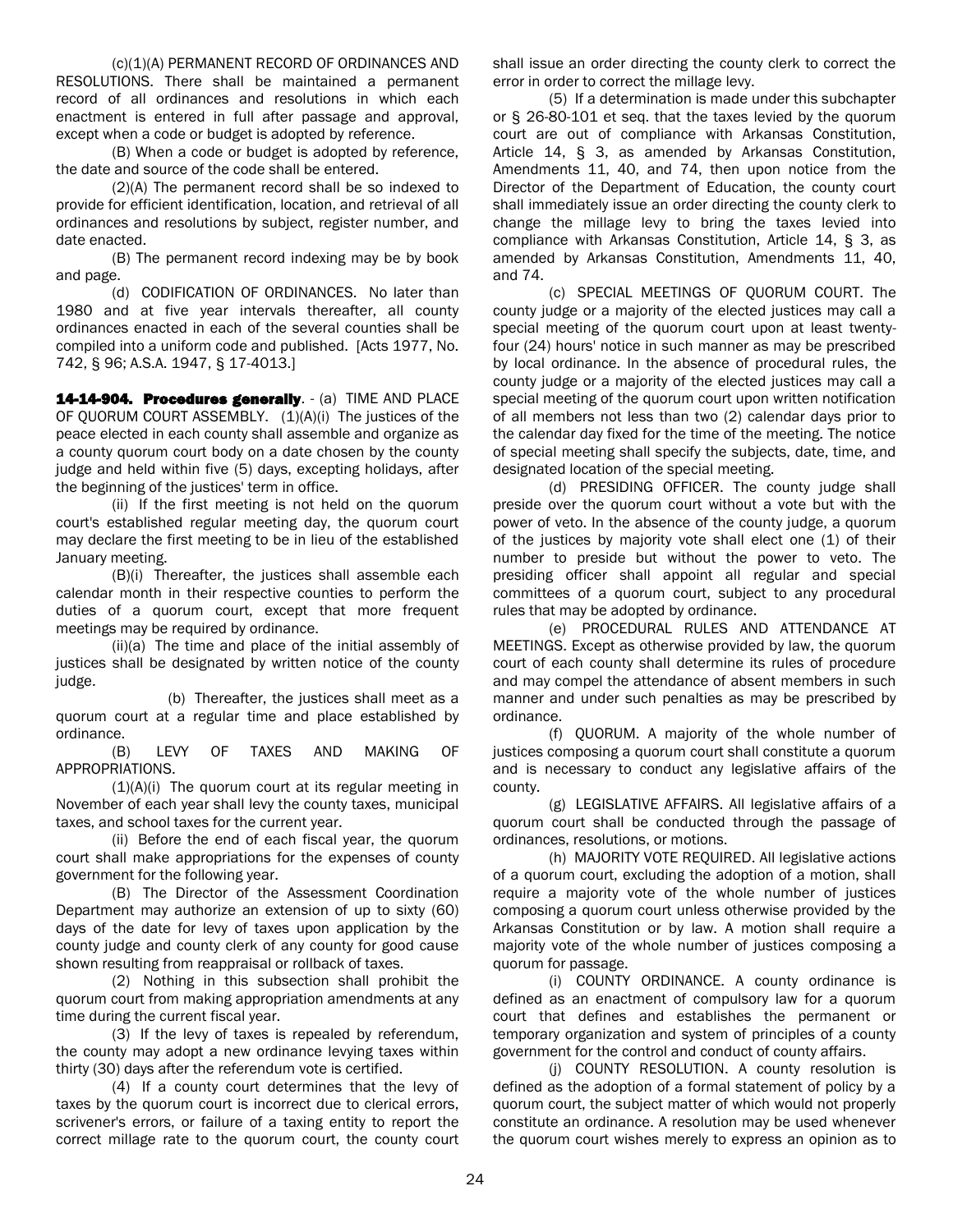some matter of county affairs, and a resolution shall not serve to compel any executive action.

(k) MOTION. A motion is defined as a proposal to take certain action or an expression of views held by the quorum court body. As such, a motion is merely a parliamentary procedure that precedes the adoption of resolutions or ordinances. Motions shall not serve to compel any executive action unless such action is provided for by a previously adopted ordinance or state law.

(l) ORDINANCES. Ordinances may be amended and repealed only by ordinances.

(m) RESOLUTIONS. Resolutions may be amended and repealed only by resolutions.

(n) INITIATIVE AND REFERENDUM. All ordinances shall be subject to initiative and referendum as provided for through Arkansas Constitution, Amendment 7. [Acts 1977, No. 742, § 85; 1979, No. 413, § 21;; Acts 1991, No. 406, § 1; 1997, No. 1300, § 24; 2001, No. 901, § 1; 2003 (2nd Ex. Sess.), No. 105, § 5; 2005, No. 252, § 1; A.S.A. 1947, § 17- 4002]

14-14-905. Adoption and amendment of ordinances **generally.** - (a) INTRODUCTION OF ORDINANCES AND AMENDMENTS TO EXISTING ORDINANCES. A county ordinance or amendment to an ordinance may be introduced only by a justice of the peace of the county or through the provisions of initiative and referendum pursuant to Arkansas Constitution, Amendment 7.

(b) STYLE REQUIREMENTS. (1) GENERALLY. (A) No ordinance or amendment to an existing ordinance passed by a county quorum court shall contain more than one (1) comprehensive topic and shall be styled "Be It Enacted by the Quorum Court of the County of \_\_\_\_\_\_\_\_\_\_\_, State of Arkansas; an Ordinance to be Entitled:".

(B) Each ordinance shall contain this comprehensive title, and the body of the ordinance shall be divided into articles, sequentially numbered, each expressing a single general topic related to the single comprehensive topic.

(2) AMENDMENT TO EXISTING ORDINANCES. No county ordinance shall be revised or amended, or the provisions thereof extended or conferred, by reference to its title only, but so much thereof as is revised, amended, extended, or conferred shall be reenacted and published at length.

 $(c)$  PASSAGE.  $(1)(A)$  On the passage of every ordinance or amendment to an existing ordinance, the yeas and nays shall be called and recorded.

(B) A concurrence by a majority of the whole number of members elected to the quorum court shall be required to pass any ordinance or amendment.

(2)(A) All ordinances or amendments to existing ordinances of a general or permanent nature shall be fully and distinctly read on three (3) different days unless twothirds (2/3) of the members composing the court shall dispense with the rule.

(B) This subdivision (c)(2) shall not serve to:

(i) Require a vote after each individual reading, but only a vote after the third and final reading;

(ii) Require the ordinance or amendment to be read in its entirety on the first, second, or third reading; or

(C) Restrict the passage of emergency, appropriation, initiative, or referendum measures in a single meeting as provided by law.

(d) APPROVAL AND PUBLICATION.  $(1)(A)$  Upon passage, all ordinances or amendments shall be approved by the county judge within seven (7) days unless vetoed and shall become law without his or her signature if not signed within seven (7) days.

(B) The ordinances or amendments shall then be published by the county clerk as prescribed by law.

(2)(A) Approval by the county judge shall be demonstrated by affixing his or her signature and his or her notation of the date signed on the face of an original copy of the proposed ordinance.

(B) This approval and authentication shall apply to all ordinances or amendments to existing ordinances unless the power of veto is invoked.

(e) EFFECTIVE DATE. (1) No ordinance or amendment to an existing ordinance other than an emergency ordinance or appropriation ordinance shall be effective until thirty (30) calendar days after publication has appeared.

(2) An ordinance or amendment to an existing ordinance may provide for a delayed effective date or may provide for the ordinance or amendment to an existing ordinance to become effective upon the fulfillment of an indicated contingency.

(f) REFERENCE TO ELECTORS. (1) GENERALLY. (A)(i) At the time of or within thirty (30) days of adoption and prior to the effective date of an ordinance, a quorum court may refer the ordinance to the electors for their acceptance or rejection.

(ii) The referral shall be in the form of a resolution and shall require a three-fifths (3/5) affirmative vote of the whole number of justices constituting a quorum court.

(B) This action by a court shall not be subject to veto and shall constitute a referendum measure.

(2) MANNER AND PROCEDURE. (A) Any ordinance enacted by the governing body of any county in the state may be referred to a vote of the electors of the county for approval or rejection in the manner and procedure prescribed in Arkansas Constitution, Amendment 7, and laws enacted pursuant thereto, for exercising the local initiative and referendum.

(B) The manner and procedure prescribed therein shall be the exclusive method of exercising the initiative and referendum regarding these local measures. [Acts 1977, No. 742, § 86; 1981, No. 220, § 1;; Acts 2005, No. 543, § 1; A.S.A. 1947, §§ 17-4003, 17-4003.1]

14-14-906. Penalties for violation of ordinances. - (a) AUTHORITY TO ESTABLISH. (1)(A) A county quorum court may fix penalties for the violation of any ordinance, and these penalties may be enforced by the imposition of fines, forfeitures, and penalties on any person offending against or violating the ordinance.

(B) The fine, forfeiture, or penalty shall be prescribed in each particular ordinance or in an ordinance prescribing fines, forfeitures, and penalties in general.

(2)(A) A quorum court shall have power to provide, by ordinance, for the prosecution, recovery, and collection of the fines, forfeitures, and penalties.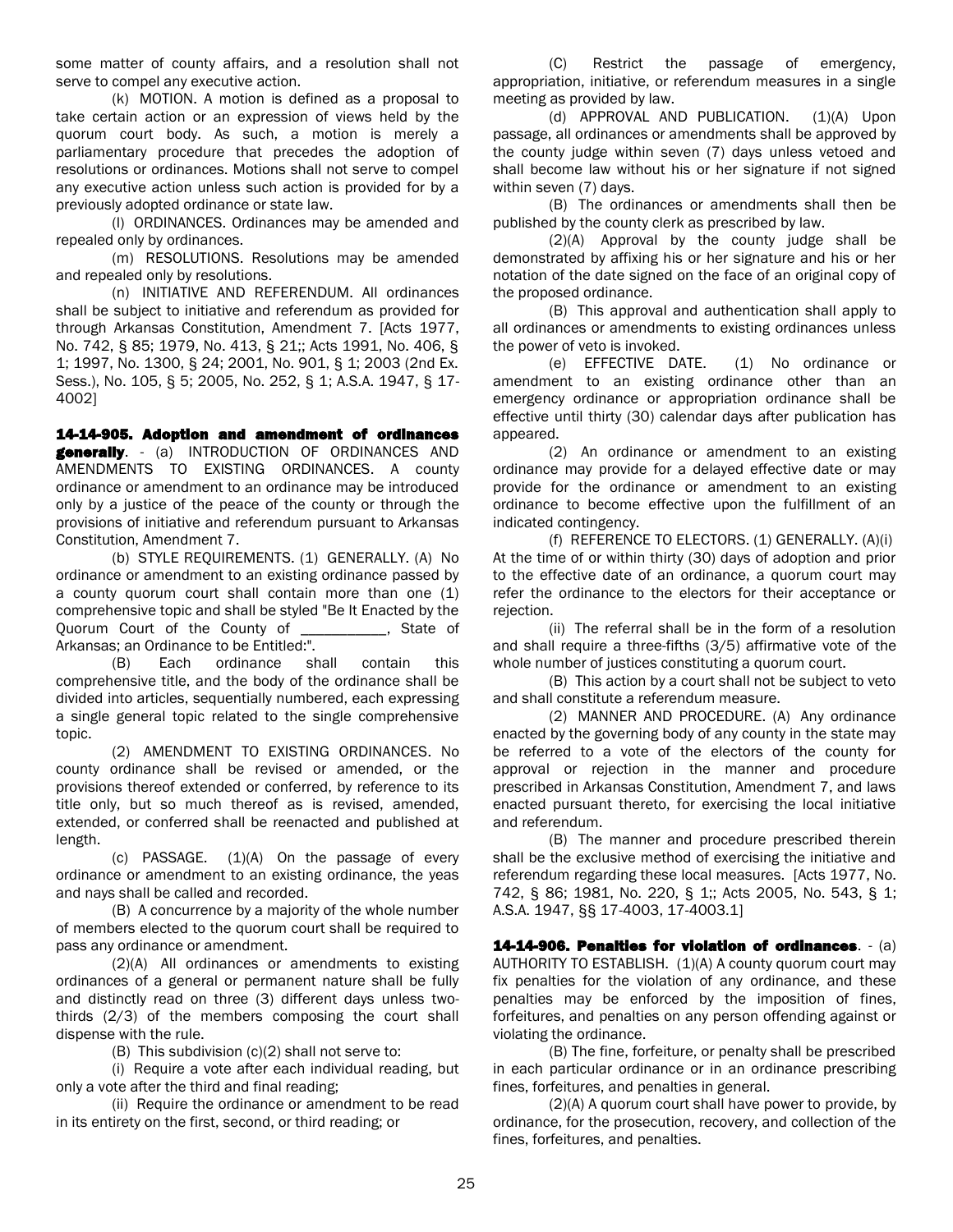(B)(i) A quorum court shall not have the power to define an offense as a felony or to impose any fine or penalty in excess of one thousand dollars (\$1,000) for any one (1) specified offense or violation, or double that sum for each repetition of the offense or violation.

(ii) If an act prohibited or rendered unlawful is, in its nature, continuous in respect to time, the fine or penalty for allowing the continuance thereof, in violation of the ordinance, shall not exceed five hundred dollars (\$500) for each day that it may be unlawfully continued.

(b) DISPOSITION. All fines and penalties imposed for violation of any county ordinance shall be paid into the county general fund. [Acts 1977, No. 742, § 95; Acts [2009,](http://www.loislaw.com/pns/doclink.htp?dockey=22386918@ARACTS&alias=ARACTS&cite=Act+319+of+2009#PR0)  [No. 319,](http://www.loislaw.com/pns/doclink.htp?dockey=22386918@ARACTS&alias=ARACTS&cite=Act+319+of+2009#PR0) § 1. A.S.A. 1947, § 17-4012.]

14-14-907. Appropriation ordinances. - (a)(1) GENERALLY. An appropriation ordinance or amendment to an appropriation ordinance is defined as a measure by which the county quorum court designates a particular fund, or sets apart a specific portion of county revenue in the treasury, to be applied to some general object of expenditure or to some individual purchase or expense of the county.

(2) An appropriation ordinance or amendment to an existing appropriation ordinance may be introduced in the manner provided by law for the introduction of ordinances.

(3) Appropriation measures enacted by a quorum court shall include the following categories of financial management:

(A) The levy of taxes and special property tax assessments as provided by law;

(B) The enactment of specific appropriations by which a specified sum has been set apart in the treasury and devoted to the payment of a particular demand. Specific appropriations may be enacted through the adoption of an annual budget, a statement of estimated receipts and expenditures, in a manner prescribed by law.

(b) ADOPTION AND AMENDMENT BY REFERENCE. Any quorum court may adopt, amend, or repeal an appropriation ordinance which incorporates by reference the provisions of any county budget or portion of a county budget, or any amendment thereof, properly identified as to date and source, without setting forth the provisions of the adopted budget in full. At least one (1) copy of a budget, portion, or amendment which is incorporated or adopted by reference shall be filed in the office of the county clerk and there kept available for public use, inspection, and examination.

(c) DESIGNATION. All appropriation ordinances or an amendment to an appropriation ordinance shall be designated "appropriation ordinance."

(d) READINGS AND PUBLICATION. An appropriation ordinance may be enacted without separate readings or publication prior to passage. However, publication shall be initiated within two (2) calendar days, excepting holidays, after approval of the measure by the county judge.

(e) VOTING REQUIREMENTS. The passage of appropriation ordinances or amendments to existing appropriation ordinances enacted without separate readings shall require a two-thirds (2/3) vote of the whole number of justices comprising a quorum court. On the passage of every appropriations measure, the yeas and nays shall be called and recorded in the minutes of the meeting.

(f) EFFECTIVE DATE. An appropriation measure is effective immediately upon passage by the quorum court and approval by the county judge. [Acts 1977, No. 742, § 87; A.S.A. 1947, § 17-4004.]

14-14-908. Emergency ordinances or amendments. - (a) GENERALLY. An emergency ordinance or emergency amendments to existing ordinances may be introduced in the manner provided by law for the introduction of ordinances. An emergency ordinance may be enacted only to meet public emergencies affecting life, health, safety, or the property of people.

(b) LIMITATIONS. An emergency ordinance or amendment shall not levy taxes, impose special property tax assessments, impose or change a service rate, or be enacted on any franchise or special privilege creating any vested right or interest or alienating any property. Every extension, enlargement, grant, or conveyance of franchise or any rights, property, easements, lease, or occupation of, or in, any road, street, alley, or any part thereof in real property or interest in real property owned by a county government exceeding in value three hundred dollars (\$300), whether it be by ordinance or otherwise, shall be subject to referendum and shall not be subject to emergency enactment.

(c) DECLARATION OF EMERGENCY. An emergency ordinance must contain a declaration that an emergency exists and define the emergency. All emergency ordinances shall be designated "emergency ordinance."

(d) READINGS AND PUBLICATION. An emergency measure does not require separate readings or publication prior to passage. However, publication shall be initiated within seven (7) calendar days, excepting holidays, after approval of the emergency measure by the county judge.

(e) VOTING REQUIREMENTS. The passage of emergency ordinances or emergency amendments to existing ordinances shall require a two-thirds (2/3) vote of the whole number of justices comprising a quorum court. On the passage of every emergency measure, the yeas and nays shall be called and recorded in the minutes of the meeting.

(f) EFFECTIVE DATE. An emergency ordinance or emergency amendment to an existing ordinance is effective immediately upon passage by the quorum court and approval by the county judge. [Acts 1977, No. 742, § 88; 1979, No. 413, § 22; A.S.A. 1947, § 17-4005.]

14-14-909. Incorporation by reference. - (a) For the purpose of this section, "code" means any published compilation of rules which has been prepared by various technical trade associations, model code organizations, federal agencies, or this state, or any agency thereof, and shall include specifically, but shall not be limited to, building codes, plumbing codes, electrical wiring codes, health or sanitation codes, together with any other code which embraces rules pertinent to a subject which is a proper local county affair.

(b) Any county quorum court may adopt or repeal an ordinance that incorporates by reference the provisions of any code, or portions of any code, or any amendment thereof, properly identified as to date and source, without setting forth the provisions of the code in full. Notice of the intent to adopt a code by reference shall be published after the second reading and prior to final adoption of the code. At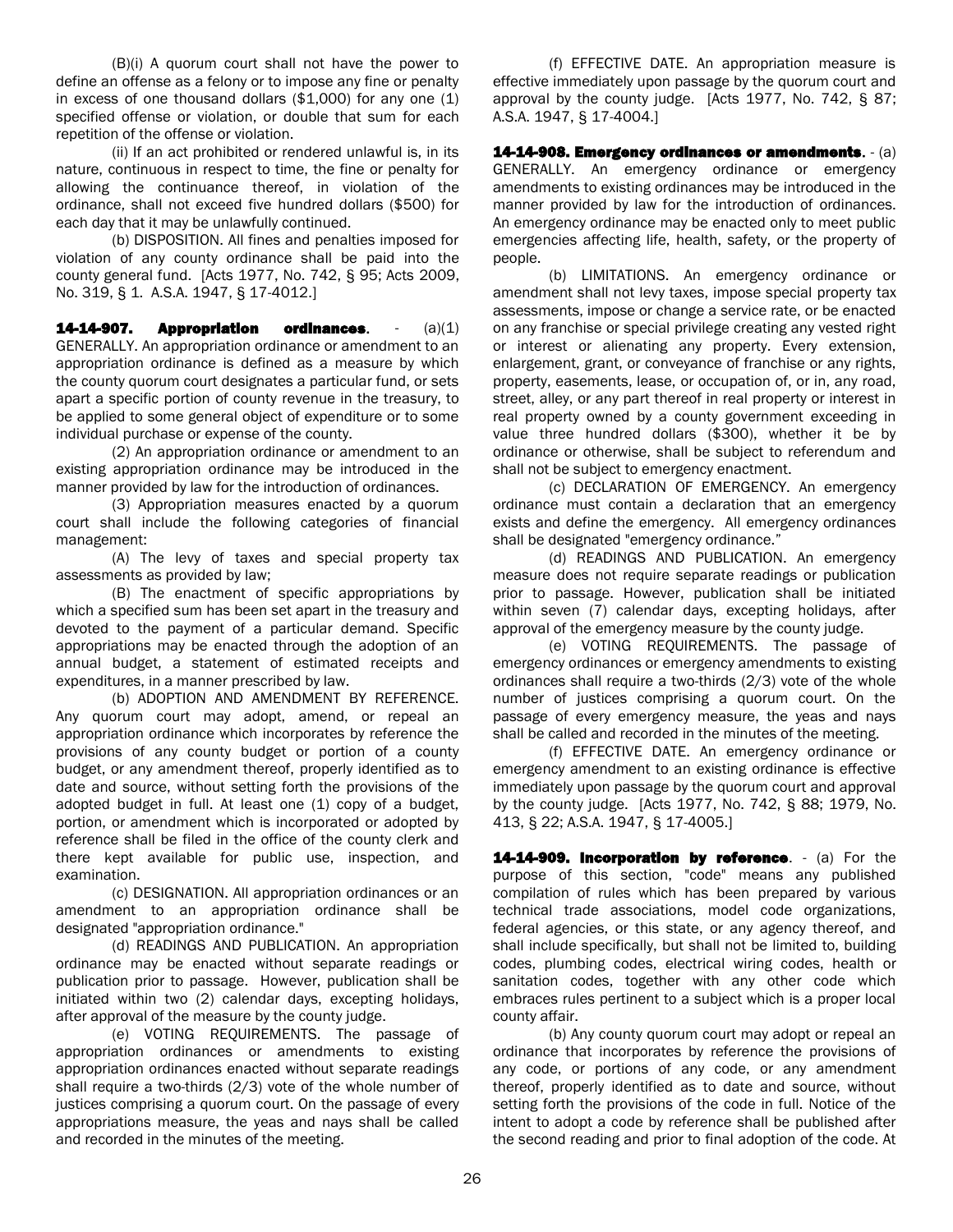least one (1) copy of the code, portion, or amendment which is incorporated or adopted by reference shall be filed in the office of the county clerk and there kept available for public use, inspection, and examination. The filing requirements prescribed in this subsection shall not be considered to be complied with unless the required copies of the codes, portion, amendment, or public record are filed with the county clerk for a period of thirty (30) days prior to final adoption of the ordinance which incorporates the code, portion, or amendment by reference.

(c) The quorum court may adopt or amend a code by reference by an emergency ordinance and without notice.

(d) The process for repealing an ordinance which adopted or amended a code by reference shall be the same as for repealing any other ordinance.

(e) Any ordinance adopting a code, portion, or amendment by reference shall state the penalty for violating the code, portion, or amendment, or any provision thereof, separately, and no part of any penalty shall be incorporated by reference. [Acts 1977, No. 742, § 89; 1979, No. 413, § 23; A.S.A. 1947, § 17-4006.]

14-14-910. Interlocal agreements. - (a) GENERALLY. The county court of each county may contract, cooperate, or join with any one (1) or more other governments or public agencies, including any other county, or with any political subdivisions of the state or any other states, or their political subdivisions, or with the United States to perform any administrative service, activity, or undertaking which any contracting party is authorized by law to perform.

(b)(1) DEFINITIONS. "County interlocal agreement" means any service contract entered into by the county court which establishes a permanent or perpetual relationship thereby obligating the financial resources of a county. Grantin-aid agreements enacted through an appropriation ordinance shall not be considered an interlocal agreement.

(2) "Permanent or perpetual relationship" means for purposes of this section any agreement exhibiting an effective duration greater than one (1) year, twelve (12) calendar months, or an agreement exhibiting no fixed duration but where the apparent intent of the agreement is to establish a permanent or perpetual relationship. Such interlocal agreements shall be authorized by ordinance of the quorum court. Any interlocal agreement enacted by ordinance may provide for the county to:

(A) Cooperate in the exercise of any function, power, or responsibility;

(B) Share the services of any officer, department, board, employee, or facility; and

(C) Transfer or delegate any function, power, responsibility, or duty.

(c) CONTENTS. An interlocal agreement shall:

(1) Be authorized and approved by the governing body of each party to the agreement;

(2) Set forth fully the purposes, powers, rights, obligations, and responsibilities of the contracting parties; and

(3) Specify the following:

(A) Its duration;

(B) The precise organization, composition, and nature of any separate legal entity created;

(C) The purposes of the interlocal agreement;

(D) The manner of financing the joint or cooperative undertaking and establishing and maintaining a budget;

(E) The permissible methods to be employed in accomplishing the partial or complete termination of an agreement and for disposing of property upon partial or complete termination. The methods for termination shall include a requirement of six (6) months written notification of the intent to withdraw by the governing body of the public agency wishing to withdraw;

(F) Provision for an administrator or a joint board responsible for administering the joint or cooperative undertaking including representation of the contracting parties on the joint board;

(G) The manner of acquiring, holding, and disposing of real and personal property used in the joint or cooperative undertaking; and

(H) Any other necessary and proper matters.

(d) SUBMISSION TO LEGAL COUNSEL. Every agreement made shall, prior to and as a condition precedent to its final adoption and performance, be submitted to legal counsel who shall determine whether the agreement is in proper form and compatible with all applicable laws. The legal counsel shall approve any agreement submitted to him unless he finds it does not meet the conditions set forth in this section. Then he shall detail in writing addressed to the governing bodies of the public agencies concerned the specific respects in which the proposed agreement fails to meet the requirements of law. Failure to disapprove an agreement within thirty (30) days of its submission shall constitute approval.

(e) SUBMISSION TO ATTORNEY GENERAL. Every agreement including a state or a state agency shall, prior to and as a condition precedent to its final adoption and performance, be submitted to the Attorney General who shall determine whether the agreement is in proper form and compatible with the laws of the State of Arkansas. The Attorney General shall approve any agreement submitted to him unless he finds it does not meet the conditions set forth in this section. Then he shall detail in writing addressed to the governing bodies of the public agencies concerned the specific respects in which the proposed agreement fails to meet the requirements of law. Failure to disapprove an agreement within thirty (30) days of its submission shall constitute approval. [Acts 1977, No. 742, § 90; A.S.A. 1947, § 17-4007.]

14-14-911. Veto of ordinances or amendments. - (a) AUTHORITY TO VETO. The county judge of each county shall preside over the county quorum court with the power of veto.

(b) LIMITATIONS OF VETO. The power of veto shall be limited to the total text of an ordinance or amendment to an existing ordinance, and this veto power shall not be construed to permit the veto of any single part, section, or line item of any ordinance or amendment. The power of veto shall not apply to measures enacted through the provisions of initiative and referendum.

(c) TIME LIMITATIONS FOR VETO. The veto of any ordinance of a general or permanent nature must be exercised within seven (7) calendar days after passage by a quorum court.

(d) PROCEDURE AND AUTHENTICATION OF VETO. The veto of any ordinance or amendment of a general or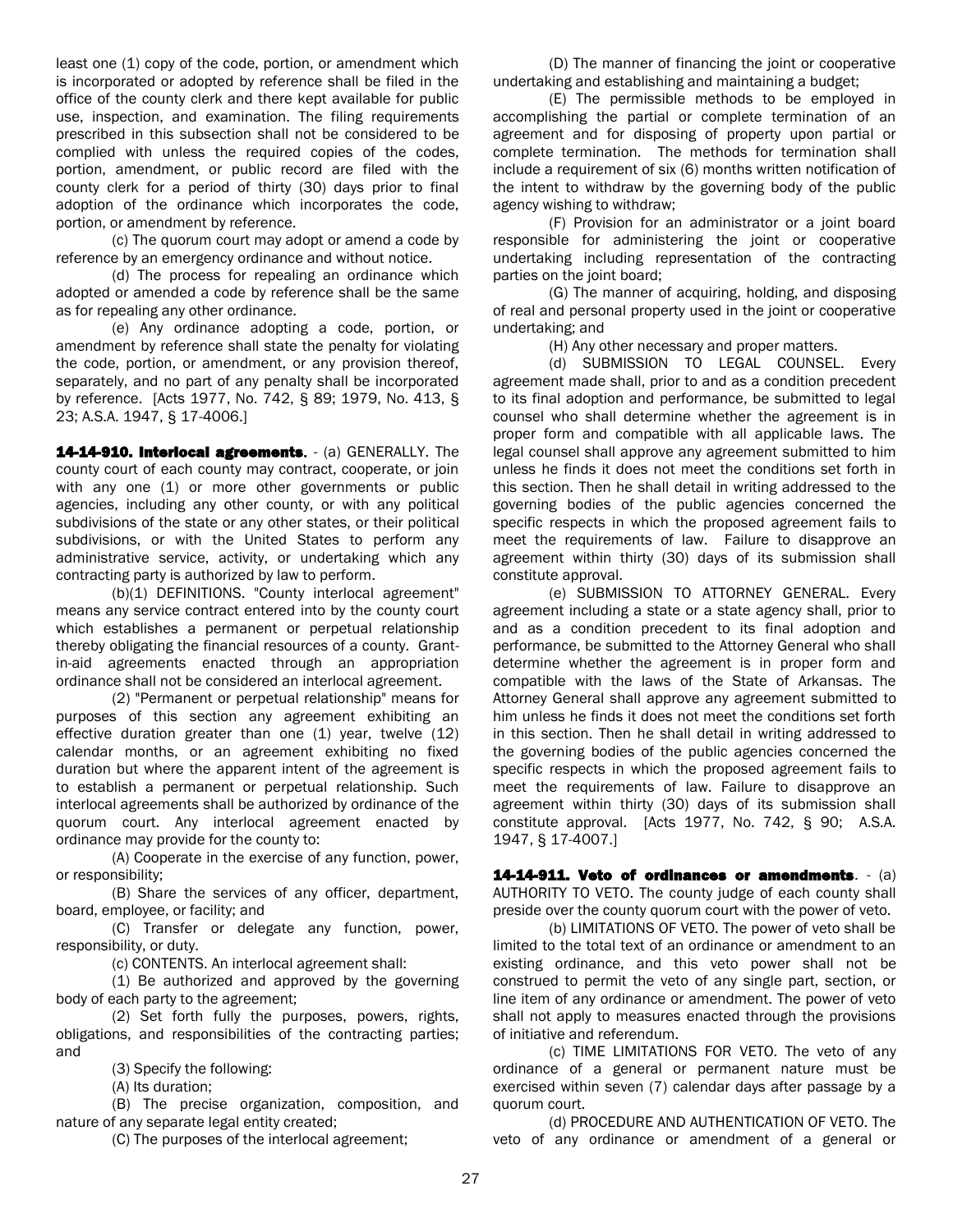permanent nature shall be authenticated by the county judge and shall be demonstrated by the filing of a written statement of the reasons of veto with the county clerk.

(e) NOTIFICATION OF VETO. Upon filing of the written notification of veto by the county judge, the county clerk shall immediately provide written notification to each member of the quorum court and provide each member with a copy of the veto statement filed by the judge.

(f) SUSPENSION OF FORCE. No ordinance vetoed shall have any force or validity unless, at the next regular meeting after the filing of the veto statement, the quorum court shall exercise their power to override a veto pursuant to Arkansas Constitution, Amendment 55, Section 4. [Acts 1977, No. 742, § 91; A.S.A. 1947, § 17-4008.]

14-14-912. Veto override. - (a) POWER OF VETO OVERRIDE. The quorum court of each county shall have the power to override the veto of the county judge.

(b) VOTE REQUIRED. An affirmative vote of threefifths (3/5) of the total membership of a quorum court shall be required to override the veto of any ordinance or amendment to an existing ordinance. On the consideration of a veto override by a court, the yeas and nays shall be called and recorded in the minutes of the meeting.

(c) TIME OF VETO OVERRIDE. A quorum court shall exercise the power of veto override over permanent and temporary ordinances at the next regular session of the court following the written notification of veto. Failure to override a veto in a single vote of the court shall constitute a confirmation of veto by a court, and no further consideration of veto override on the measure shall be introduced in subsequent sessions of the court. However, any ordinance or amendment so vetoed and confirmed by failure to override the veto may be reintroduced in the manner prescribed by law for the introduction of ordinances and amendments to ordinances. [Acts 1977, No. 742, § 92; A.S.A. 1947, § 17- 4009.]

## 14-14-913. Adoption and amendment of resolutions. -

(a) A county resolution or amendment to a resolution may be introduced only by a justice of the peace of the county.

(b) No resolution or amendment to a resolution passed by a county quorum court shall contain more than one (1) comprehensive topic and shall be styled "Be It Resolved by the Quorum Court of the County of \_\_\_\_ State of Arkansas That:".

(c) No county resolution shall be revised or amended, or the provisions thereof extended or conferred, by references to its title only, but so much thereof as is revised, amended, extended, or conferred shall be reenacted and published at length.

(d) A proposed resolution must be read and adopted by a majority vote of the whole number of justices comprising a quorum court. On the passage of every resolution or amendment to an existing resolution, the yeas and nays shall be called and recorded in the minutes of the meeting.

(e) Resolutions or an amendment to an existing resolution may be introduced and adopted in a single meeting of the quorum court.

(f) Upon passage, all resolutions or amendments to existing resolutions shall be entered into the records of the quorum court. Publication of resolutions shall not be required except where publication is specified in the resolution adopted by a court.

(g) All resolutions shall be immediately effective unless a delayed effective date is specified.

(h) The power of veto shall not apply to the adoption of resolutions or amendments to resolutions. [Acts 1977, No. 742, § 93; A.S.A. 1947, § 17-4010.]

14-14-914. Initiative and referendum generally. - (a) COUNTY LEGISLATIVE POWERS RESERVED. The powers of initiative and referendum are reserved to the electors of each county government pursuant to Arkansas Constitution, Amendment 7.

(b) RESTRICTIONS. No county legislative measure shall be enacted contrary to the Arkansas Constitution or any general state law which operates uniformly throughout the state, and any general law of the state shall have the effect of repealing any county ordinance which is in conflict therewith. All ordinances adopted by the county quorum court providing for alternative county organizations and all proposed reorganizations of county government that may be proposed by initiative petition of electors of the county under Arkansas Constitution, Amendment 7 shall be submitted to the electors of the county only at the next following general election. However, such referendum shall be subject to initiative petition.

(c) PETITION BY ELECTORS. The qualified electors of each county may initiate and amend ordinances and require submission of existing ordinances to a vote of the people by petition if signed by not less than fifteen percent (15%) of the qualified electors voting in the last general election for the office of circuit clerk, or the office of Governor where the electors have abolished the office of circuit clerk.

(d) SUSPENSION OF FORCE. (1) GENERAL ORDINANCE. A referendum petition on a general ordinance, or any part thereof, shall delay the effective date on such part included in the petition until the ordinance is ratified by the electors. However, the filing of a referendum petition against one (1) or more items, sections, or parts of any ordinance shall not delay the remainder from becoming operative.

(2) EMERGENCY ORDINANCE. A referendum petition on an emergency ordinance shall not suspend the force of the law, but the measure may be law until it is voted upon by the electors. [Acts 1977, No. 742, § 94; 1979, No. 413, § 24; A.S.A. 1947, § 17-4011.]

### 14-14-915. Initiative and referendum requirements. -

(a) STYLE REQUIREMENTS OF PETITIONS. A petition for county initiative or referendum filed by the electors shall:

(1) Embrace only a single comprehensive topic and shall be styled and circulated for signatures in the manner prescribed for county ordinances and amendments to ordinances established in this section and § [7-9-101](http://www.loislaw.com/pns/doclink.htp?dockey=807587@ARCODE&alias=ARCODE&cite=7-9-101) et seq.;

(2) Set out fully in writing the ordinance sought by petitioners; or in the case of an amendment, set out fully in writing the ordinance sought to be amended and the proposed amendment; or in the case of referendum, set out the ordinance, or parts thereof, sought to be repealed; and

(3) Contain a written certification of legal review by an attorney at law duly registered and licensed to practice in the State of Arkansas. This legal review shall be conducted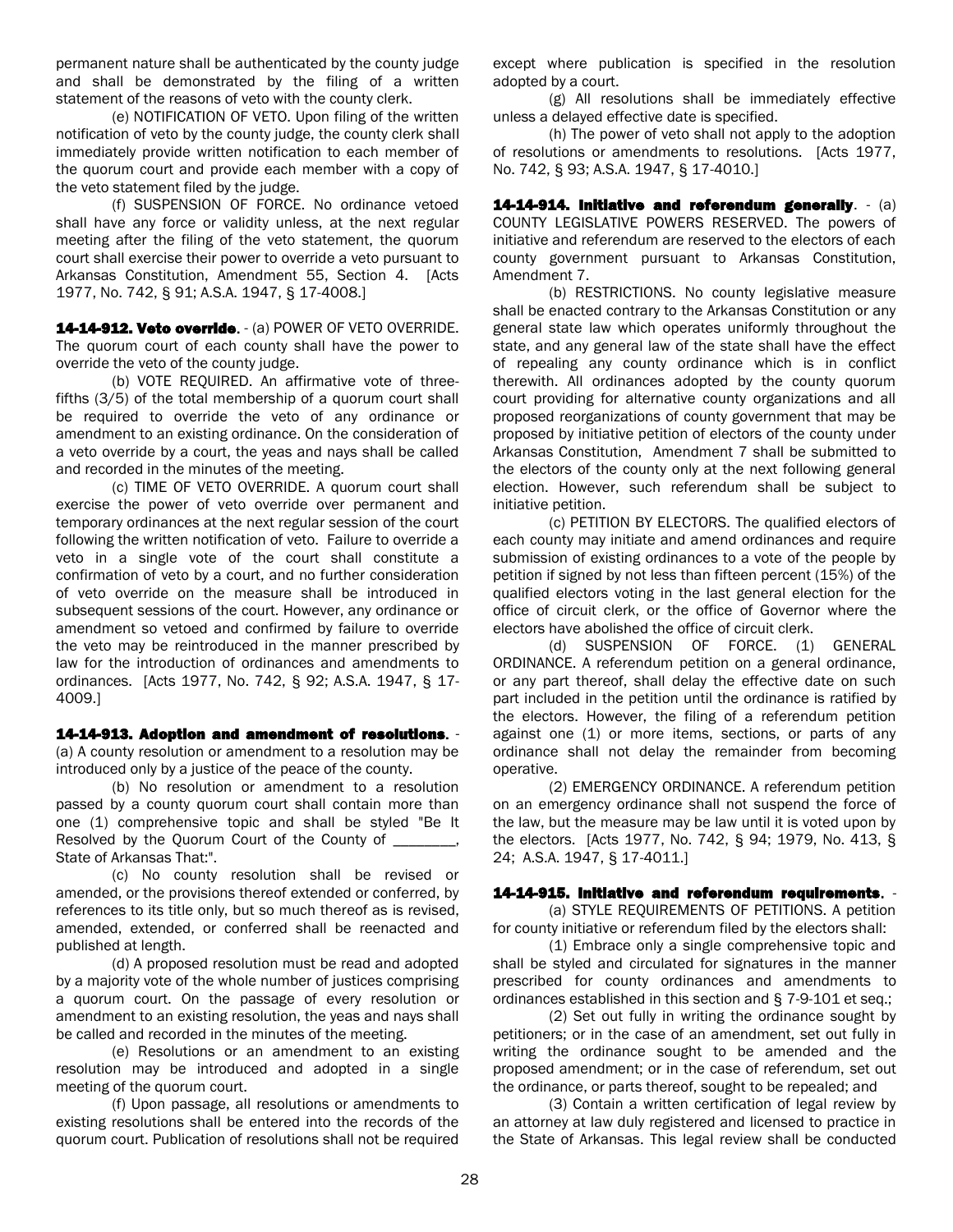for the purpose of form, proper title, legality, constitutionality, and conflict with existing ordinances. Legal review shall be concluded prior to the circulations of the petition for signatures. No change shall be made in the text of any initiative or referendum petition measure after any or all signatures have been obtained.

(b) TIME REQUIREMENTS FOR FILING PETITIONS.

(1) INITIATIVE PETITIONS. All petitions for initiated county measures shall be filed with the county clerk not less than ninety (90) calendar days nor more than one hundred twenty (120) calendar days prior to the date established for the next regular election.

(2) REFERENDUM PETITIONS. All petitions for referendum on county measures must be filed with the county clerk within sixty (60) calendar days after passage and publication of the measure sought to be repealed.

(3) CERTIFICATION. All initiative and referendum petitions must be certified sufficient to the county board of election commissioners not less than seventy (70) calendar days prior to a regular general election to be included on the ballot. If the adequacy of a petition is determined by the county clerk less than seventy (70) days prior to the next regular election, the election on the measure shall be delayed until the following regular election unless a special election is called on a referendum measure as provided by law.

(c) FILING OF PETITIONS. Initiative and referendum petitions ordering the submission of county ordinances or measures to the electors shall be directed to and filed with the county clerk.

(d) SUFFICIENCY OF PETITION. Within ten (10) days after the filing of any petition, the county clerk shall examine and ascertain its sufficiency. Where the petition contains evidence of forgery, perpetuated either by the circulator or with his or her connivance, or evidence that a person has signed a name other than his or her own to the petition, the prima facie verity of the circulator's affidavit shall be nullified and disregarded, and the burden of proof shall be upon the sponsors of petitions to establish the genuineness of each signature. If the petition is found sufficient, the clerk shall immediately certify such finding to the county board of election commissioners and the quorum court.

(e) INSUFFICIENCY OF PETITION AND RECERTIFICATION. If the county clerk finds the petition insufficient, the clerk shall, within ten (10) days after the filing thereof, notify the petitioners or their designated agent or attorney of record, in writing, setting forth in detail every reason for the findings of insufficiency. Upon notification of insufficiency of petition, the petitioners shall be afforded ten (10) calendar days, exclusive of the day notice of insufficiency is receipted, in which to solicit and add additional signatures, or to submit proof tending to show that signatures rejected by the county clerk are correct and should be counted. Upon resubmission of a petition which was previously declared insufficient, the county clerk shall, within five (5) calendar days, recertify its sufficiency or insufficiency in the same manner as prescribed in this section and, thereupon, the clerk's jurisdiction as to the sufficiency of the petition shall cease.

(f) APPEAL OF SUFFICIENCY OR INSUFFICIENCY FINDINGS. Any taxpayer aggrieved by the action of the clerk in certifying the sufficiency or insufficiency of any initiative or referendum petition, may within fifteen (15) calendar days, but not thereafter, may file a petition in circuit court for a review of the findings. [Acts 1977, No. 742, § 94; 1979, No. 891, § 1; Acts [2009, No. 1480,](http://www.loislaw.com/pns/doclink.htp?dockey=22515875@ARACTS&alias=ARACTS&cite=Act+1480+of+2009#PR0) § 50. A.S.A. 1947, § 17- 4011.]

14-14-916. Judicial jurisdiction over initiative and referendum. (a) JURISDICTION OF CIRCUIT COURT. Jurisdiction is vested upon the circuit courts to hear and determine petitions for writs of mandamus, injunctions, and all other actions affecting the submission of any proposed county initiative or referendum petitions. All such proceedings and actions shall be heard summarily upon five (5) calendar days' notice in writing and shall have precedence over all other suits and matters before the court.

(b) LIMITATION OF INJUNCTION OR STAY OF PROCEEDINGS. No procedural steps in submitting an initiative or referendum measure shall be enjoined, stayed, or delayed by the order of any court or judge after the petition has been declared sufficient, except in circuit court on petition to review as provided in this section. During the pendency of any proceeding to review, the findings of the county clerk shall be conclusive and binding and shall not be changed or modified by any temporary order or ruling, and no court or judge shall entertain jurisdiction of any action or proceeding questioning the validity of any such ordinance or measure until after it shall have been adopted by the people. [Acts 1977, No. 742, § 94; Acts 2003, No. 1185, § 21; A.S.A. 1947, § 17-4011.]

14-14-917. Initiative and referendum elections. - (a) TIME OF ELECTION FOR INITIATIVE AND REFERENDUM MEASURES.

(1) INITIATIVE. Initiative petition measures shall be considered by the electors only at a regular general election at which state and county officers are elected for regular terms.

(2) REFERENDUM. Referendum petition measures may be submitted to the electors during a regular general election and shall be submitted if the adequacy of the petition is determined within the time limitation prescribed in this section. A referendum measure may also be referred to the electors at a special election called for the expressed purpose proposed by petition. However, no referendum petition certified within the time limitations established for initiative measures shall be referred to a special election, but shall be voted upon at the next regular election. No referendum election shall be held less than sixty (60) days after the certification of adequacy of the petition by the county clerk.

(3) CALLING SPECIAL ELECTIONS. The jurisdiction to establish the necessity for a special election on referendum measures is vested in the electors through the provisions of petition. Where such jurisdiction is not exercised by the electors, the county court of each of the several counties may determine such necessity. However, a quorum court may compel the calling of a special election by a county court through resolution adopted during a regularly scheduled meeting of the quorum court. The resolution may specify a reasonable time limitation in which a county court order calling the special election shall be entered.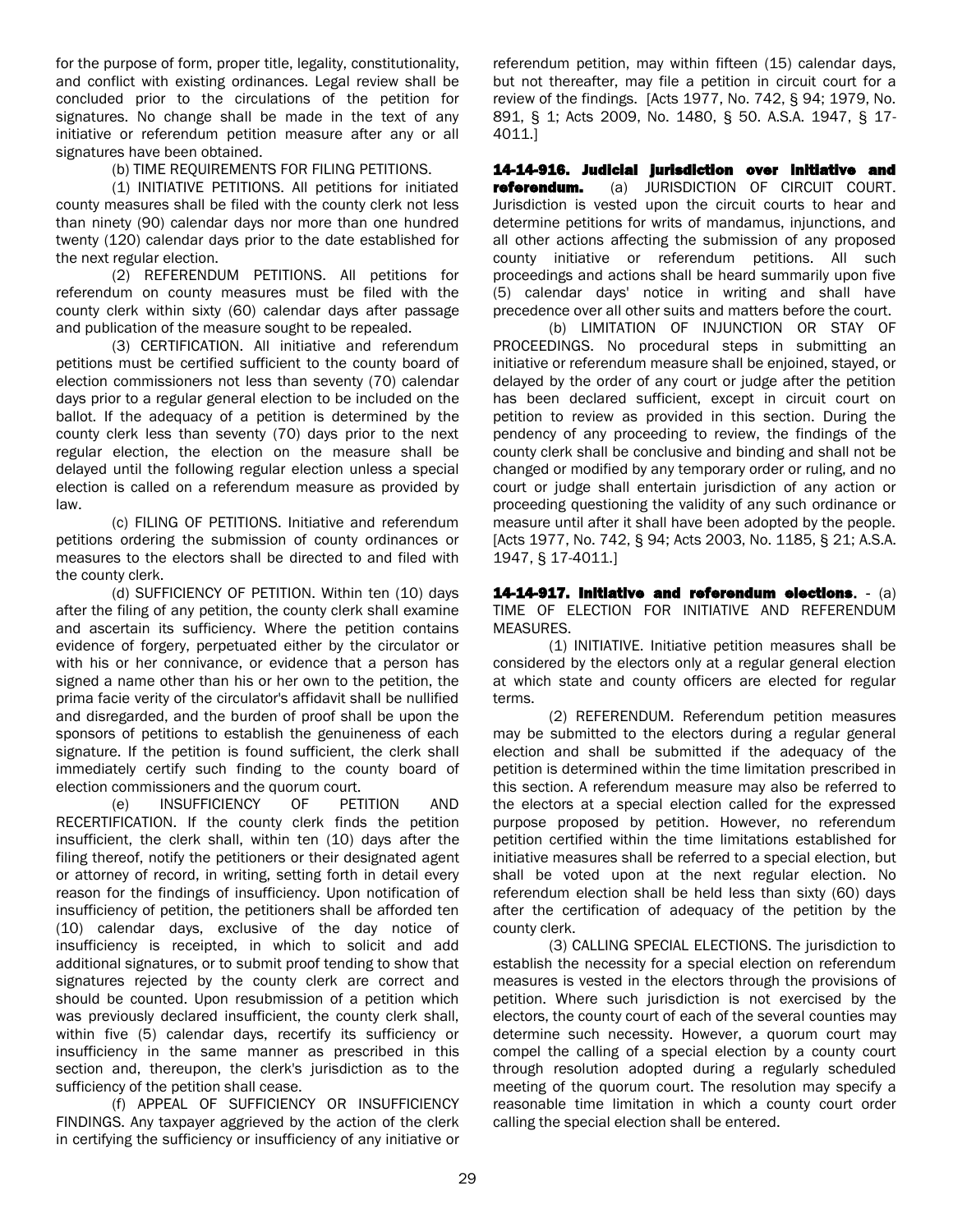(4) TIME OF SPECIAL ELECTION. The county court shall fix the date for the conduct of any special elections on referendum measures. The date shall be not less than established under § [7-11-201](http://www.loislaw.com/pns/doclink.htp?dockey=22519444@ARCODE&alias=ARCODE&cite=7-11-201) et seq. When the electors exercise their powers to establish the necessity for a special election, the county court shall order an election according to the dates stated in § [7-11-201](http://www.loislaw.com/pns/doclink.htp?dockey=22519444@ARCODE&alias=ARCODE&cite=7-11-201) et seq.

(b) CERTIFICATION REQUIREMENTS. (1) NUMERIC DESIGNATION OF INITIATIVE AND REFERENDUM MEASURES. The county clerk shall, upon finding an initiative or referendum petition sufficient and prior to delivery of such certification to a board of election commissioners and quorum court, cause the measure to be entered into the legislative agenda register of the quorum court. This entry shall be in the order of the original filing of petition, and the register entry number shall be the official numeric designation of the proposed measure for election ballot purposes.

(2) CERTIFICATION OF SUFFICIENCY. The certification of sufficiency for initiative and referendum petitions transmitted by the county clerk to the county board of election commissioners and quorum court shall include the ballot title of the proposed measure, the legislative agenda registration number, and a copy of the proposed measure, omitting signatures. The ballot title certified to the board shall be the comprehensive title of the measure proposed by petition, and the delivery of the certification to the chairman or secretary of the board shall be deemed sufficient notice to the members of the board and their successors.

(c) NOTICE OF ELECTION. (1) INITIATIVE PETITIONS. The county clerk shall, upon certification of any initiative or referendum petition measure submitted during the time limitations for a regular election, give notice, through publication by a two-time insertion, at not less than a sevenday interval, in a newspaper of general circulation in the county or as provided by law. Publication notice shall state that the measure will be submitted to the electors for adoption or rejection at the next regular election and shall include the full text, the ballot title, and the official numeric designation of the measure.

(2) REFERENDUM PETITION. The county clerk shall, upon certifying any referendum petition prior to the time limitations of filing measures established for a regular election, give notice through publication by a one-time insertion in a newspaper of general circulation in the county or as provided by law. Publication notice shall state that the measure will be submitted to the electors for adoption or rejection at the next regular election or a special election when ordered by the county court and shall include the full text, the ballot title, and the official numeric designation of the measure.

(3) PUBLICATION OF SPECIAL REFERENDUM ELECTION NOTICE. Upon filing of a special election order by the county court, the county clerk shall give notice of the election through publication by a two-time insertion, at not less than a seven-day interval, in a newspaper of general circulation in the county or as provided by law. Publication shall state that the measure will be submitted to the electors for adoption or rejection at a special election and shall include the full text, the date of the election, the ballot title, and official numeric designation of the measure.

(4) COSTS. The cost of all publication notices required in this section shall be paid out of the county general fund.

(d) BALLOT SPECIFICATIONS FOR INITIATIVE AND REFERENDUM MEASURES. Upon receipt of any initiative or referendum measure certified as sufficient by a county clerk, it shall be the duty of the members of the county board of election commissioners to take due cognizance and to certify the results of the vote cast thereon. The board shall cause the ballot title to be placed on the ballot to be used in the election, stating plainly and separately the title of the ordinance or measure so initiated or referred to the electors with these words:

FOR PROPOSED INITIATIVE (OR REFERRED) ORDINANCE (OR AMENDMENT)

 $NO.$ 

AGAINST PROPOSED INITIATIVE (OR REFERRED) ORDINANCE (OR AMENDMENT)

NO. \_\_\_\_\_\_\_\_\_\_\_\_\_\_\_\_\_\_\_\_\_\_\_\_

so electors may vote upon such ordinance or measure. In arranging the ballot title on the ballot, the commissioners shall place it separate and apart from the ballot titles of the state acts, constitutional amendments, and the like. If the board of election commissioners fails or refuses to submit a proposed initiative or referendum ordinance when it is properly petitioned and certified as sufficient, the qualified electors of the county may vote for or against the ordinance or measure by writing or stamping on their ballots the proposed ballot title, followed by the word "FOR" or "AGAINST", and a majority of the votes so cast shall be sufficient to adopt or reject the proposed ordinance.

(e) CONFLICTING MEASURES. Where two (2) or more ordinances or measures shall be submitted by separate petition at any one (1) election, covering the same subject matter and being for the same general purpose, but different in terms, words, and figures, the ordinance or measure receiving the greatest number of affirmative votes shall be declared the law, and all others shall be declared rejected.

(f) CONTEST OF ELECTION. The right to contest the returns and certification of the vote cast upon any proposed initiative or referendum measure is expressly conferred upon any ten (10) qualified electors of the county. The contest shall be brought in the circuit court and shall be conducted under the procedure for contesting the election of county officers, except that the complaint shall be filed within sixty (60) days after the certification of the vote and no bond shall be required of the contestants.

(g) VOTE REQUIREMENT FOR ENACTMENT OF ORDINANCE. Any measure submitted to the electors as provided in this section shall take effect and become law when approved by a majority of the votes cast upon the measure, and not otherwise, and shall not be required to receive a majority of the electors voting at the election. The measure so enacted shall be operative on and after the thirtieth day after the election at which it is approved, unless otherwise specified in the ordinance or amendment. [Acts 1977, No. 742, § 94; Acts [2003, No. 1441,](http://www.loislaw.com/pns/doclink.htp?dockey=16033152@ARACTS&alias=ARACTS&cite=Act+1441+of+2003#PR0) § 2; [2007, No.](http://www.loislaw.com/pns/doclink.htp?dockey=20273866@ARACTS&alias=ARACTS&cite=Act+1049+of+2007#PR0)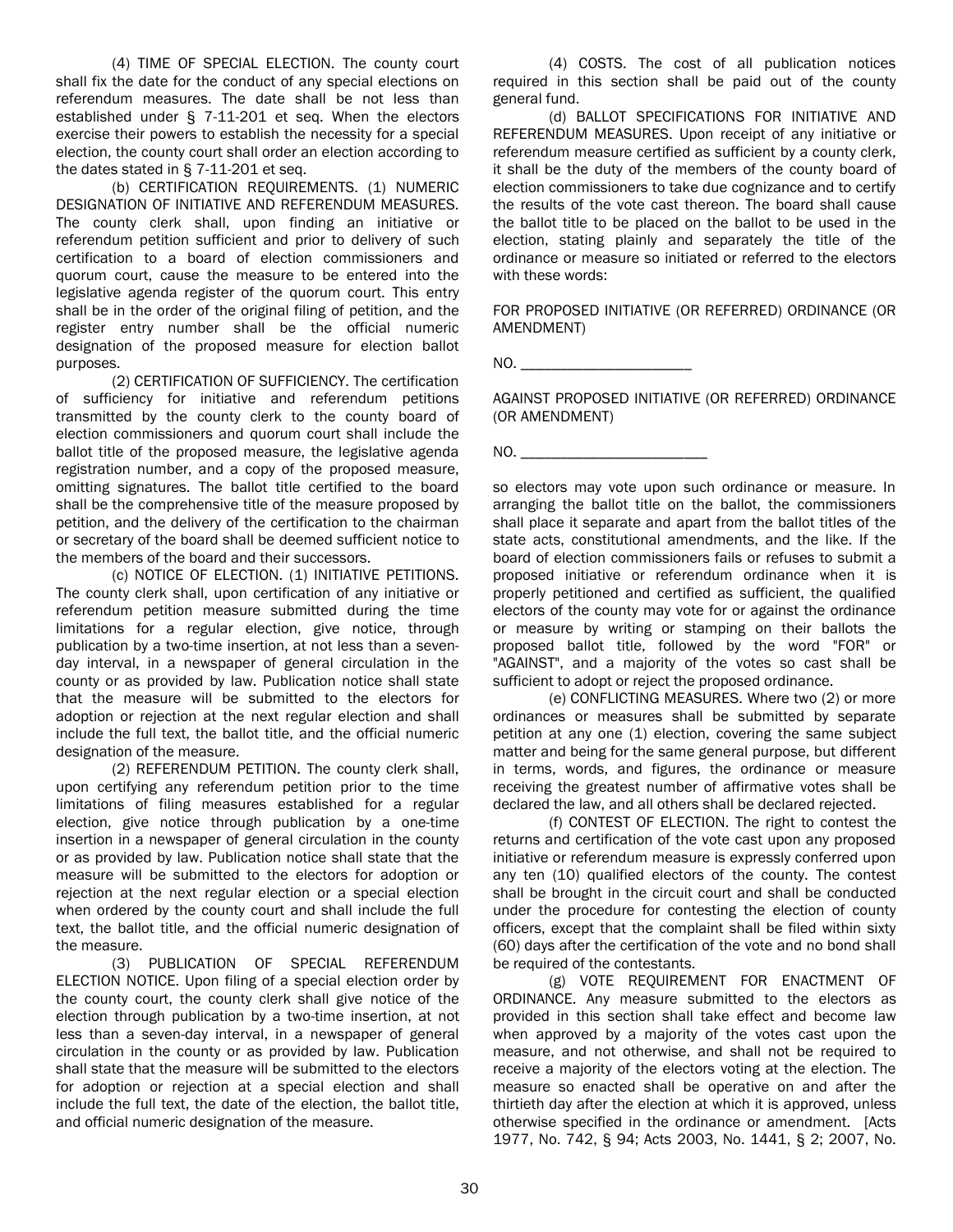1049, § 35; [2009, No. 1480,](http://www.loislaw.com/pns/doclink.htp?dockey=22515875@ARACTS&alias=ARACTS&cite=Act+1480+of+2009#PR0) § 51. A.S.A. 1947, § 17- 4011.]

14-14-918. Passage of initiative and referendum measures. - (a) RECORDING OF ENACTMENT. Upon passage of any initiative or referendum measure by the electors, the county clerk shall record the enactment in the county ordinance and resolution register in the manner provided by law for all county ordinances and resolutions. The register entry number designation shall thereby become the official reference number designating the enactment.

(b) QUORUM COURT AUTHORITY. No measure approved by a vote of the electors shall be amended or repealed by a quorum court except by affirmative vote of two-thirds (2/3) of the whole number of justices comprising a court. On the passage of an amendment or repealing measure, the yeas and nays shall be called and recorded in the minutes of the meeting.

(c) PRESERVATION OF RECORDS. All petitions, certificates, notices, and other evidences of procedural steps taken in submitting any ordinance shall be filed and preserved for a period of three (3) years by the county clerk. [Acts 1977, No. 742, § 94; A.S.A. 1947, § 17-4011.]

14-14-919. Referendum petitions on county bond **Issue.** - All referendum petitions under Arkansas Constitution, Amendment 7, against any measure, as the term is used and defined in Arkansas Constitution, Amendment 7, pertaining to a county bond issue or a shortterm financing obligation of a county under Arkansas Constitution, Amendment 78, must be filed with the county clerk within thirty (30) days after the adoption of any such measure. [Acts 1979, No. 717, § 1; 2001, No. 981, § 1; A.S.A. 1947, § 17-4011.1.]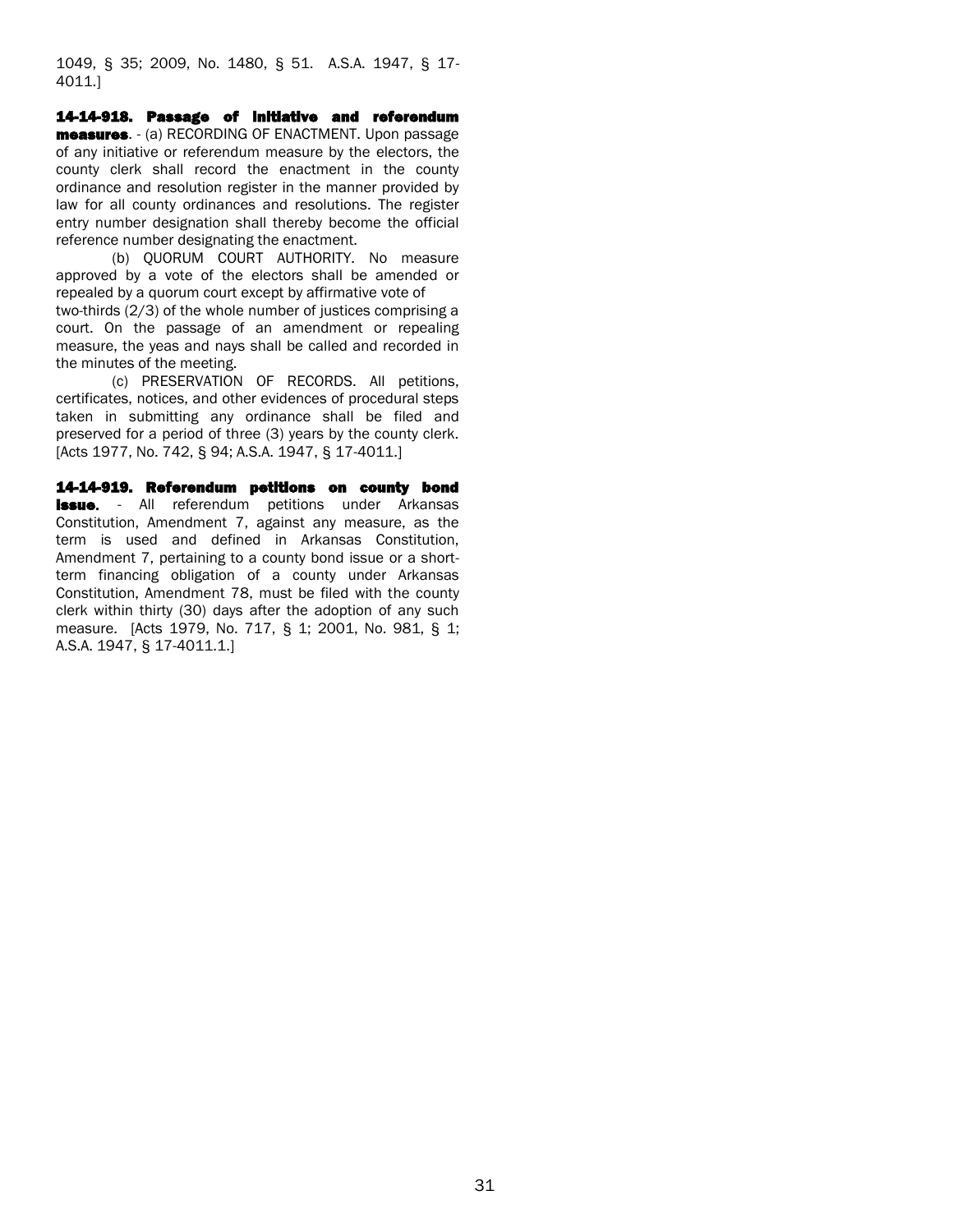## CHAPTER 10

## JUDICIAL POWERS

#### SECTION. SECTION.

14-14-1001. County court generally. 14-14-1003. Appeals. 14-14-1002. Other judicial authorities of county court.

14-14-1001. County court generally. (a) COURTS OF RECORD. The county court shall be a court of record and shall keep just and faithful records of its proceedings.

(b) SEAL OF THE COURT. The county court of each county shall preserve and keep a seal with such emblems and devices as the court deems proper. The impression of the seal of the court by stamp shall be sufficient sealing in all cases in which sealing is required.

(c) ESTABLISHMENT OF OFFICE. The county judge shall maintain an office in a county building at the county seat. The office shall be open to the public during normal business hours. However, in counties having more than one (1) county seat or judicial district, the county court may prescribe the times and places the offices shall be open to the public for the transaction of county business.

(d) TERM OF THE COUNTY COURT. The terms of the county courts shall be held at the times that are prescribed for holding the supervisor's courts or may otherwise be prescribed by law. There shall be no adjournment of county courts, but the courts shall be deemed in recess when not engaged in the transaction of county business. In counties having more than one (1) judicial district, the county court shall be concurrently in session in each district.

(e) DISQUALIFICATION OF JUDGES. Whenever a judge of the county may be disqualified for presiding in any cause pending in his or her court, he or she shall certify the facts to the Governor, who shall thereupon commission a special judge to preside in the cause during the time the disqualification may continue or until the cause may be fully disposed of. [Acts 1977, No. 742, § 81; 1979, No. 413, § 19; Acts 2005, No. 1227, § 1; A.S.A. 1947, § 17-3904]

#### 14-14-1002. Other judicial authorities of county court.

(a) INJUNCTIONS, RESTRAINING ORDERS, AND PROVISIONAL WRITS. In case of the absence of the circuit judge from the county, the county court may issue injunctions, restraining orders, and other provisional writs after the action has been commenced, but not before. However, either party may have the order reviewed by the circuit judge.

(b) DEFENSE OF COUNTY. In cases when appeals are prosecuted in the circuit court or Supreme Court, the county judge shall defend them, and all expenses or money paid out by reason of his or her defense shall be repaid by the proper county, by order of the county court.

(c) WRITS OF HABEAS CORPUS. The county judge shall have power, in the absence of the circuit judge from the county, to issue, hear, and determine writs of habeas corpus, under such regulations and restrictions as shall be provided by law.

(d) COMPENSATION. The county judge shall receive such compensation for his or her services as presiding judge of the county court as may be provided by law. [Acts 1977, No. 742, § 82; 1979, No. 413, § 20; 2003, No. 1185, § 22; A.S.A. 1947, § 17-3905]

14-14-1003. Appeals. - Appeals from all judgments of the county courts or courts of common pleas, when established, may be taken to the circuit court, under such restrictions and regulations as may be prescribed by law. [Acts 1977, No. 742, § 83; A.S.A. 1947, § 17-3906.]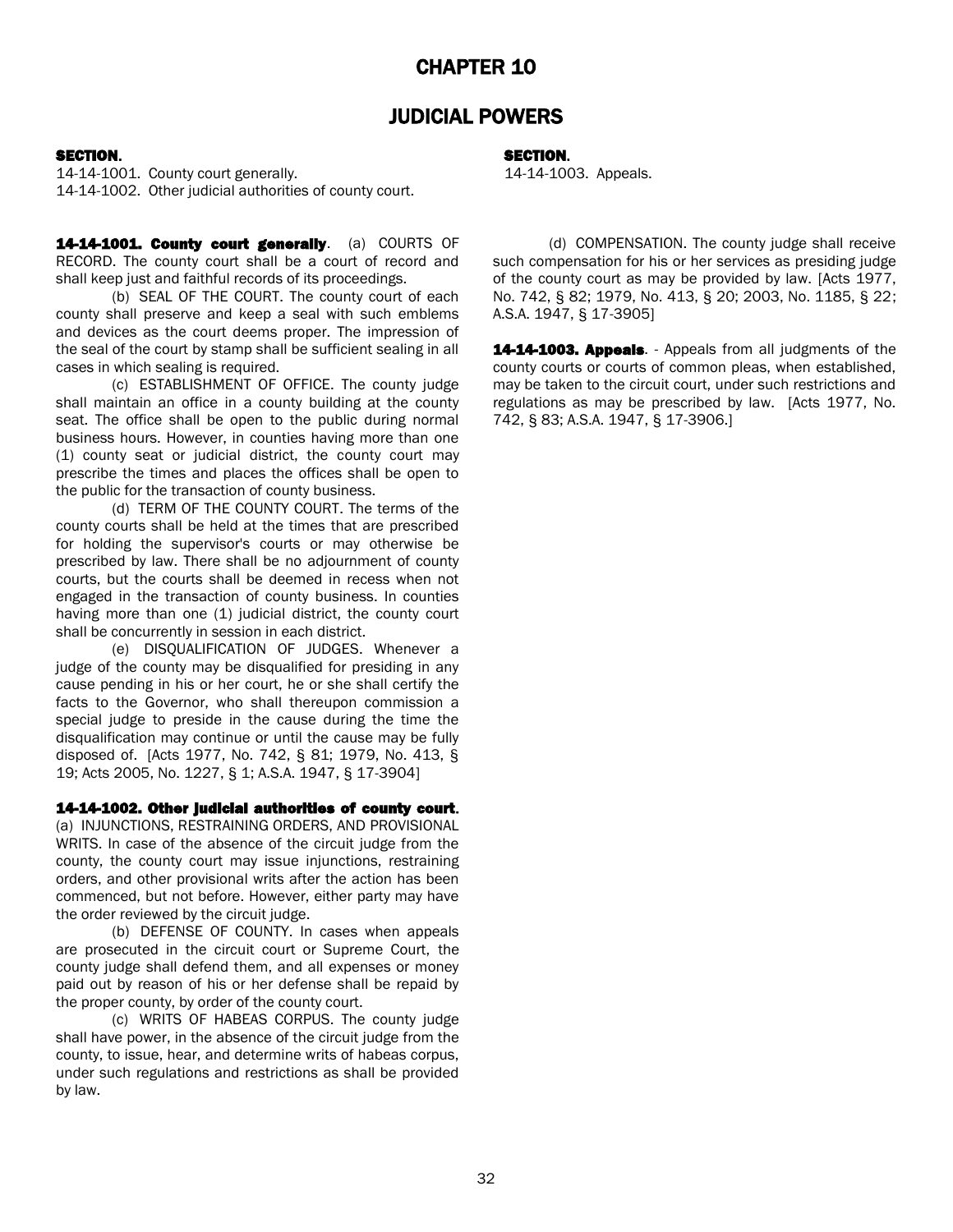## CHAPTER 11

## EXECUTIVE POWERS

#### SECTION. SECTION.

14-14-1101. Powers of county judge generally. 14-14-1105. Jurisdiction of county court.

14-14-1104. Administrative rules and regulations.

14-14-1101. Powers of county judge generally. - (a) Arkansas Constitution, Amendment 55, Section 3, established the following executive powers to be administered by the county judge:

(1) To preside over the county quorum court, without a vote but with the power of veto;

(2) To authorize and approve disbursement of appropriated county funds;

(3) To operate the system of county roads;

(4) To administer ordinances enacted by the quorum court;

(5) To have custody of county property; and

(6) To hire county employees, except those persons employed by other elected officials of the county.

(b) In the performance of such executive duties, the county judge shall be bonded in the manner provided by law, as required in Arkansas Constitution, Amendment 55, Section 6. [Acts 1977, No. 742, § 78; 1979, No. 98, § 1; 1981, No. 994, § 1; 1983, No. 183, § 1; 1983, No. 232, § 1; A.S.A. 1947, § 17-3901.]

14-14-1102. Exercise of powers by county judge. - (a) PERFORMANCE. The General Assembly determines that the executive powers of the county judge as enumerated in Arkansas Constitution, Amendment [55,](http://www.loislaw.com/pns/doclink.htp?dockey=16479818@ARCODE&alias=ARCODE&cite=Ark.+Const.%2C+Amend.+LV#PR0) § 3, are to be performed by him in an executive capacity and not by order of the county court.

(b) PROCEDURES. In the exercise of the executive powers of the county judge as enumerated, the county judge shall adhere to the following procedures:

(1) OPERATION OF SYSTEM OF COUNTY ROADS, BRIDGES, AND FERRIES.

(A)(i) The county judge shall be responsible for the administrative actions affecting the conduct of a plan of public roadways and bridges throughout the unincorporated areas of the county, including the maintenance and construction of public roadways and bridges and roadway drainage designated as eligible for expenditure of county funds. This jurisdiction shall be exercised pursuant to law, and nothing in this section shall be construed as limiting a county in performing public roadway and bridge maintenance and construction services within the incorporated municipal boundaries where permitted and in the manner prescribed by law.

(ii) For the purposes of this section, the term "bridges" shall include all structures erected over a river, creek, ditch, or obstruction in a public roadway. The county judge shall administer the operation of county-owned ferries.

(B)(i) The county court shall continue to exercise the powers granted by law for the granting of a right to maintain

14-14-1102. Exercise of powers by county judge. 14-14-1106. Appeals from administrative acts. 14-14-1103. Other county officials. 14-14-1107. Natural disasters.

> a ferry by a private individual at a particular place and at which a toll for the transportation of persons or property is levied to conduct an uninterrupted roadway over interrupted waters.

> (ii) The quorum court may, by ordinance, establish appropriate procedures and schedules of tolls that may be charged by private individuals who are granted authority to operate a private ferry on connecting public roadways;

> (2) AUTHORIZATION AND APPROVAL OF THE DISBURSEMENT OF APPROPRIATED COUNTY FUNDS.

> (A)(i) All vouchers for the payment of county funds out of the county treasury shall be approved and filed by the county judge or his designated representative, who shall be appointed by executive order of the judge and who shall be bonded in an amount equal to the county judge's bond in the manner provided by law.

> (ii) Approval for payment shall be signified by the manual signature of the county judge, or his or her designated representative.

> (iii) A copy of the executive order evidencing the designated representative's appointment shall be filed in the office of county clerk with the original of the surety bond on the designated representative.

> (B) Before approving any voucher for the payment of county funds, the county judge, or his or her designated representative, shall determine that:

> (i) There is a sufficient appropriation available for the purpose and there is a sufficient unencumbered balance of funds on hand in the appropriate county fund to pay therefore;

> (ii) The expenditure is in compliance with the purposes for which the funds are appropriated;

> (iii) All state purchasing laws and other state laws or ordinances of the quorum court are complied with in the expenditure of the moneys;

> (iv) The goods or services for which expenditure is to be made have been rendered and the payment thereof has been incurred in a lawful manner and is owed by the county. However, a county judge may approve, in advance, claims payable to the University of Arkansas Cooperative Extension Service for educational services to be rendered during all or part of the current fiscal year.

> (C)(i) No money shall be paid out of the treasury until it shall have been appropriated by law and then only in accordance with the appropriation; and all contracts for erecting and repairing the public buildings in any county or for materials therefore, or for providing for the care and feeding of paupers where there are no public or private facilities or services available for such purpose, shall be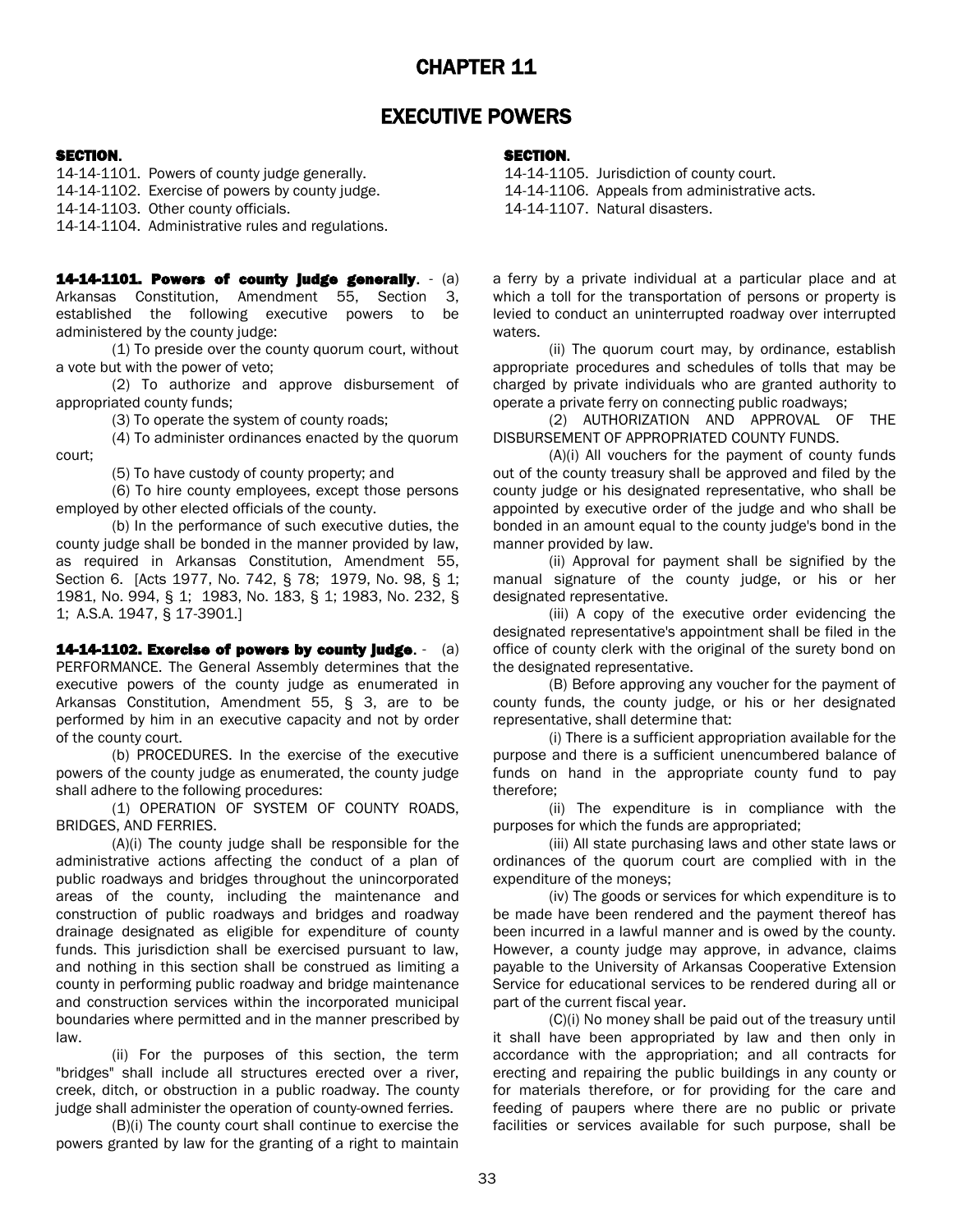given to the lowest possible bidder under such regulations as may be prescribed by law.

(ii) The county judge shall have the authority to enter into necessary contracts or other agreements to obligate county funds and to approve expenditure of county funds appropriated therefore in the manner provided by law.

(iii)(a) The county judge of each county may promulgate appropriate administrative rules and regulations, after notice and hearing thereon, for the conduct of county financial affairs.

(b) The administrative rules and regulations shall be consistent with the provisions of laws relating to financial management of county government and the appropriate ordinances enacted by the quorum court.

(c) All such administrative rules and regulations adopted after hearings by the county judge shall be certified by the county judge and filed in the office of the county clerk to be open to public inspection at all normal hours of business.

(3)(A) CUSTODY OF COUNTY PROPERTY. The county judge, as the chief executive officer of the county, shall have custody of county property and is responsible for the administration, care, and keeping of such county property, including the right to dispose of county property in the manner and procedure provided by law for the disposal of county property by the county court. The county judge shall have the right to lease, assign, or not assign use of such property whether or not the county property was purchased with county funds or was acquired through donations, gifts, grants, confiscation, or condemnation.

(B) In addition to other terms the county court finds reasonable and proper, the contract for the lease of county property shall provide that when the leased property ceases to be used for the purpose expressed in the lease or needs to be used by the county, the lease may be cancelled by the county court after reasonable notice.

(4) ADMINISTRATION OF ORDINANCES ENACTED BY THE QUORUM COURT. The county judge shall be responsible for the administration and performing the executive functions necessary for the management and conduct of county affairs, as prescribed by ordinance of the quorum court, unless the performance of such duties is vested in the county court by ordinances enacted by the quorum court or by the general laws of this state.

(5)(A) HIRING OF COUNTY EMPLOYEES, EXCEPT THOSE PERSONS EMPLOYED BY OTHER ELECTED OFFICIALS OF THE COUNTY. The county judge, as the chief executive officer of the county, is responsible for the employment of the necessary personnel or for the purchase of labor or services performed by individuals or firms employed by the county or an agency thereof for salaries, wages, insurance, or other forms of compensation.

(B)(i) "County or subdivisions thereof," for the purposes of this section, means all departments except departments administratively assigned to other elected officials of the county, boards, and subordinate service districts created by county ordinance.

(ii)(a) Jurisdiction for the hiring of employees of counties, administrative boards, or subordinate service districts may be delegated by ordinance to such board or service district, but where any county ordinance delegating authority to hire county employees interferes with the jurisdiction of the county judge, as provided in this section, it shall be implied that such delegation shall be performed only with the approval of the county judge.

(b) The jurisdiction to purchase the labor of an individual for salary or wages employed by other elected officials of the county shall be vested in each respective elected official.

(6) PRESIDING OVER THE QUORUM COURT WITHOUT A VOTE, BUT WITH THE POWER OF VETO.

(A) In presiding over the quorum court, the county judge shall perform such duties in connection therewith as may be provided by state law and in accordance with rules and procedures promulgated by the court for the conduct of its business.

(B) Nothing in this subdivision shall limit the veto power of the county judge as provided in Arkansas Constitution, Amendment [55.](http://www.loislaw.com/pns/doclink.htp?dockey=16479818@ARCODE&alias=ARCODE&cite=Ark.+Const.%2C+Amend.+LV#PR0)

(7) ACCEPTING GIFTS, GRANTS, AND DONATIONS FROM FEDERAL, PUBLIC, OR PRIVATE SOURCES.

(A) The county judge, as the chief executive officer, is authorized to accept, in behalf of the county, gifts, grants, and donations of real or personal property for use of the county. He or she may apply for, enter into necessary contracts, receive, and administer for and in behalf of the county, subject to such appropriation controls that the quorum court may elect to adopt by ordinance, funds from the federal government, from other public agencies, or from private sources.

(B) All such contracts or agreements shall be filed as public record with the county clerk. [Acts 1977, No. 742, § 78; 1979, No. 98, § 1; 1979, No. 413, §§ 16, 17; 1981, No. 994, § 1; 1983, No. 183, § 1; 1983, No. 232, § 1; Acts [1997, No. 387,](http://www.loislaw.com/pns/doclink.htp?dockey=1182103@ARACTS&alias=ARACTS&cite=Act+387+of+1997#PR0) § 1; [2009, No. 410,](http://www.loislaw.com/pns/doclink.htp?dockey=22428009@ARACTS&alias=ARACTS&cite=Act+410+of+2009#PR0) §§ 1, 2. A.S.A. 1947, § 17-3901.]

14-14-1103. Other county officials. - Executive powers and duties of all county officials other than the county judge comprising the executive division of the county government shall be those established by the Arkansas Constitution and by law. [Acts 1977, No. 742, § 78; 1979, No. 98, § 1; 1979, No. 413, §§ 16, 17; A.S.A. 1947, § 17-3901.]

14-14-1104. Administrative rules and regulations. (a)(1) The county judge may promulgate reasonable and necessary administrative rules and regulations, after notice and hearing thereon, for the administration and conduct of the various laws and programs to be administered by the judge in his capacity as the chief executive officer of the county.

(2) These administrative rules and regulations shall be consistent with the state laws relating to the administration of county affairs by the county judge and the appropriate ordinances enacted by the quorum court.

(b) The administrative rules and regulations promulgated by the county judge in the performance of his executive functions shall not be applicable to the conduct of county business which is within the jurisdiction of the county court. [Acts 1977, No. 742, § 79; A.S.A. 1947, § 17-3902.]

14-14-1105. Jurisdiction of county court. - (a) The General Assembly determines that all powers not vested in the county judge under the provisions of Arkansas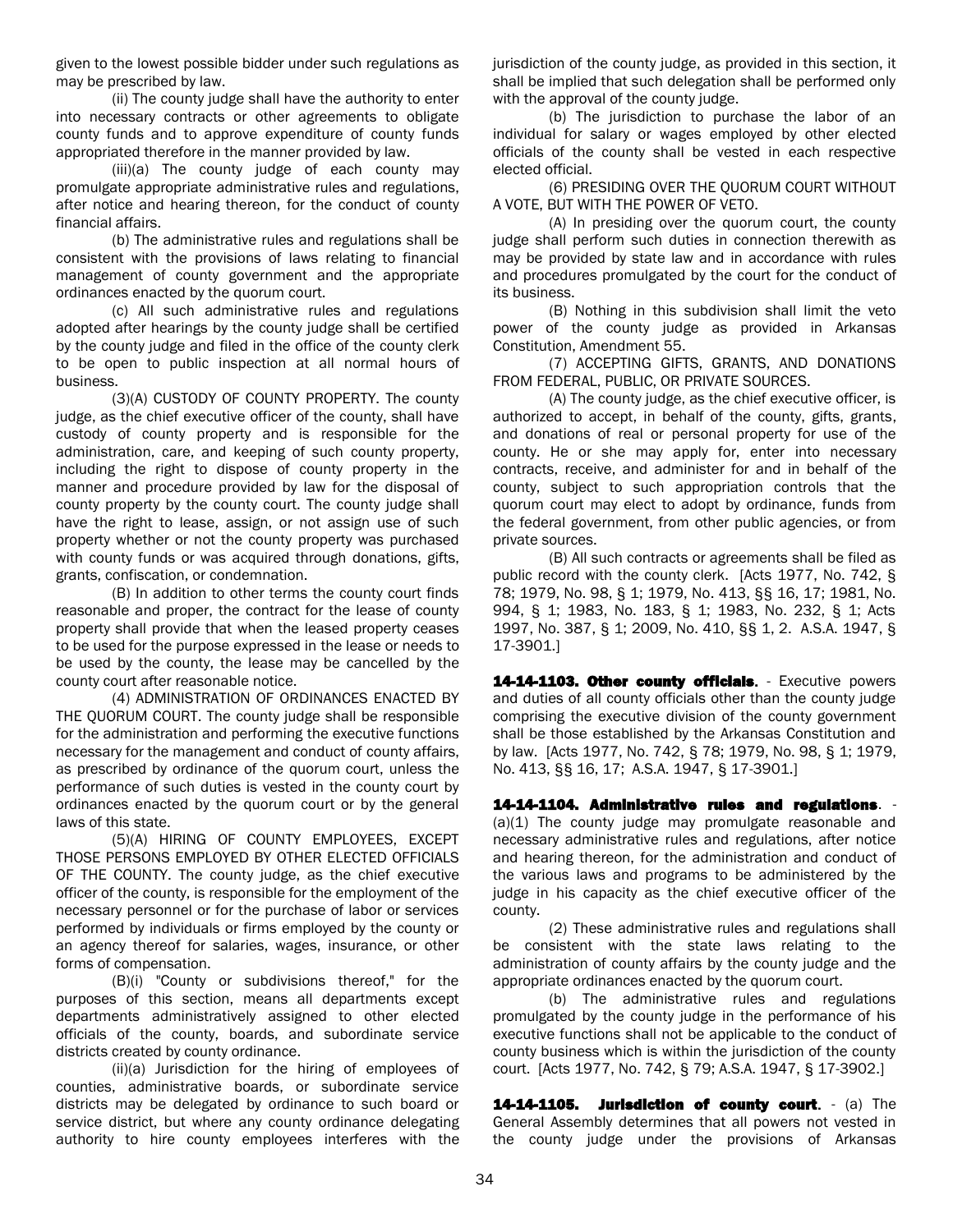Constitution, Amendment 55, to be exercised by the county judge as the chief executive officer of the county, shall continue to be exercised and administered by the county court, over which the judge shall preside.

(b) The county court of each county shall have exclusive original jurisdiction in all matters relating to:

(1) COUNTY TAXES. Jurisdiction shall include all real and personal ad valorem taxes collected by a county government, including all related administrative processes, assessment of property, equalization of assessments on appeal, tax levies, tax collection, and distribution of tax proceeds. This jurisdiction shall be exercised pursuant to law;

(2) PAUPERS. Jurisdiction shall include all county administrative actions affecting the conduct of public human services programs serving indigent residents of the county where such services are financed, in total or in part, by county funds;

(3) ILLEGITIMACY. [Repealed.]

(4) APPRENTICESHIP OF MINORS. [Repealed.] Still in code, but effectively repealed by Arkansas Constitutional, Amendment 67.

(5) JURISDICTION IN EACH OTHER CASE THAT MAY BE NECESSARY TO THE INTERNAL IMPROVEMENT AND LOCAL CONCERN OF THE RESPECTIVE COUNTIES. Jurisdiction shall include county financial activities and works of general public utility or advantage designed to promote intercommunications, trade and commerce, transportation of persons and property, or the development of natural resources, which are not otherwise transferred to the county judge to be administered in his executive capacity under the provision of Arkansas Constitution, Amendment 55;

(6) OTHER JURISDICTION. The county court shall have all other jurisdiction vested by law in the county court, excepting with respect to those powers formerly vested in the county court under the provisions of Arkansas Constitution, Article 7, 28, which were transferred to the county judge under the provisions of Arkansas Constitution, Amendment 55, 3. [Acts 1977, No. 742, § 80; 1979, No. 413, § 18; 1993, No. 403, § 4; A.S.A. 1947, § 17-3903;.]

14-14-1106. Appeals from administrative acts. - Appeals by any aggrieved party from any administrative act performed, or from the nonperformance of any administrative act required by law to be performed, by the county judge acting in his capacity as the chief executive officer of the county, or any other elected county official, may be taken to the court of competent jurisdiction in the manner provided by law. [Acts 1977, No. 742, § 83; A.S.A. 1947, § 17-3906.]

14-14-1107. Natural disasters. In any county in which a natural disaster, including but not limited to a tornado or flood, results in the county being declared a disaster area by the Governor, an appropriate official of the United States Government, or the county judge of the county, the county judge is authorized to use county labor and equipment on private property to provide services which are required as a result of the natural disaster. [Acts 1997, No. 394, § 1.]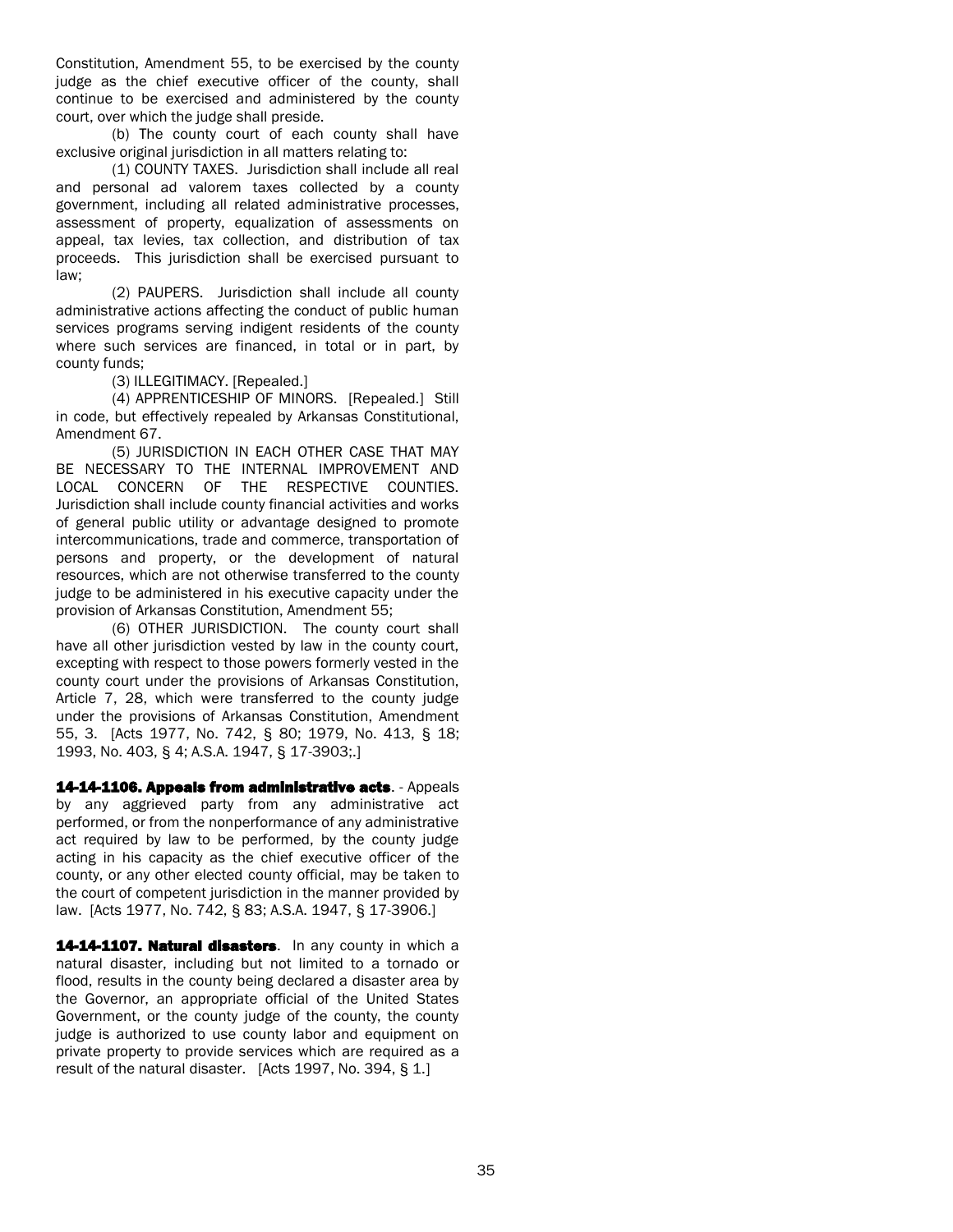## CHAPTER 12

## PERSONNEL PROCEDURES

### SECTION. SECTION.

| county and township officers                         |  |
|------------------------------------------------------|--|
| and employees.                                       |  |
| 14-14-1202. Ethics for county government             |  |
| officers and employees.                              |  |
| 14-14-1203. Compensation and expense reimbursement   |  |
| generally.                                           |  |
| 14-14-1204. Compensation of elected county officers. |  |

14-14-1201. Surety bond for certain county and township officers and employees. - (a) SURETY BOND REQUIRED. All elected or appointed county and township officers, and employees thereof, who receipt for cash funds or disburse public funds of a county by virtue of their office or employment shall obtain a surety bond.

(b) AMOUNT OF BOND. (1) The amount for which a county or township officer or employee shall be bonded shall be based on the amount of money or property handled and the opportunity for defalcation. These amounts shall be fixed annually by ordinance of the quorum court of each county based on the total cash receipts and disbursements of the office for the preceding calendar year.

(2)(A) These surety bonds shall be initiated in minimum amounts computed as follows:

> (i) On the first one hundred thousand dollars (\$100,000), or any part thereof, of receipts or disbursements of the office, ten percent (10%) of the amount;

> (ii) On the next two hundred thousand dollars (\$200,000), or any part thereof, of receipts or disbursements of the office, seven and one-half percent (7 1/2%) of the amount;

> (iii) On the next two hundred thousand dollars (\$200,000), or any part thereof, of receipts or disbursements of the office, five percent (5%) of the amount;

> (iv) On the next five hundred thousand dollars (\$500,000), or any part thereof, of the amount, two and one-half percent (2 1/2%); and

> (v) On all amounts in excess of one million dollars (\$1,000,000), one percent (1%) of the amount.

(B) The maximum amount of any bond required of any elected officer or employee thereof shall not exceed five hundred thousand dollars (\$500,000).

(c) AUTHORIZED BONDING COMPANIES. Bonds purchased by a county government shall be executed by responsible insurance or surety companies authorized and admitted to execute surety bonds in the state.

(d) CONDITIONS OF SURETIES. The condition of every official bond must be that the covered officers and employees shall perform all official duties required of them by law and also such additional duties as may be imposed on them by any law subsequently enacted, and that they will account for and pay over and deliver to the person or officer

14-14-1205. Compensation of township officers.

- 14-14-1206. Compensation of county employees.
- 14-14-1207. Reimbursement of allowable expenses.
- 14-14-1208. Professional memberships and meetings.
- 14-14-1209. Uniform allowance for sheriff's department.
- $14-14-1210$ . Cost-of-living adjustment.

entitled to receive the same all moneys or other property that may come into their hands as such officers or employees. The sureties upon any official bond are also in all cases liable for the neglect, default, or misconduct in office of any deputy, clerk, or employee, appointed or employed by an officer or employee of county government.

(e) PURCHASE OF BONDS. The county judge of each county shall purchase all surety bonds for county and township officers, and employees thereof, in the amounts fixed by ordinance of the county quorum court pursuant to the purchasing laws governing county government. A bond may cover an individual officer or employee, or a blanket bond may cover all officers and employees, or any group or combination of officers and employees.

(f) APPROPRIATION OF BOND PREMIUMS. The quorum court of each county shall, by appropriation, provide for the payment of premiums for surety bonds of all county and township officers, and employees thereof.

(g) APPROVAL AND FILING OF BONDS. All official bonds must be signed and executed by the county court of each county and one (1) or more surety companies organized under the laws of this state or licensed to do business in this state. The original of each such executed bond, as required in this section, shall be filed in the office of county clerk. [Acts 1977, No. 742, § 113; A.S.A. 1947, § 17-4206.] See AG Opinion #2007-228 Cross Reference: Self Insured Fidelity Bond Program – ACA 21-2-701 et seq.

14-14-1202. Ethics for county government officers and **employees.** (a) PUBLIC TRUST. (1) The holding of public office or employment is a public trust created by the confidence which the electorate reposes in the integrity of officers and employees of county government.

(2) An officer or employee shall carry out all duties assigned by law for the benefit of the people of the county.

(3) The officer or employee may not use his or her office, the influence created by his or her official position, or information gained by virtue of his or her position to advance his or her individual personal economic interest or that of an immediate member of his or her family or an associate, other than advancing strictly incidental benefits as may accrue to any of them from the enactment or administration of law affecting the public generally.

(b) OFFICERS AND EMPLOYEES OF COUNTY GOVERNMENT DEFINED. For purposes of this section, officers and employees of county government shall include: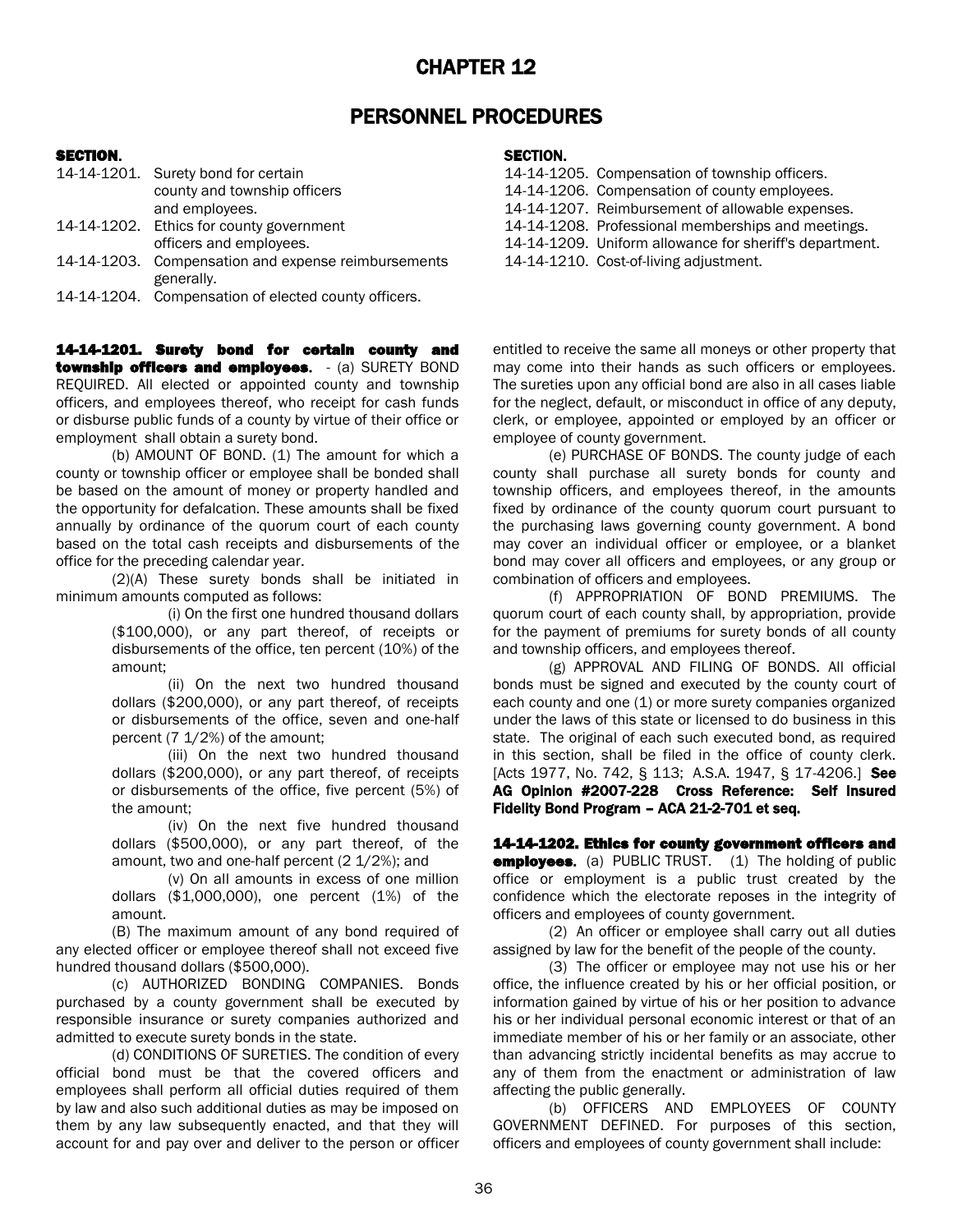(A)(i) All elected county and township officers;

(ii) All district judicial officers serving a county; and

(iii) All members of county boards, advisory, administrative, or subordinate service districts; and

(B) All employees thereof.

(2) Officials who are considered to be state officers or deputy prosecuting attorneys are not covered by this subsection.

(c) RULES OF CONDUCT. (1) No officer or employee of county government shall:

(A)(i) Be interested, either directly or indirectly, in any contract or transaction made, authorized, or entered into on behalf of the county or an entity created by the county, or accept or receive any property, money, or other valuable thing for his or her use or benefit on account of, connected with, or growing out of any contract or transaction of a county.

(ii)(a) If in the purchase of any materials, supplies, equipment, or machinery for the county, any discounts, credits, or allowances are given or allowed, they shall be for the benefit of the county.

(b) It shall be unlawful for any officer or employee to accept or retain them for his or her own use or benefit;

(B) Be a purchaser at any sale or a vendor of any purchase made by him or her in his or her official capacity;

(C) Acquire an interest in any business or undertaking which he or she has reason to believe may be directly affected to its economic benefit by official action to be taken by county government;

(D)(i) Perform an official act directly affecting a business or other undertaking to its economic detriment when he or she has a substantial financial interest in a competing firm or undertaking.

(ii) Substantial financial interest is defined for purposes of this section as provided in Acts 1971, No. 313, § 7 [Repealed].

(2)(A)(i) If the quorum court determines that it is in the best interest of the county, the quorum court may by ordinance permit the county to purchase goods or services directly or indirectly from quorum court members, county officers, or county employees due to unusual circumstances.

(ii) The ordinance permitting the purchases must specifically define the unusual circumstances under which the purchases are allowed and the limitations of the authority.

(B) Any quorum court member having any interest in the goods or services being considered under these procedures shall not be entitled to vote upon the approval of the goods or services.

(C) If goods or services are purchased under these procedures, the county judge must file an affidavit, together with a copy of the voucher and other documents supporting the disbursement, with the county clerk certifying that each disbursement has been made in accordance with the provisions of the ordinance.

(3)(A) No person shall simultaneously hold office and serve as an elected county justice of the peace and hold office and serve as an elected city council member.

(B) This subdivision (c)(3) shall not cut short the term of any office holder serving as such on September 1, 2005, but shall be implemented during the next election cycle of each office.

(d) REMOVAL FROM OFFICE OR EMPLOYMENT. (1) COURT OF JURISDICTION. Any citizen of a county or the prosecuting attorney of a county may bring an action in the circuit court in which the county government is located to remove from office any officer or employee who has violated the rules of conduct set forth in this section.

(2) SUSPENSION PRIOR TO FINAL JUDGMENT.

(A) Pending final judgment, an officer or employee who has been charged as provided in this section may be suspended from his or her office or position of employment without pay.

(B) Suspension of any officer or employee pending final judgment shall be upon order of the circuit court or judge thereof in vacation.

(3) PUNISHMENT.

(A) Judgment upon conviction for violation of the rules of conduct set forth in this section shall be deemed a misdemeanor.

(B) Punishment shall be by a fine of not less than three hundred dollars (\$300) nor more than one thousand dollars (\$1,000), and the officer or employee shall be removed from office or employment of the county.

(4) ACQUITTAL. Upon acquittal, an officer or employee shall be reinstated in his or her office or position of employment and shall receive all back pay.

(5) LEGAL FEES. (A) Any officer or employee charged as provided in this section and subsequently acquitted shall be awarded reasonable legal fees incurred in his or her defense.

(B)(i) Reasonable legal fees shall be determined by the circuit court or Arkansas Supreme Court on appeal.

(ii) Such legal fees shall be ordered paid out of the general fund of the county treasury. [Acts 1977, No. 742, § 115; 1987, No. 930, § 1; 1989, No. 352, § 1; 1989, No. 681, § 1; 2005, No. 1924, § 1; A.S.A. 1947, § 17-4208]

14-14-1203. Compensation and expense reimbursements generally. - (a) APPROPRIATION REQUIRED. All compensation, including salary, hourly compensation, expense allowances, and other remunerations, allowed to any county or township officer, or employee thereof, shall be made only on specific appropriation by the quorum court of the county.

(b) PAYMENTS ON CLAIMS APPROVED BY THE COUNTY JUDGE. All compensation, including salary, hourly compensation, expense allowances, and other remuneration, allowed to any county or township officer, or employee thereof, shall be made only upon claim or voucher presented to the county judge and approved by him in the manner prescribed by law for disbursement of county funds.

(c) EXPENSE REIMBURSEMENT. All expense allowances and remunerations other than salary provided in this subchapter shall be made only upon voucher or claim itemizing such allowances or expenses, prepared in the manner prescribed by law, and presented to and approved by the county judge in the manner prescribed by law for the disbursement of county funds.

(d) DECREASES IN SALARY. Any decrease in the annual salary or compensation of a county officer shall not become effective until January 1 following a general election held after such decrease shall have been fixed by the quorum court of the county.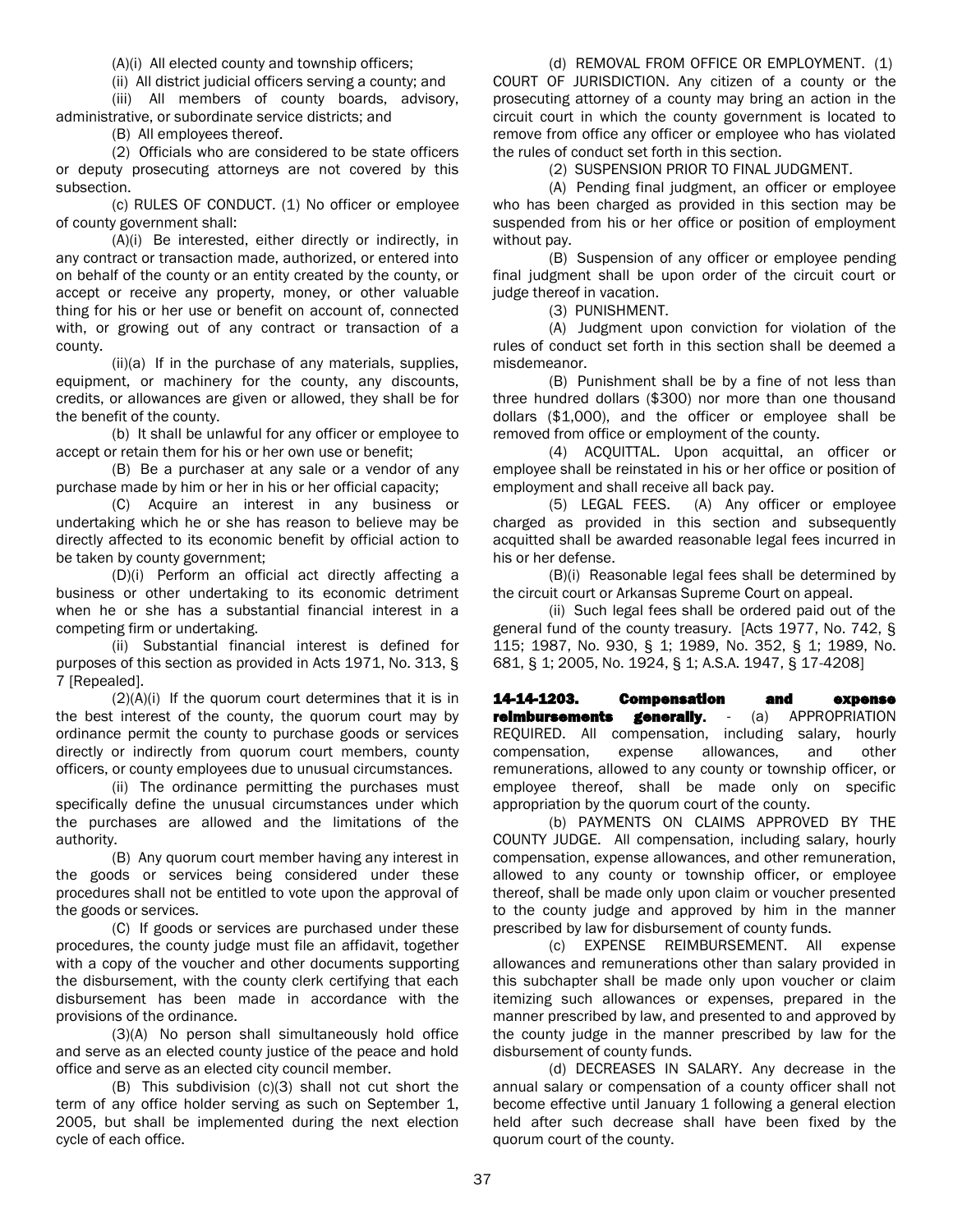(e) ENTERPRISE ACCOUNTS PROHIBITED. No elected county or township officer, or employee thereof, shall individually maintain or operate an account for financing selfsupporting activities which render services on a user charge basis to the general public. [Acts 1977, No. 742, § 112; 1983, No. 233, § 1; A.S.A. 1947, § 17-4205.]

#### 14-14-1204. Compensation of elected county officers.

(a) The quorum court of each county shall fix by ordinance the annual salaries of the following county officers within the minimums and maximums provided in this section:

- (1) The county judge;
- (2) The sheriff and ex officio collector of taxes;
- (3) The collector of taxes, where established by law;
- (4) The circuit clerk;
- (5) The county clerk, where established by law;
- (6) The assessor;
- (7) The treasurer;
- (8) The coroner; and
- (9) The surveyor.

(b) For purposes of determining the salaries of the elected county officers, unless otherwise specifically provided in this section, the counties shall be classified on the basis of population, as determined by the preceding federal decennial census, according to the following classifications:

(c)(1) The annual salary of a county judge shall be in compensation for his or her services as the executive and administrator for the county, as judge of the county court, as judge of the court of common pleas, where established, as presiding officer of the quorum court, and for all other services performed as provided by the Arkansas Constitution, by law, or by county ordinance.

(2) The minimum and maximum salaries per annum of the county judge of a county shall be as follows:

 $(d)(1)(A)$  The annual salary of a sheriff shall be compensation for services as a law enforcement officer, as the supervisor of the county jail, as custodian of persons accused or convicted of crimes, as an officer of the circuit court or county court, as the ex officio county tax collector and delinquent tax collector in those counties where that office is combined with the office of sheriff, and for all other services performed as provided by the Arkansas Constitution, by law, or by county ordinance.

(B) In any county in which the offices of sheriff and collector are combined into a single office, the maximum and minimum salaries for that office in the appropriate county classification shall be increased by the following amounts:

(2) The minimum and maximum salaries per annum of the sheriff of a county shall be as follows:

 $(e)(1)$  In those counties where the office of county tax collector has been separated from the office of sheriff, the annual salary of a county tax collector shall be in compensation for services as tax collector and delinquent tax collector and for all other services performed as provided by the Arkansas Constitution, by law, or by county ordinance.

(2) The minimum and maximum salaries per annum of the county tax collector in those counties where the office has been separated from the office of sheriff shall be as follows: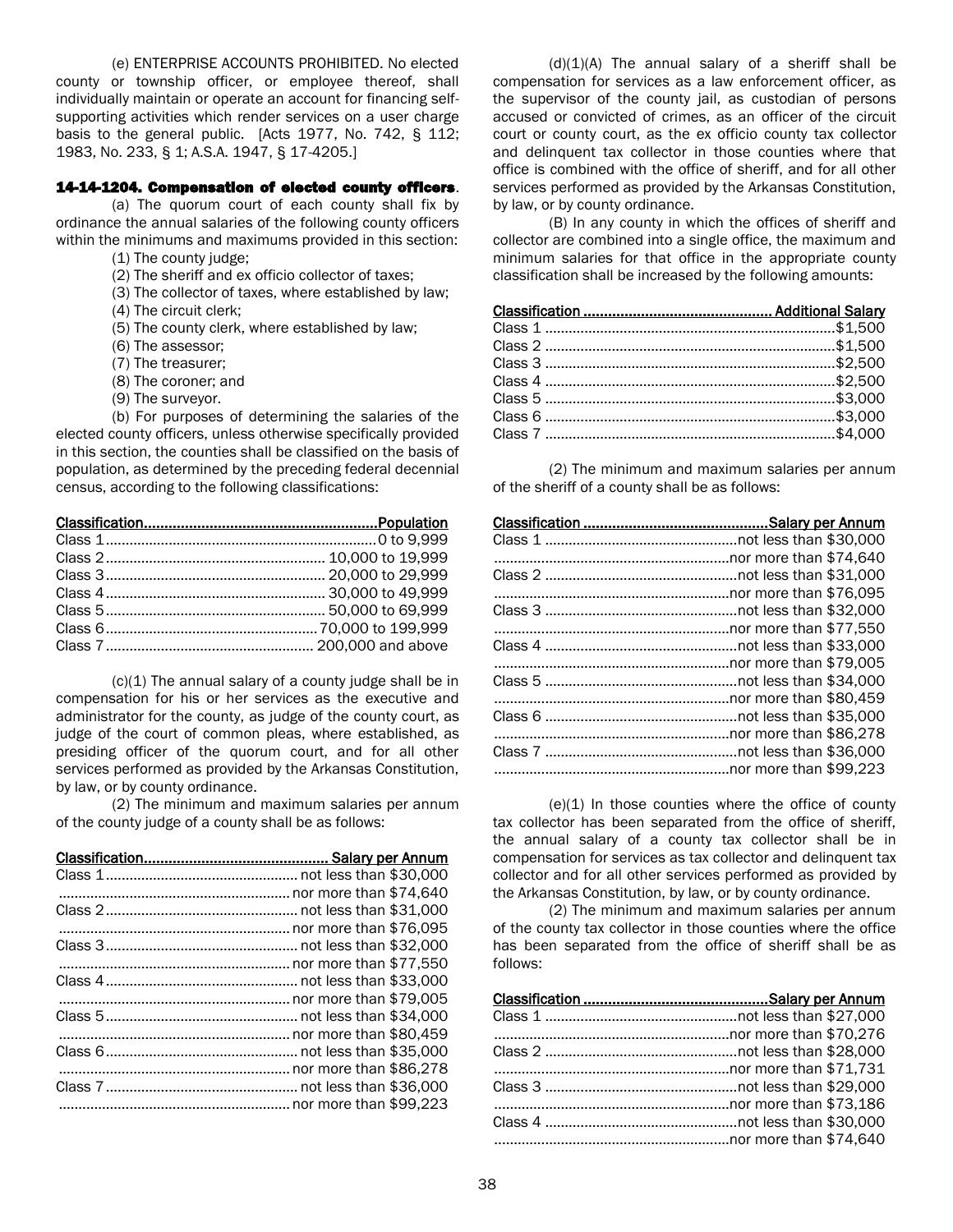$(f)(1)(A)$  The annual salary of a county and probate clerk shall be in compensation for his or her services as county clerk, probate clerk, clerk of the county court, clerk of the quorum court, registrar of voters, and for all other services performed as provided by the Arkansas Constitution, by law, or by county ordinance.

(B) In those counties where the office of county and probate clerk is combined with the office of circuit clerk and ex officio recorder, the salary shall be as provided in this section.

(C) In those counties where the office of county and probate clerk is combined with the office of circuit clerk and ex officio recorder, the minimum and maximum salaries for that office in the appropriate county classification shall be increased by the following amounts:

(2) The minimum and maximum salaries per annum of the county and probate clerk of a county shall be as follows:

 $(g)(1)(A)$  The annual salary of a circuit clerk and ex officio recorder shall be in compensation for his or her services as clerk of the circuit court, as ex officio recorder, and for all other services performed as provided by the Arkansas Constitution, by law, or by county ordinance.

(B) In those counties where the office of circuit clerk and ex officio recorder is combined with the office of county and probate clerk, the minimum and maximum salaries for that office in the appropriate county classification shall be increased by the following amounts:

(2) The minimum and maximum salaries per annum of the circuit clerk and ex officio recorder of a county shall be as follows:

 $(h)(1)(A)$  The annual salary of a county assessor shall be in compensation for all services performed as county assessor, appraiser, and as provided by the Arkansas Constitution, by law, or by county ordinance.

(B) In any county in which the offices of assessor and collector are combined into a single office, the maximum and minimum salaries of the county assessor and collector in the appropriate county classification shall be increased by the following amounts:

(2) The minimum and maximum salaries per annum of the county assessor of a county shall be as follows: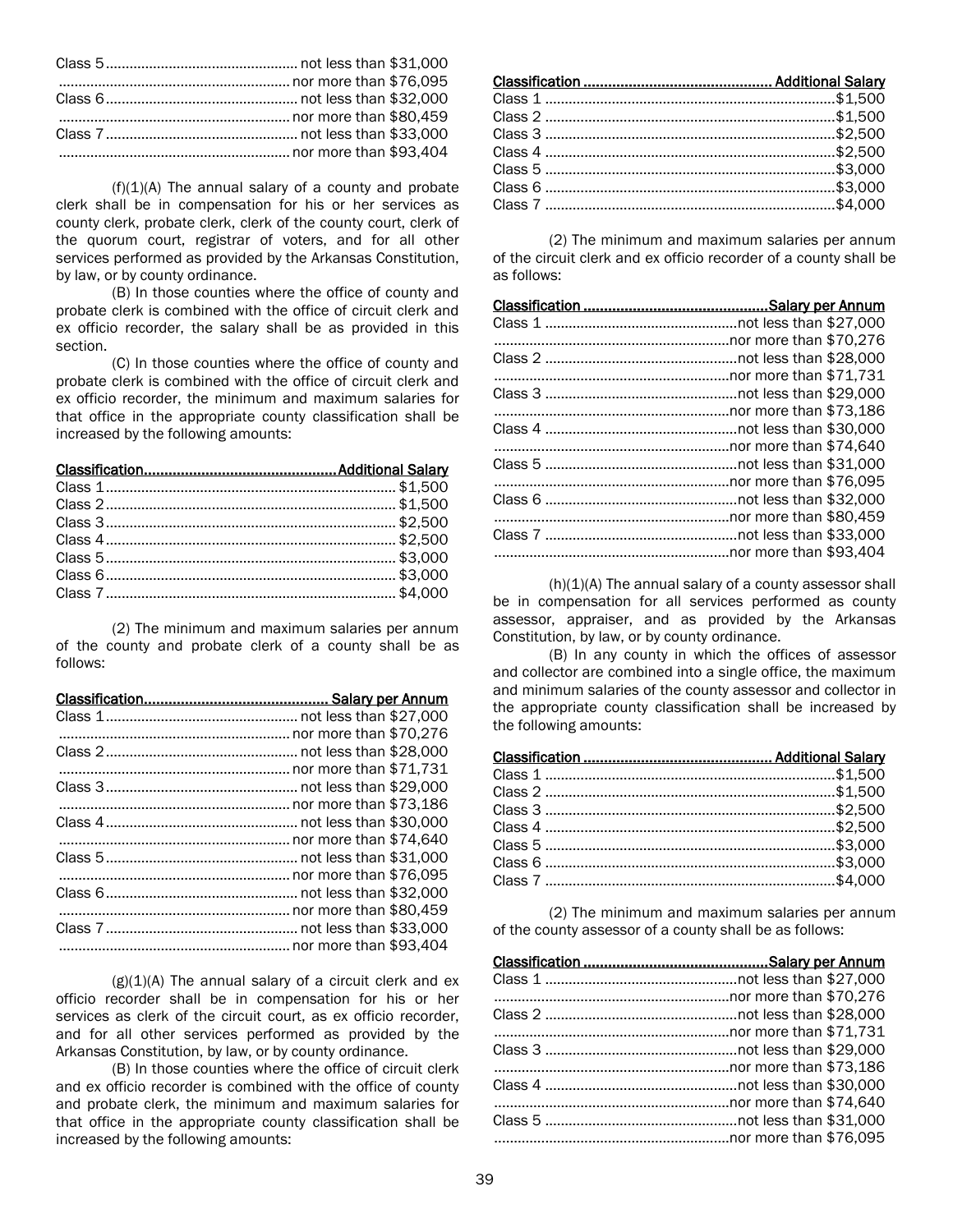$(i)(1)(A)$  The annual salary of a county treasurer shall be in compensation for all services performed as provided by the Arkansas Constitution, by law, or by county ordinance.

(B) In any county in which the offices of treasurer and collector are combined into a single office, the maximum and minimum salaries of the county treasurer and collector in the appropriate county classification shall be increased by the following amounts:

(2) The minimum and maximum salaries per annum for the county treasurer of a county shall be as follows:

 $(i)(1)$  The compensation of a county coroner shall be for all services performed as provided by the Arkansas Constitution, by law, or by county ordinance.

(2) The minimum and maximum salaries per annum of the county coroner of a county shall be as follows:

(k) Compensation of the county surveyor shall be fixed by the quorum court. [Acts 1977, No. 742, § 108; 1979, No. 151, § 1; 1981, No. 806, § 1; 1983, No. 446, § 1; 1985, No. 398, § 1; Acts 1989, No. 694, § 1; 1991, No. 1161, § 1; [1993, No. 954,](http://www.loislaw.com/pns/doclink.htp?dockey=1184523@ARACTS&alias=ARACTS&cite=Act+954+of+1993#PR0) § 1; 1995, No. 661, § 1; [1997,](http://www.loislaw.com/pns/doclink.htp?dockey=1182475@ARACTS&alias=ARACTS&cite=Act+759+of+1997#PR0)  [No. 759,](http://www.loislaw.com/pns/doclink.htp?dockey=1182475@ARACTS&alias=ARACTS&cite=Act+759+of+1997#PR0) § 1; [1999, No. 1424,](http://www.loislaw.com/pns/doclink.htp?dockey=7070014@ARACTS&alias=ARACTS&cite=Act+1424+of+1999#PR0) § 1; [2001, No. 1170,](http://www.loislaw.com/pns/doclink.htp?dockey=12833672@ARACTS&alias=ARACTS&cite=Act+1170+of+2001#PR0) § 1; [2003, No. 109,](http://www.loislaw.com/pns/doclink.htp?dockey=15774622@ARACTS&alias=ARACTS&cite=Act+109+of+2003#PR0) § 1; [2005, No. 1214,](http://www.loislaw.com/pns/doclink.htp?dockey=17787774@ARACTS&alias=ARACTS&cite=Act+1214+of+2005#PR0) § 1; [2007, No. 526,](http://www.loislaw.com/pns/doclink.htp?dockey=20243386@ARACTS&alias=ARACTS&cite=Act+526+of+2007#PR0) § 1[; 2009, No. 320,](http://www.loislaw.com/pns/doclink.htp?dockey=22386919@ARACTS&alias=ARACTS&cite=Act+320+of+2009#PR0) § 1. A.S.A. 1947, § 17-4201.]

### 14-14-1205. Compensation of township officers.

 $(a)(1)(A)$  The per diem compensation for justices of the peace attending any official, regular, special, or committee meeting of a quorum court shall be fixed by ordinance in each county.

(B) The per diem compensation of justices shall not be less than one hundred twenty-five dollars (\$125) per diem for each regular meeting nor exceed:

(i) Eight thousand seven hundred thirty-four dollars (\$8,734) per calendar year in counties having a population of less than seventy thousand (70,000);

(ii) Ten thousand three hundred seventy-six dollars (\$10,376) per calendar year in counties having a population of at least seventy thousand (70,000) and less than two hundred thousand (200,000); and

(iii) Thirteen thousand three hundred nineteen dollars (\$13,319) per calendar year in counties having a population of two hundred thousand (200,000) or more.

(2) PER DIEM COMPENSATION DEFINED.

(A) Per diem compensation is defined as a per calendar day allowance, exclusive of allowable expenses, which shall be paid to a justice for attending meetings of the county quorum court. This compensation shall be based on attending meetings of a quorum court during any single calendar day without regard to the duration of the meetings.

(B) However, a member of the quorum court may receive per diem compensation for one (1) meeting per year for which the member is absent due to an emergency or for personal reasons.

(3) In addition to any other compensation expense reimbursement or expense allowances provided members of the quorum court, counties may provide medical insurance coverage for members of the quorum court.

(b) JUSTICES OF THE PEACE SERVING IN JUDICIAL CAPACITY. The compensation of all justices of the peace serving in a judicial capacity shall be fixed by ordinance of the quorum court in each county. This basis of compensation shall not be computed on a percentage of the dollar amount of fines levied by a justice of the peace.

(c) JUSTICE OF THE PEACE AS COUNTY EMPLOYEE OR DEPUTY. A justice of the peace shall not receive compensation as a county employee or deputy, nor shall any justice receive compensation or expenses from funds appropriated by the quorum court for any services performed within the county, other than as provided by this subchapter.

(d) CONSTABLES. The compensation of all constables serving in any official capacity established by law shall be fixed by ordinance of the quorum court in each county. [Acts 1977, No. 742, § 109; 1979, No. 151, § 2; 1981, No. 806, § 2; 1983, No. 446, § 2; 1985, No. 398, § 2; Acts 1989, No. 694, § 2; [1993, No. 954,](http://www.loislaw.com/pns/doclink.htp?dockey=1184523@ARACTS&alias=ARACTS&cite=Act+954+of+1993#PR0) § 2; 1995, No. 661, § 2; [1995, No. 1296,](http://www.loislaw.com/pns/doclink.htp?dockey=1183821@ARACTS&alias=ARACTS&cite=Act+1296+of+1995#PR0) § 46; [1997, No. 363,](http://www.loislaw.com/pns/doclink.htp?dockey=1182079@ARACTS&alias=ARACTS&cite=Act+363+of+1997#PR0) § 1; [1997,](http://www.loislaw.com/pns/doclink.htp?dockey=1182475@ARACTS&alias=ARACTS&cite=Act+759+of+1997#PR0)  [No. 759,](http://www.loislaw.com/pns/doclink.htp?dockey=1182475@ARACTS&alias=ARACTS&cite=Act+759+of+1997#PR0) § 2; [1999, No. 749,](http://www.loislaw.com/pns/doclink.htp?dockey=6417051@ARACTS&alias=ARACTS&cite=Act+749+of+1999#PR0) § 1; [2001, No. 1170,](http://www.loislaw.com/pns/doclink.htp?dockey=12833672@ARACTS&alias=ARACTS&cite=Act+1170+of+2001#PR0) § 2;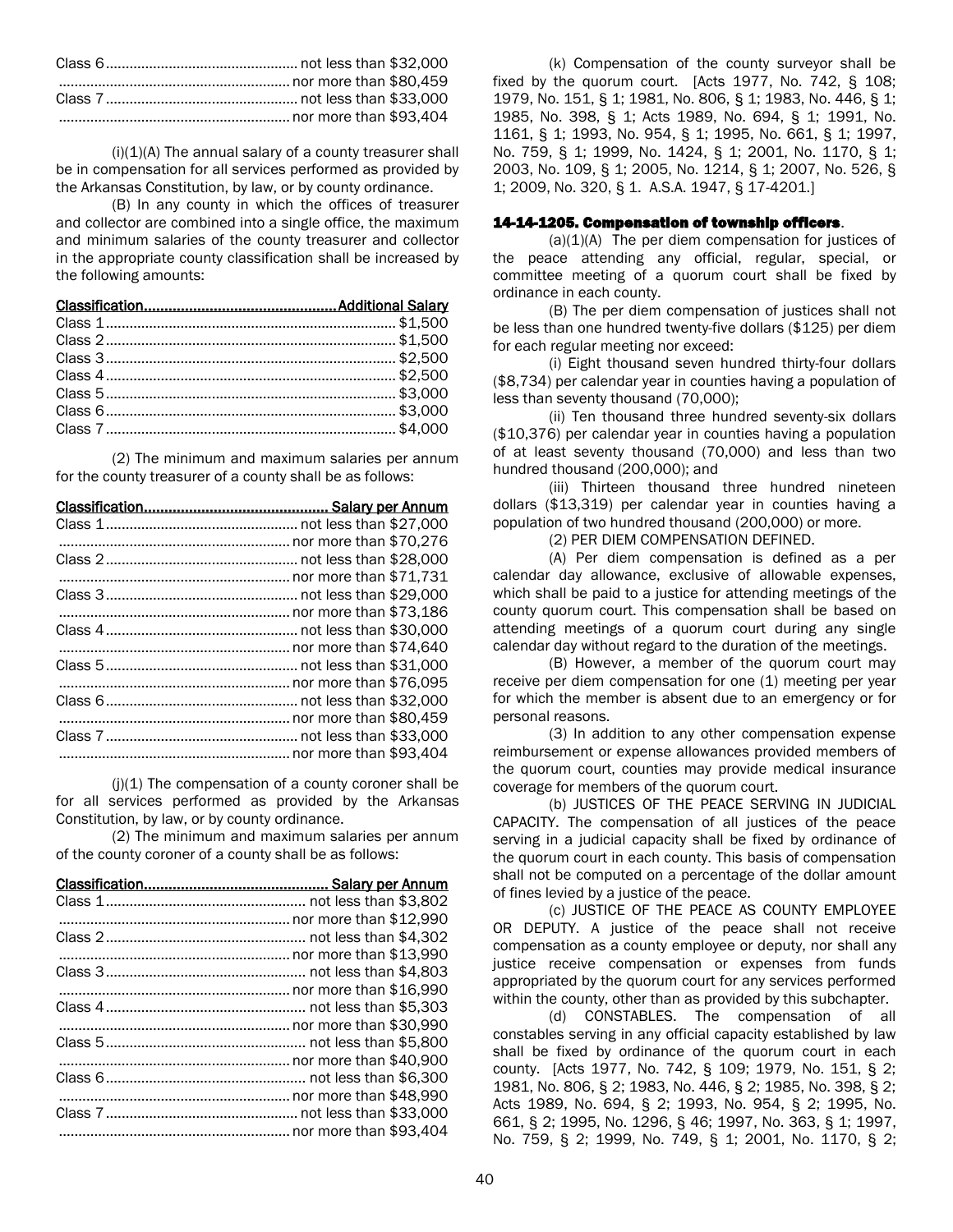[2003, No. 109,](http://www.loislaw.com/pns/doclink.htp?dockey=15774622@ARACTS&alias=ARACTS&cite=Act+109+of+2003#PR0) § 2; [2005, No. 1214,](http://www.loislaw.com/pns/doclink.htp?dockey=17787774@ARACTS&alias=ARACTS&cite=Act+1214+of+2005#PR0) § 2; [2007, No. 526,](http://www.loislaw.com/pns/doclink.htp?dockey=20243386@ARACTS&alias=ARACTS&cite=Act+526+of+2007#PR0) § 2; [2009, No. 320,](http://www.loislaw.com/pns/doclink.htp?dockey=22386919@ARACTS&alias=ARACTS&cite=Act+320+of+2009#PR0) § 2. A.S.A. 1947, § 17-4202.]

14-14-1206. Compensation of county employees. - (a) COMPENSATION. The quorum court of each county shall, by ordinance, fix the number and compensation of all county employees, including a bonus or lump sum payment.

(b) COUNTY EMPLOYEE DEFINED. A county employee is defined as any individual or firm providing labor or service to a county for salary, wages, or any other form of compensation. "County government" for purposes of this section means all offices, departments, boards, and subordinate service districts of county government including townships created by law and subordinate to county government. [Acts 1977, No. 742, § 110; Acts [2009, No.](http://www.loislaw.com/pns/doclink.htp?dockey=22472354@ARACTS&alias=ARACTS&cite=Act+616+of+2009#PR0) [616,](http://www.loislaw.com/pns/doclink.htp?dockey=22472354@ARACTS&alias=ARACTS&cite=Act+616+of+2009#PR0) § 1. A.S.A. 1947, § 17-4203.]

### 14-14-1207. Reimbursement of allowable expenses. -

(a) REIMBURSEMENT AUTHORIZED. All county and district officials and authorized deputies or employees thereof shall be entitled to receive reimbursement of expenses incurred in the conduct of official and nondiscretionary duties under an appropriation for the operating expenses of an office, function, or service. Reimbursement of expenses that are incurred in the performance of discretionary functions and services may be permitted when provided for by a specific appropriation of the quorum court.

(b)(1) ALLOWANCE FOR MEALS, LODGING, AND OTHER ALLOWABLE EXPENSES. All reimbursements for the purchase of meals, meal tips, lodging, and other allowable expenses shall be based on the actual expense incurred or on a per diem basis if approved by the quorum court.

(2) Reimbursement for meal tips under subdivision (b)(1) of this section shall not exceed fifteen percent (15%) of the purchase amount of the meal.

(3) A per diem reimbursement under subdivision  $(b)(1)$  of this section shall be made under an accountable plan as defined by Internal Revenue Service regulations as in existence on January 1, 2009.

(c) REIMBURSEMENT OF TRAVEL EXPENSE.

(1) PRIVATELY OWNED MOTOR VEHICLES.

(A)(i) Any elected county or district officer or employee thereof using a privately owned motor vehicle in the conduct of county affairs may be reimbursed at a permile rate established by ordinance.

(ii) Reimbursement shall be based only on official miles driven and legitimate automobile parking fees.

(iii) When more than one (1) traveler is transported in the same vehicle, only the owner shall be entitled to mileage reimbursement.

(B) A county shall not assume responsibility for any maintenance, operational costs, accidents, and fines incurred by the owner of the vehicle while on official business for the county.

(2) PRIVATELY OWNED AIRPLANES.

(A) Reimbursement for travel expense using privately owned airplanes shall be at the same rate as established for privately owned motor vehicles.

(B) However, reimbursement mileage shall be determined by the shortest highway route to and from the official destination. [Acts 1977, No. 742, § 111; Acts [1999,](http://www.loislaw.com/pns/doclink.htp?dockey=6112754@ARACTS&alias=ARACTS&cite=Act+109+of+1999#PR0)  [No. 109,](http://www.loislaw.com/pns/doclink.htp?dockey=6112754@ARACTS&alias=ARACTS&cite=Act+109+of+1999#PR0) § 1; [2009, No. 74,](http://www.loislaw.com/pns/doclink.htp?dockey=22307477@ARACTS&alias=ARACTS&cite=Act+74+of+2009#PR0) § 1; [2009, No. 732,](http://www.loislaw.com/pns/doclink.htp?dockey=22484387@ARACTS&alias=ARACTS&cite=Act+732+of+2009#PR0) § 1. A.S.A. 1947, § 17-4204.]

#### 14-14-1208. Professional memberships and meetings.

- (a) The quorum court of each county may provide, through specific appropriations, for a county to join, pay membership fees and service charges, and cooperate with the organizations and associations of county government of this state and other states for the advancement of good government and the protection of local government interests.

(b) Elected county and township officials of a county government may be allowed per diem and either mileage or actual transportation expenses for attendance at meetings of the appropriate association of local government officials. Reasonable expenses or charges against each local government, as a member of the association, may be paid by a county.

(c) Employees of a county government may be allowed per diem and either mileage or actual transportation expenses for attendance at meetings of professional organizations or associations, and a county government may pay membership fees and service charges to the organizations. [Acts 1977, No. 742, § 114; A.S.A. 1947, § 17-4207.]

14-14-1209. Uniform allowance for sheriff's **department.** - (a) Upon request by the county sheriff, the county quorum court may approve and appropriate a uniform and equipment allowance for the sheriff and employees of the sheriff's department in lieu of reimbursement for actual uniform and equipment expenses. The uniform and equipment allowance may be used for the purchase of uniforms, ammunition, and other equipment (excluding firearms) used in the performance of law enforcement duties.

 (b) Claims for this uniform and equipment allowance shall be processed and paid in accordance with the laws of the State of Arkansas. However, an itemized listing or numbered invoice is not required for payment of this uniform and equipment allowance. [Acts 1985, No. 104, § 1; 1997; No. 223, § 1. A.S.A. 1947, § 17-4205.1]

14-14-1210. Cost-of-living adjustment. - (a) Beginning January 1, 2011, and on each January 1 thereafter, three percent (3%) per annum shall be added to the minimum and maximum salaries and per diems of elected county officers as a cost-of-living adjustment.

(b) Beginning September 1, 2010, and on each September 1 thereafter, the Association of Arkansas Counties shall provide each county and the Division of Legislative Audit with a schedule of the minimum and maximum salaries and per diems of elected county officers with the added cost-of-living adjustment for the following year. [Acts [2009, No. 320,](http://www.loislaw.com/pns/doclink.htp?dockey=22386919@ARACTS&alias=ARACTS&cite=Act+320+of+2009#PR0) § 3.]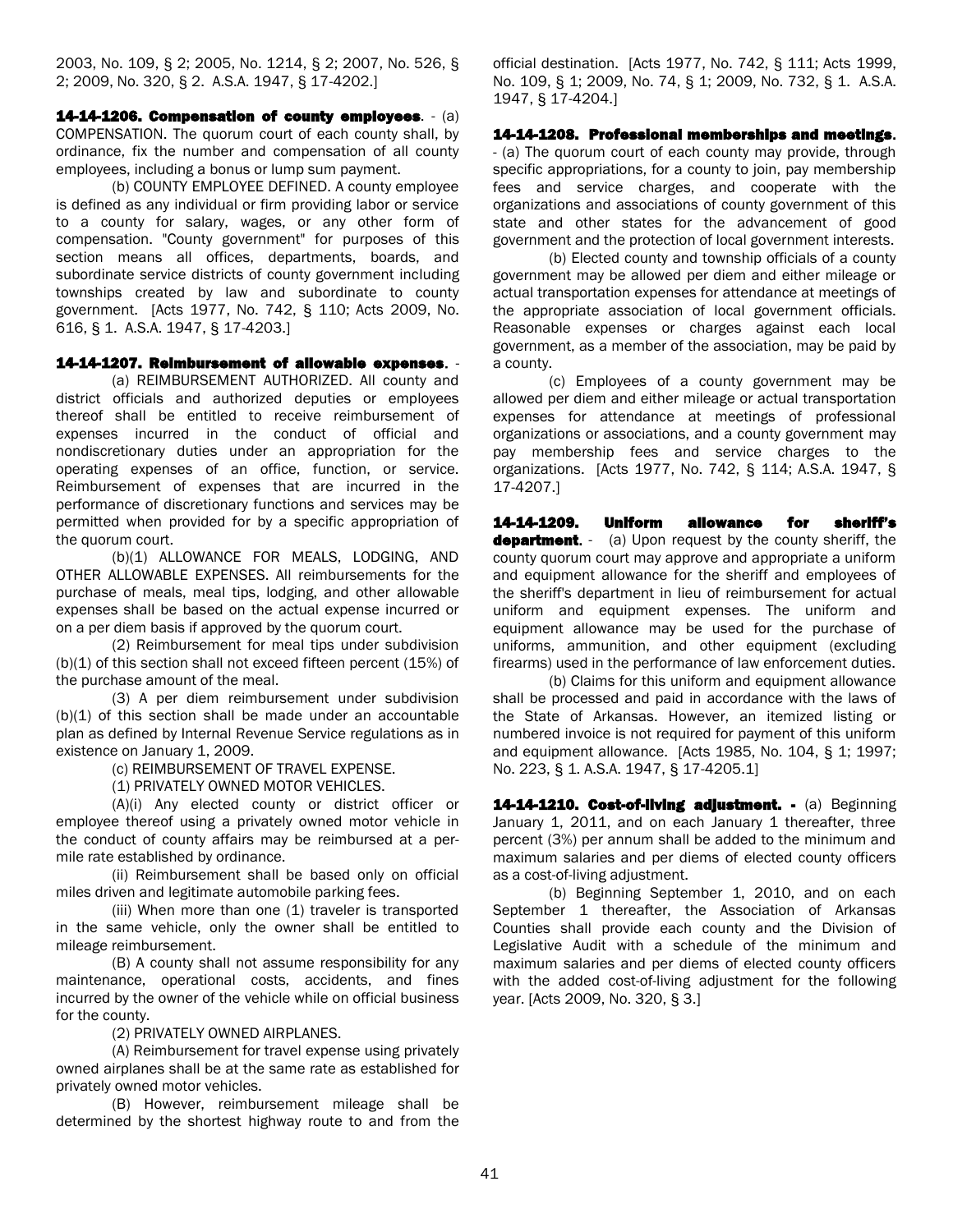## OFFICERS GENERALLY

### SECTION. SECTION AND SECTION AND SECTION.

|                      | 14-14-1301. County, quorum court district and<br>township officers |
|----------------------|--------------------------------------------------------------------|
|                      | 14-14-1302. Election of officers.                                  |
| 14-14-1303. Bond.    |                                                                    |
| 14-14-1304, Oath     |                                                                    |
|                      | 14-14-1305. Commissions                                            |
|                      | 14-14-1306. Residence Required.                                    |
| 14-14-1307. Offices. |                                                                    |
|                      |                                                                    |

14-14-1301. County, quorum court district, and township officers. - (a) COUNTY OFFICERS. There shall be elected, until otherwise determined by law, in each of the several counties of this state the following county officers:

(1) COUNTY JUDGE. (A) The county judge shall:

(i) Perform the administrative and executive functions and duties, and such additional duties as may be provided by law, to be performed by the judge provided in Arkansas Constitution, Amendment 55, Section 3;

(ii) Preside over the county quorum court without a vote but with the power of veto; and

(iii) Preside over the county court and exercise those judicial and ministerial duties of the county court that were not transferred to the judge to be performed in his or her capacity as the chief executive officer of the county by Arkansas Constitution, Amendment 55, or as may be provided by law.

(B) The judge shall be:

(i) At least twenty-five (25) years of age;

(ii) A citizen of the United States;

(iii) A person of upright character;

(iv) A person of good business education; and

(v) A resident of the county at the time of his or her election and during his or her continuance in office;

(2) CLERK OF THE CIRCUIT COURT. The clerk of the circuit court shall be clerk of all divisions of the court, ex officio clerk of the county court, and recorder, except as provided in subdivision (a)(3) of this section;

(3) COUNTY CLERK. A county clerk may be elected in like manner as a circuit clerk, and in such cases, the clerk may be ex officio clerk of the probate division of circuit court, if such division exists, in the county until otherwise provided by the General Assembly, and if created as a separate office, bear witness and sign all writs and other judicial process acted upon by the respective courts served by the clerk;

(4) ASSESSOR. The assessor shall perform such duties as are prescribed by law;

(5) SHERIFF. (A) The sheriff, who shall be ex officio collector of taxes, unless otherwise provided by law, shall perform such duties as are prescribed by law. It shall be the general duty of each sheriff to quell and suppress all assaults and batteries, affrays, insurrections, and unlawful assemblies.

(B) The sheriff shall:

(i) Apprehend and commit to jail all felons and other offenders;

14-14-1308. Vacancy in office.

- 14-14-1309. Declaration of vacancy.
- 14-14-1310. Filling vacancies in elective offices.
- 14-14-1311. Removal from office.
- 14-14-1312. Remuneration
- 14-14-1313. Remittance of public funds.
- 14-14-1314. Constable training requirements Uniform requirements.

(ii) Execute all process directed to him or her by legal authority;

(iii) Attend upon all courts held in his or her county until otherwise provided by law; and

(iv) Perform all other acts and things that are required by law;

(6) COLLECTOR OF TAXES. A separate collector of taxes may be elected as provided by law. Each collector, upon receiving the tax charge of the county, shall proceed to collect them as may be prescribed by law;

(7) TREASURER. The treasurer, who shall be ex officio treasurer of the common school fund of the county, shall perform such duties as are prescribed by law. However, nothing in this chapter shall be deemed to replace or modify any law of this state authorizing school boards to appoint a treasurer for school districts as provided by law;

(8) COUNTY SURVEYOR. The county surveyor shall perform such duties as are prescribed by law. It shall be the general duty of the surveyor to execute all orders directed by any court of record for surveying or resurveying any tract of land, the title of which is in dispute or in litigation before the court, and to obey all orders of surveys for the partition of real estate, and to provide services to the county court when required for the purpose of surveying and measuring any proposed road;

(9) CORONER. The county coroner shall perform such duties as are prescribed by law.

(b) QUORUM COURT DISTRICT AND TOWNSHIP OFFICERS. (1) There shall be elected in each of the quorum court districts of the counties of this state one (1) justice of the peace who shall preside over the justice of the peace courts and perform such judicial duties as may be prescribed by law and who shall serve as a member of the quorum court of the county in which elected and shall perform such legislative duties as may be prescribed by law. Each justice shall be a qualified elector and a resident of the district for which he or she is elected.

(2) There shall be elected in each township, as preserved and continued in § [14-14-401,](http://170.94.58.9/NXT/gateway.dll?f=id$id=ARCODE_OL.NFO%3Ar%3A56af$cid=ARCODE_OL.NFO$t=document-frame.htm$an=JD_14-14-401$3.0#JD_14-14-401) one (1) constable who shall have the qualifications and perform such duties as may be provided by law. [Acts 1977, No. 742, § 41; 1979, No. 413, §§ 6-8; 2003, No. 1185, § 23; A.S.A. 1947, § 17- 3601]

14-14-1302. Election of officers. - (a) COUNTY OFFICERS. The qualified electors of each county in this state, at the time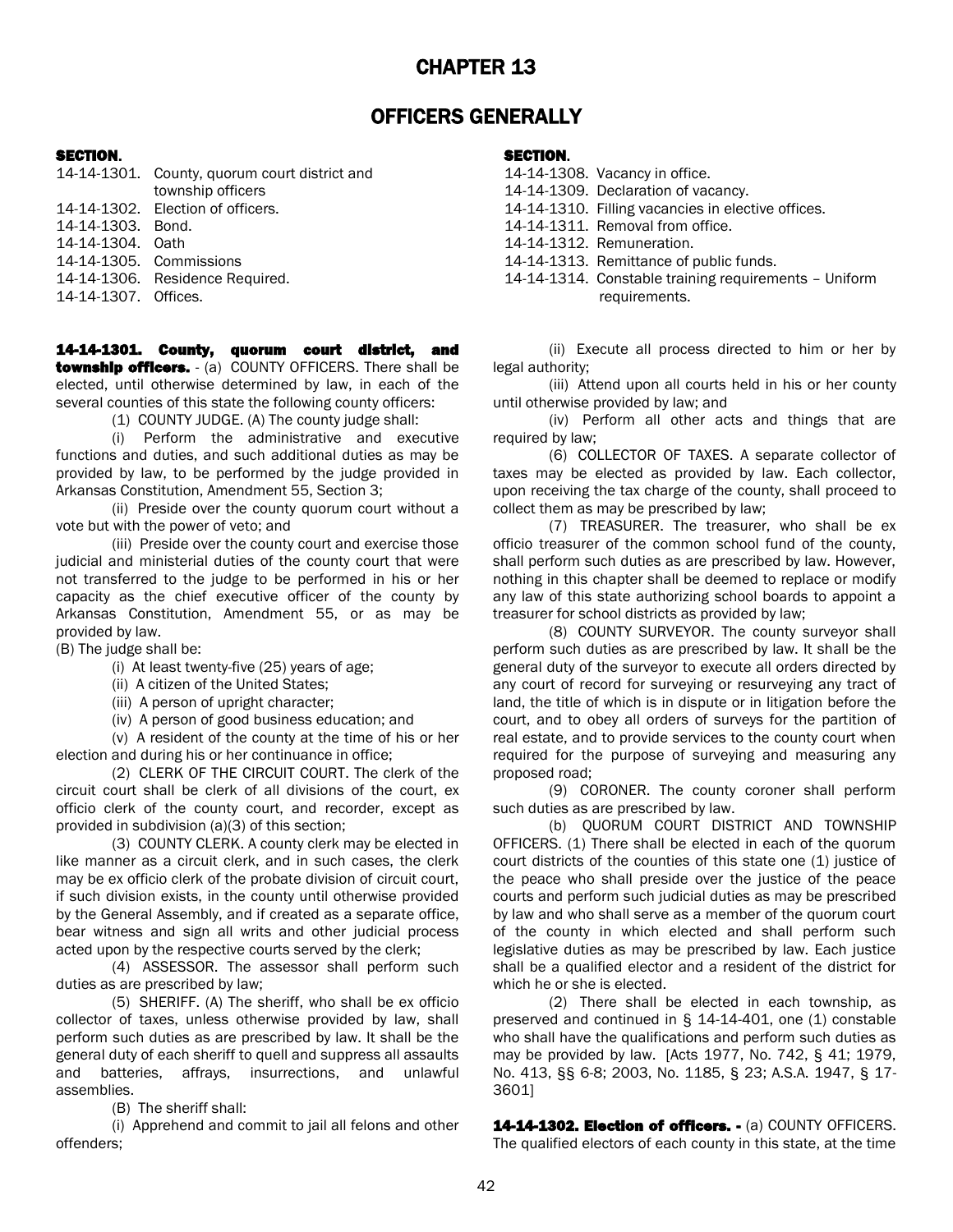of electing members of the General Assembly, shall elect, until otherwise provided by law, all county officers for the term of two (2) years and until their successors are elected and qualified.

(b) QUORUM COURT DISTRICT AND TOWNSHIP OFFICERS. The qualified electors of each county quorum court district and township in this state shall elect each district and township officer for the term of two (2) years and until his successor is elected and qualified. Election shall be held at the time of electing members of the General Assembly. [Acts 1977, No. 742, § 42; 1979, No. 413, § 9; A.S.A. 1947, § 17-3602.]

14-14-1303. Bond. - All county, county quorum court district, and township officers shall be bonded as prescribed by law. [Acts 1977, No. 742, § 47; 1979, No. 413, § 9; A.S.A. 1947, § 17-3607.] See A.G. Opinion 2007-228.

14-14-1304. Oath. - Each county, justice of the peace, and township officer, before entering upon the discharge of the duties of his office, shall take and subscribe to the oath prescribed in the Arkansas Constitution for officers. [Acts 1977, No. 742, § 43; 1979, No. 413, § 9; A.S.A. 1947, § 17-3603.]

14-14-1305. Commission. - (a) COUNTY OFFICERS. All county officers shall be commissioned by the Governor in a manner prescribed by law.

(b)(1) QUORUM COURT DISTRICT AND TOWNSHIP OFFICERS. All township and county quorum court district officers, except constables, shall be commissioned by the Governor in a manner prescribed by law.

(2) Constables shall be furnished with a certificate of election by the county court on which the constable's official oath shall be endorsed. [Acts 1977, No. 742, § 44; 1979, No. 413, § 9; A.S.A. 1947, § 17-3604.]

14-14-1306. Residence required. - (a) All county, county quorum court district, and township officers shall reside within their respective townships, districts, and counties.

(b) An office shall be deemed vacant if a county officer removes his legal residence from the county or if a district or township officer removes his legal residence from the district township from which elected.

(c) For purposes of this section, legal residence shall be defined as the domicile of the officer evidenced by the intent to make such residence a fixed and permanent home. [Acts 1977, No. 742, § 45; 1979, No. 413, § 9; A.S.A. 1947, § 17-3605.]

14-14-1307. Offices. - (a) The county court shall determine the location of the office of the various county, county quorum court district, and township officers.

(b) Nothing in this section, however, shall be construed to compel the county court to provide justices of the peace, constables, coroners, or surveyors with a formal office. [Acts 1977, No. 742, § 46; 1979, No. 413, § 9; A.S.A. 1947, § 17-3606.]

14-14-1308. Vacancy In office. - A county, county quorum court district, or township office shall be considered vacant if any one (1) of the following conditions exists:

(1) The incumbent fails to meet the qualifications for office prescribed by law as evidenced by failure to be commissioned;

(2) The incumbent refuses or neglects to take and subscribe to the official oath required by law as evidenced by failure to be commissioned;

(3) The incumbent refuses, neglects, or for any other reason fails to secure an official bond required by law as evidenced by failure to be commissioned;

(4) The incumbent resigns;

(5) The incumbent ceases to meet any residence requirements for office;

(6) The incumbent is removed from office by judicial proceedings;

(7) The election or appointment of the incumbent is declared void by a judicial proceeding;

(8) The incumbent is convicted of a felony, incompetency, corruption, gross immorality, criminal conduct, malfeasance, misfeasance, or nonfeasance in office by judicial proceedings;

(9) The incumbent ceases to discharge the duties of his office for a period of three (3) months, except when prevented by sickness or excused by a quorum court through resolution;

(10) The incumbent is declared of unsound mind by judicial proceedings;

(11) The quorum court determines that the incumbent has become disabled to the degree that he cannot perform the duties of his office;

 $(12)$  The incumbent holds more than one  $(1)$  office or position in conflict with the provisions of Arkansas Constitution, Article 4, Section 2 or Article 19, Section 6;

(13) The quorum court separates elective offices as provided by law; or

(14) The incumbent dies. [Acts 1977, No. 742, § 49; 1979, No. 413, § 9; A.S.A. 1947, § 17-3609.]

14-14-1309. Declaration of vacancy. - (a) CONDITIONS. The quorum court of each county shall declare a county, county quorum court district, or township office vacant where conditions of vacancy exist as demonstrated in the following manner:

(1) Upon receipt of certification that a condition of vacancy exists as evidenced by failure of an officer to be commissioned or finding of judicial proceedings where such conditions served as the cause of vacancy;

(2) Upon determination by a quorum court that a condition of vacancy exists in all other causes not governed by failure to be commissioned or finding of judicial proceedings. Such determination by a quorum court shall be conducted through the process of resolution as prescribed by law if the resolution shall have been published prior to the meeting date in which the resolution is to be considered by the court.

(b) APPEAL. Appeals by the county, quorum court district, or township officer so affected from a declaration of vacancy by the quorum court may be taken to the circuit court if the appeal shall be filed within thirty (30) calendar days from the date of publication as required for county resolutions.

(c) NOTIFICATION OF GOVERNOR. The quorum court shall upon declaration of a vacancy, or within ten (10)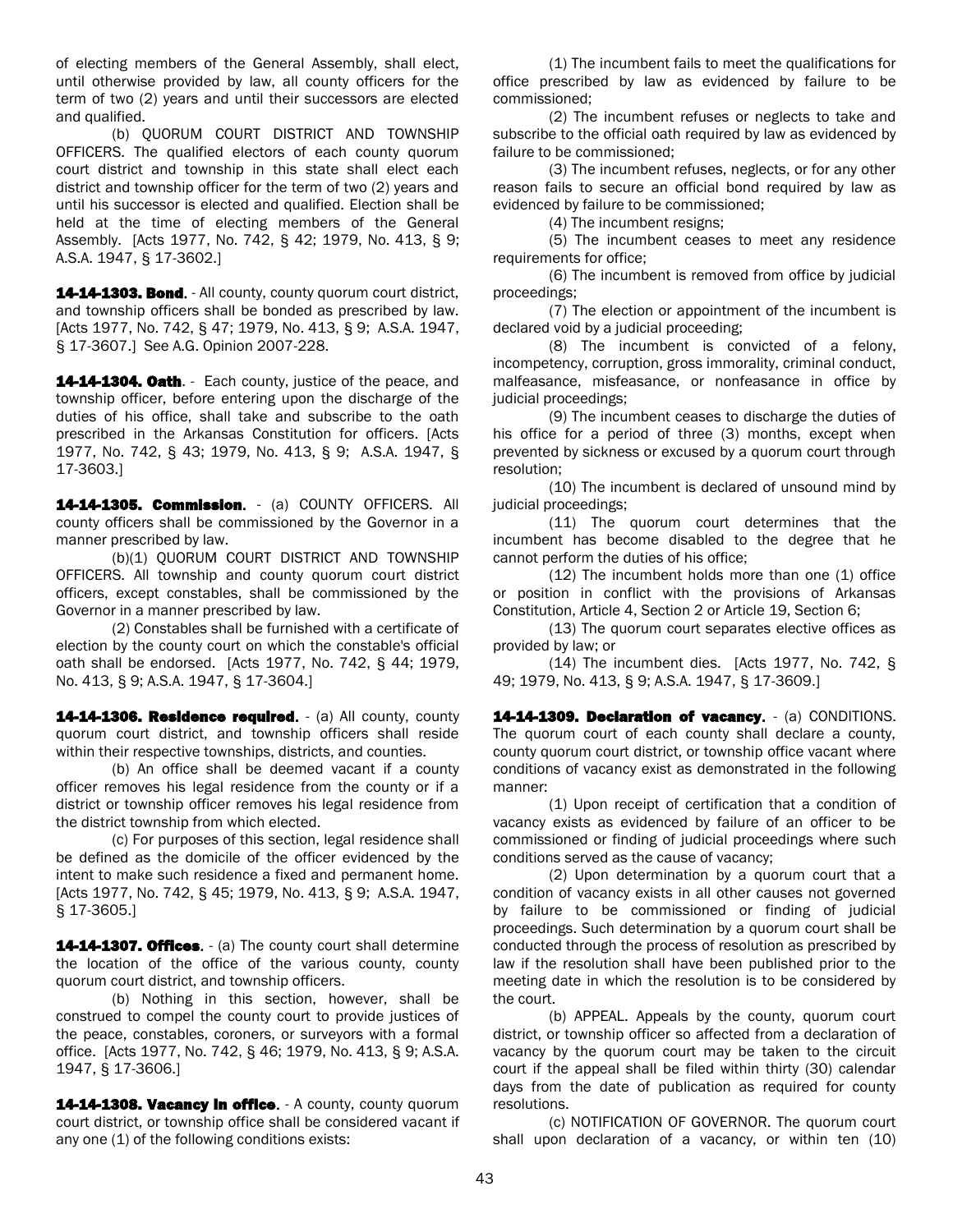calendar days thereafter, in any elective township office cause the declaration to be filed in writing with the Governor. [Acts 1977, No. 742, § 50; 1979, No. 413, § 9; A.S.A. 1947, § 17-3610.]

### 14-14-1310. Filling vacancies in elective offices. -

(a)(1) COUNTY ELECTIVE OFFICES. Vacancies in all county elective offices shall be filled by the county quorum court through the process of resolution as prescribed by law.

(2) ELIGIBILITY REQUIREMENTS AND TERM OF OFFICE.(A) QUALIFICATIONS. All officers appointed to fill a vacant county elective office shall meet all of the requirements for election to that office.

(B) REQUIREMENTS. All officers appointed by a quorum court shall subscribe to the oath of office, be commissioned, and be bonded as prescribed by law.

(C) PERSONS INELIGIBLE FOR APPOINTMENT. Any member of the quorum court shall be ineligible for appointment to fill any vacancy occurring in any county office, and resignation shall not remove such ineligibility. Husbands and wives of justices of the peace, and relatives of such justices or their husbands and wives within the fourth degree of consanguinity or affinity, shall likewise be ineligible.

(D) TERM OF OFFICE. All officers so appointed shall serve until their successor is elected and qualified.

(E) SUCCESSIVE TERMS OF APPOINTED OFFICER PROHIBITED. No person appointed to fulfill a vacant or unexpired term of an elective county office shall be eligible for appointment or election to succeed himself or herself.

(b) ELECTIVE TOWNSHIP OFFICES. All vacancies in elective township offices, including justice of the peace offices, shall be filled by the Governor.

(c)(1)(A) EMERGENCY VACANCIES. During a declaration of an emergency or circumstances that warrant a declaration of an emergency under § [12-75-107](http://www.loislaw.com/pns/doclink.htp?dockey=810310@ARCODE&alias=ARCODE&cite=12-75-107) or § [12-75-](http://www.loislaw.com/pns/doclink.htp?dockey=810311@ARCODE&alias=ARCODE&cite=12-75-108) [108,](http://www.loislaw.com/pns/doclink.htp?dockey=810311@ARCODE&alias=ARCODE&cite=12-75-108) a vacancy in the office of county judge due to death or disability to the degree of inability to perform the duties of office shall be temporarily filled by executive order of the county judge issued prior to the incapacity of the county judge, designating three (3) persons in succession to fill the vacancy of the office of county judge on an interim basis until such time as the vacancy is filled by the quorum court as provided by this chapter or the disability of the county judge is abated.

(B) Persons so designated shall be listed in succession and may be identified by title or position.

(C) The death or disability of a person in the line of succession shall result in disqualification of the person and appointment of the next successive person.

(2)(A) During a declaration of an emergency or circumstances that warrant a declaration of emergency under § [12-75-107](http://www.loislaw.com/pns/doclink.htp?dockey=810310@ARCODE&alias=ARCODE&cite=12-75-107) or § [12-75-108,](http://www.loislaw.com/pns/doclink.htp?dockey=810311@ARCODE&alias=ARCODE&cite=12-75-108) a vacancy in the office of sheriff due to death or disability to the degree of inability to perform the duties of office shall be temporarily filled by a policy statement of the sheriff issued prior to the incapacity of the sheriff and adopted by resolution of the quorum court, designating three (3) persons in succession to fill the vacancy in the office of sheriff on an interim basis until such time as the vacancy is filled by the quorum court as provided by this chapter or the disability of the sheriff is abated.

(B) Persons so designated by the sheriff shall be listed in succession and may be identified by title or position.

(C) The death or disability of a person in the line of succession shall result in disqualification of the person and appointment of the next successive person.

(D) The sheriff shall affix his or her signature to the policy statement and to the resolution of the quorum court to signify that the line of succession for the office of sheriff is in accordance with his or her authority.

(3)(A) The county judge and the sheriff shall file the executive order and the resolution with policy statement under subdivisions  $(c)(1)$  and  $(c)(2)$  of this section with the county clerk, and a file-marked copy shall be provided to the Director of the Arkansas Department of Emergency Management no later than sixty (60) days from the beginning of the elected term of office.

(B) Members of the quorum court are not eligible to fill the vacancy in the office of county judge or sheriff under this section. [Acts 1977, No. 742, §§ 51, 52; 1979, No. 413, § 10; 1985, No. 682, §§ 1-3; Acts [2009, No. 229,](http://www.loislaw.com/pns/doclink.htp?dockey=23023360@ARACTS&alias=ARACTS&cite=Act+229+of+2009#PR0) § 1. A.S.A. 1947, §§ 17-3611, 17-3612.]

14-14-1311. Removal from office. - The circuit court shall have jurisdiction, upon information, presentment, or indictment, to remove any county or township officer from office for incompetency, corruption, gross immorality, criminal conduct, malfeasance, misfeasance, or nonfeasance in office. [Acts 1977, No. 742, § 53; A.S.A. 1947, § 17- 3613.]

14-14-1312. Remuneration. - No officer of any county, county quorum court district, or township shall receive from county funds, directly or indirectly, for salary, wages, and perquisites more than the amount appropriated by the respective quorum court for each respective office per annum in par funds and paid to the officer by instrument drawn by the county judge on the treasury. [Acts 1977, No. 742, § 48; 1979, No. 413, § 9; A.S.A. 1947, § 17-3608.]

14-14-1313. Remittance of public funds. - All public funds coming into the possession of any officer of the county shall be remitted to the county treasury in a manner prescribed by law. [Acts 1977, No. 742, § 48; 1979, No. 413, § 9; A.S.A. 1947, § 17-3608.]

14-14-1314. Constable training requirements **Uniform requirements.** (a) $(1)(A)$  For a constable to have access to information from the Arkansas Crime Information Center:

(i) He or she shall satisfactorily complete the constable certification course provided by the Arkansas Commission on Law Enforcement Standards and Training.

(ii) Each year after completing the certification course required under subdivision (a)(1)(A)(i) of this section, he or she shall satisfactorily complete sixteen (16) hours of training provided by the Arkansas Commission on Law Enforcement Standards and Training.

(B) For a constable to carry a firearm:

(i) He or she shall attend sixteen (16) hours of firearms training; and

(ii) Each year after completing the training required under subdivision  $(a)(1)(B)(i)$  of this section, he or she shall satisfy the firearm qualification standards for a law enforcement official.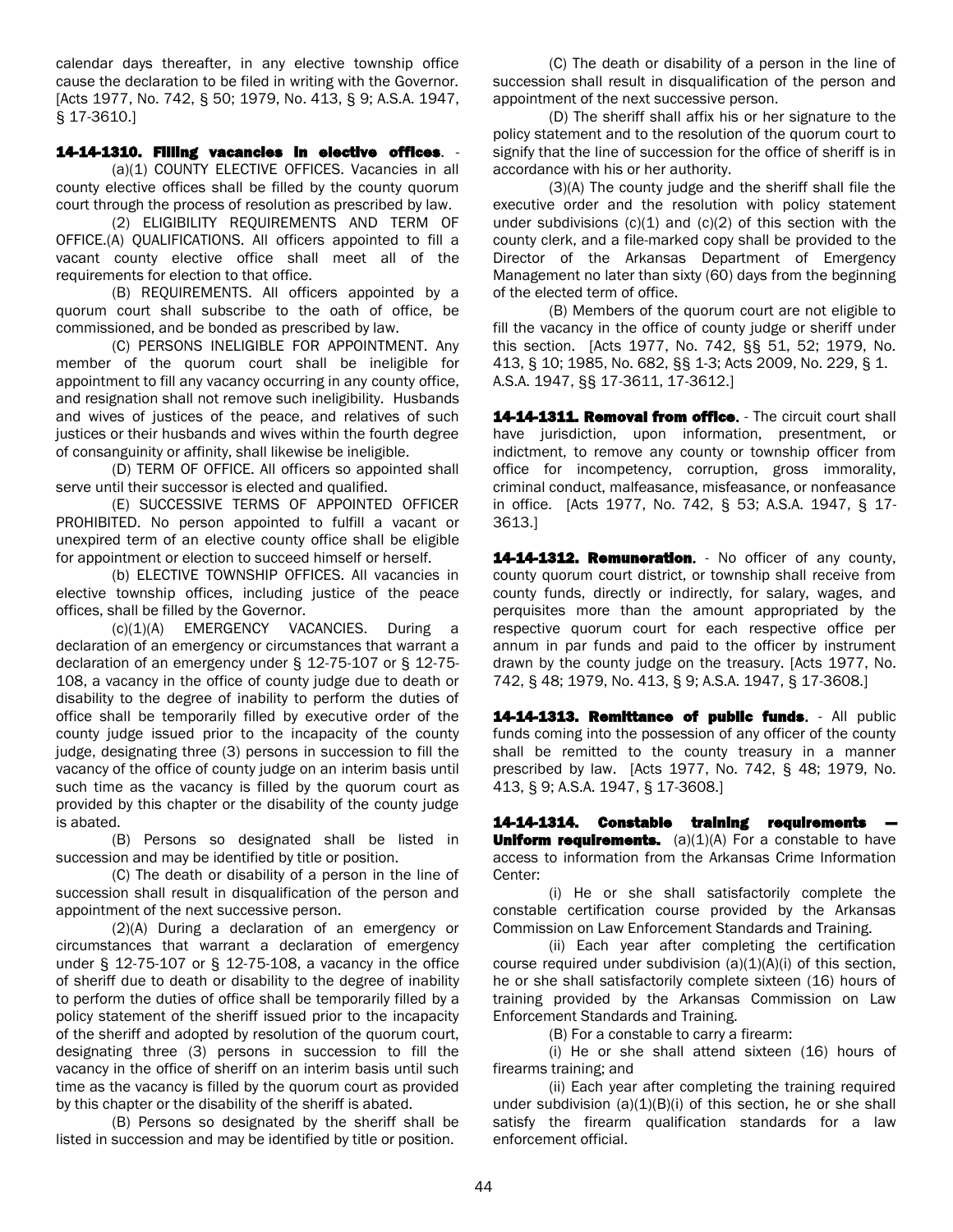(2) A constable holding office on July 31, 2007 is exempt from the requirements of subdivision  $(a)(1)$  of this section if the constable has completed:

(A) The Part-time Law Enforcement Officer II training or higher level training course; and

(B) Mandatory racial profiling courses.

(b)(1) In the performance of his or her official duties, a constable shall wear a uniform consisting of:

(A) The following shirts:

(i) A long sleeve black shirt with black epaulets and black pocket flaps and a gray tie from October 1 until March 31;

(ii) A short sleeve black shirt with black epaulets and black pocket flaps from April 1 until September 30; or

(iii) A white shirt on formal occasions at any time;

(B)(i) A constable identification patch on the left shoulder of the shirt and an American flag on the right shoulder.

(ii) The top of each patch shall be one inch  $(1")$  down from the shoulder seam of the shirt;

(C) A name tag above the right pocket flap of the shirt;

(D) A six-point star, containing the words "Arkansas Constable" shall be on the left side of the shirt;

(E) The following pants:

(i) Tan pants; or

(ii) Blue or black pants on formal occasions; and

(F) A gray hat with a six-point star on the front containing the words "Arkansas Constable".

(2) If a constable is engaged in search or rescue activities, he or she shall wear a uniform consisting of:

(A) A black shirt;

(B) Black pants; and

(C) A black cap with a six-point star with the words "Arkansas Constable".

(c) In the performance of his or her official duties, a constable shall drive a motor vehicle that is:

(1) Fully equipped with emergency equipment; and

(2) Clearly marked with a six-point star and the words "Arkansas Constable". [Acts [2007, No. 841,](http://www.loislaw.com/pns/doclink.htp?dockey=20262696@ARACTS&alias=ARACTS&cite=Act+841+of+2007#PR0) § 2.]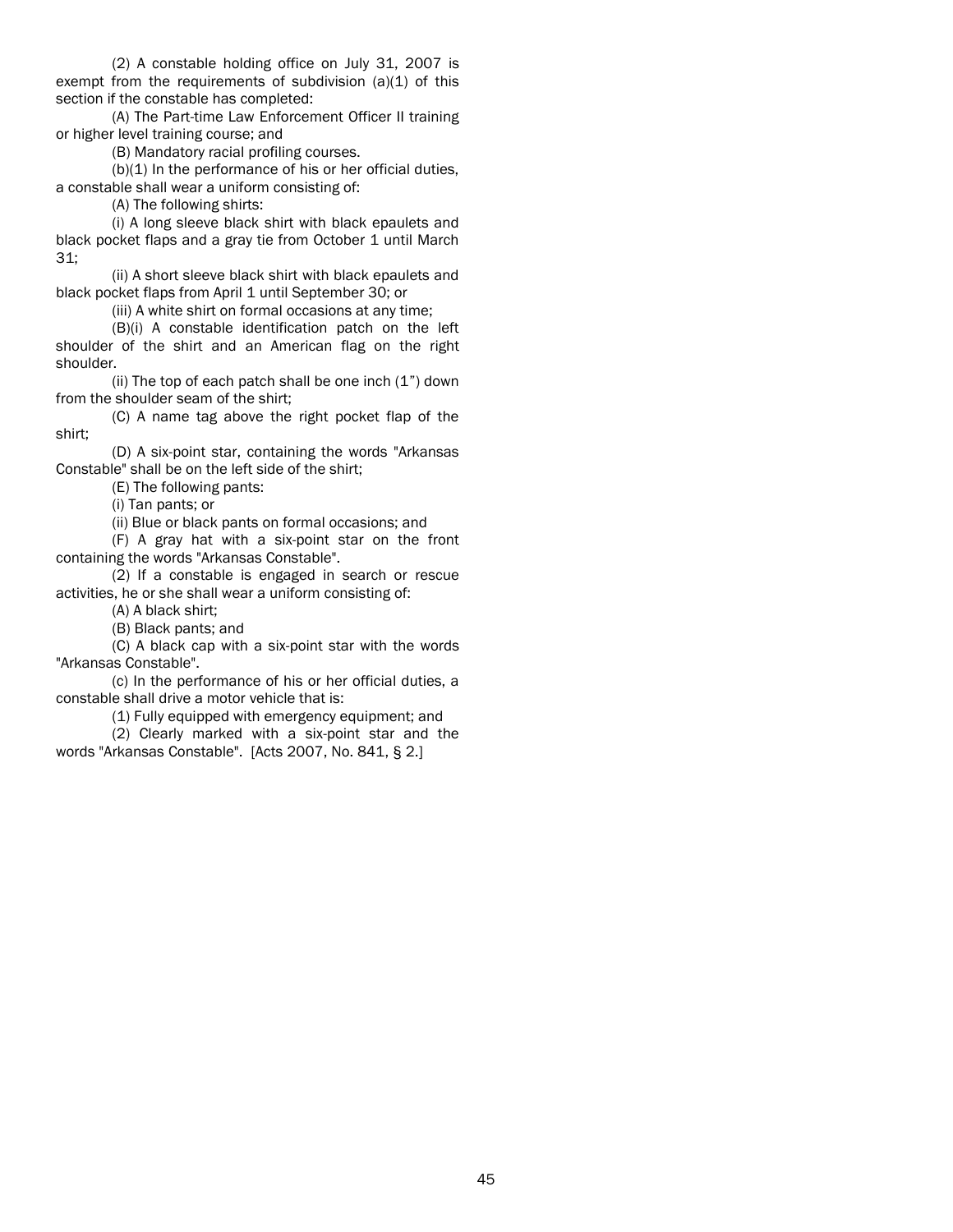## CHAPTER 14

## SELF-INSURED FIDELITY BOND PROGRAM

### SECTION. SECTION AND SECTION AND SECTION.

| 21-2-701. Purpose.                             | 21-2-707. Operat  |         |
|------------------------------------------------|-------------------|---------|
| 21-2-702. Definitions.                         | 21-2-708. Notice  |         |
| 21-2-703. Coverage in lieu of statutory bonds. |                   | Restiti |
| 21-2-704. Establishment - Scope of coverage.   | 21-2-709. Deterr  |         |
| 21-2-705. Governmental Bonding Board.          |                   | rights. |
| 21-2-706 Administration.                       | 21-2-710. Billing |         |

21-2-701. Purpose. - It is found and determined that:

 (1) The State of Arkansas and the counties, municipalities, and school districts of the State of Arkansas are expending large sums of money each year for premiums on blanket bonds for officers and employees;

 (2) Considerable savings might be effected by the establishment of a self-insured fidelity bond program for state officials and employees, county officials and employees, municipal officials and employees, and school district officials and employees;

 (3) This subchapter is designed to establish a governmental bonding board to develop a self-insured fidelity bond program for those officials and employees; and

 (4) This subchapter is designed to provide that selfinsured fidelity bonds would be in lieu of the various blanket bonds which are presently required under this chapter for various officials and employees and to thereby effectuate substantial savings in the cost of blanket bonds for those officials and employees. [Acts 1987, No. 728, § 1.]

21-2-702. Definitions. - As used in this subchapter:

 (1) "Audit" or "audit report" means an audit or other statutorily allowed financial examination of the books and records;

 (2) "Commissioner" means the Insurance Commissioner of the State of Arkansas.

 (3) "County" means the county or counties of the State of Arkansas;

 (4) "County public official" or "county public employee" means any elected officer of the counties and the employees or deputies of any elected officer, members of the quorum court, and the members of the various county boards and commissions, excluding officials and employees of county hospitals, county nursing homes, and conservation and improvement districts;

 (5) "Money" means currency, coins, and bank notes in current use and having a face value and travelers' checks, register checks, and money orders held for sale to the general public;

 (6) "Municipal" or "municipality" means the municipalities of the State of Arkansas;

 (7) "Municipal public official" or "municipal public employee" means any elected officer of the municipalities and the employees or deputies of any elected officer, specifically including salaried municipal employees of municipally owned utilities, members of the city council, including the mayor, and the members of the various

21-2-707. Operations and recommendations.

- 21-2-708. Notice and proof of losses Investigations -Restitution.
- 21-2-709. Determination of coverage- Assignment of
- 21-2-706. Administration. 21-2-710. Billing certification Payment and deposit.
	- 21-2-711. Fidelity Bond Trust Fund.

municipal boards and commissions, but excluding officials and employees of municipal hospitals, nursing homes, and improvement districts;

 (8) "Participating governmental entity" means those organizations defined in subdivisions (3), (6), (10), and (13) of this section;

 (9) "Property other than money and securities" means any tangible property, other than money and securities, that has intrinsic value;

 (10) "School district" means the school districts of the State of Arkansas;

 (11) "School district public official" or "school district public employee" means all school district salaried officials and salaried school district employees, whether elected or appointed, and the members of local school boards of directors;

 (12) "Securities" means negotiable and nonnegotiable instruments or contracts representing either money or other property and includes:

 (A) Tokens, tickets, and revenue and other stamps in current use whether represented by actual stamps or unused value in a meter; and

 (B) Evidences of debt, other than money, issued in connection with credit or charge cards;

(13) "State" means the State of Arkansas;

 (14) "State officers and employees" means all elected and appointed salaried officials of the state and their salaried state employees, the salaried officials and salaried employees of all state boards and commissions, members of the General Assembly, and nonsalaried appointed members of the various state boards and commissions; and

 (15) "State public official" or "state public employee" means any elected or appointed salaried officer of the State of Arkansas and the salaried governmental employees of that elected or appointed officer,

members of the General Assembly, and the nonsalaried members of the various state boards and commissions. [Acts 1987, No. 728, § 2; 1993, No. 319, § 1; 2001, No. 208, § 1; 2001, No. §1038, § 1.]

21-2-703. Coverage in lieu of statutory bonds. - (a)(1) The fidelity bond coverage provided under this subchapter shall be in lieu of all statutorily required bonds for the various public officers, officials, and employees participating in the Self-Insured Fidelity Bond Program.

(2) The various laws specifically requiring surety bonds or blanket bonds for the respective public officials,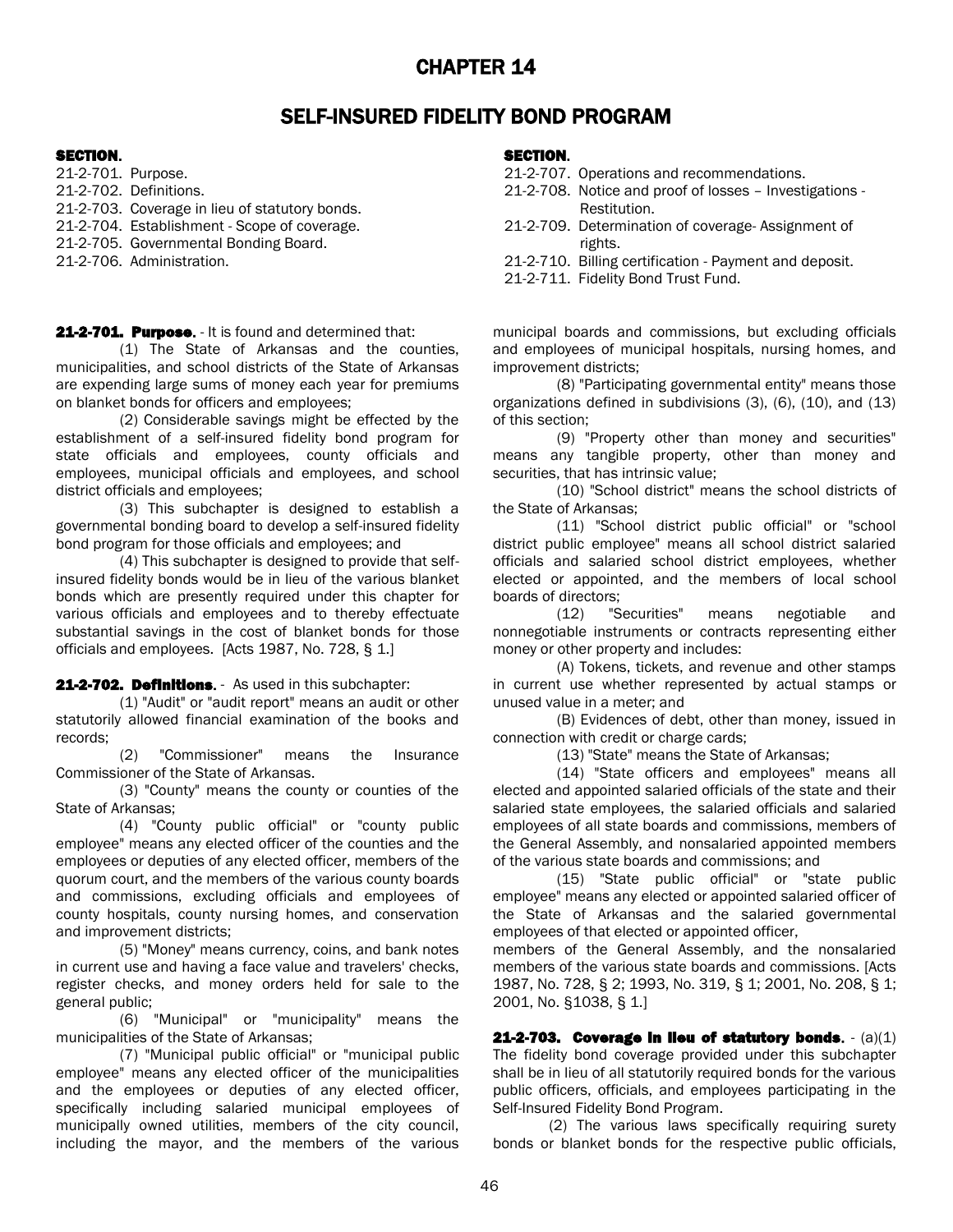officers, and employees shall not be applicable so long as the fidelity bonds as provided in this subchapter are in effect covering the officials, officers, and employees.

(b) In the event coverage shall cease to be provided for any or all of the officials, officers, or employees pursuant to this subchapter, the laws currently in effect providing for surety bonds or blanket bonds shall again become applicable to the officials, officers, and employees. [Acts 1987, No. 728, § 14.]

21-2-704. Establishment - Scope of coverage. (a) There is established a Self-Insured Fidelity Bond Program for state officials and employees, county officials and employees, municipal officials and employees, and school district officials and employees, to be administered by the Governmental Bonding Board.

 $(b)(1)$  The fidelity bond coverage provided by the program shall cover actual losses sustained by a participating governmental entity through any fraudulent or dishonest act or acts committed by any official or employee of the participating governmental entity acting alone or in collusion with another, during the bond period to an amount not exceeding the lesser of three hundred thousand dollars (\$300,000) or the amount of the bond.

(2) Coverage for loss of property other than money and securities shall be limited to the actual cash value of the property on the day the loss was discovered.

(3) No coverage shall be provided for any claim in which a participating governmental entity through fraudulent means takes money or other property from another participating governmental entity.

(c) This coverage shall not include compensatory, punitive, or exemplary damages, and no interest or penalty amounts shall accrue on a bond claim made pursuant to this subchapter including, but not limited to, investigative expenses, legal fees, or court costs.

(d) The fidelity bond coverage provided by the program shall not cover a loss sustained by a participating governmental entity as a result of:

(1) Liability imposed upon or assumed by the participating governmental entity to exonerate or indemnify an official or employee from or against liability incurred by the official or employee in the performance of duties;

(2) Damages for which the participating governmental entity is legally liable as a result of:

(A) The deprivation or violation of a civil right of any person by an official or employee; or

(B) The tortious conduct of an official or employee, except conversion of property of another party held by the participating governmental entity in any capacity; or

(3) Loss of property other than money and securities unless the participating governmental entity or the Division of Legislative Audit shall be able to designate the specific official or employee causing such loss.

(e) Fidelity bond coverage shall not cover a loss sustained by any party other than a participating governmental entity.

(f) Except as provided in subdivision (d)(3) of this section, in case of a loss alleged to have been caused to a participating governmental entity through any fraudulent or dishonest act or acts by an official or employee covered under the fidelity bond coverage afforded under the

provisions of this subchapter, when the participating governmental entity or the division shall be unable to designate the specific official or employee causing the loss, the participating governmental entity shall nevertheless have the benefit of fidelity bond coverage.

 $(g)(1)$  For valid coverage under the program, each participating governmental entity, including each segment or component of the participating governmental entity for which coverage is available under the program, shall procure an audit of its books and records for each fiscal year.

(2)(A) If a participating governmental entity, or covered segment or component of the participating governmental entity, is not audited by the division, the participating governmental entity, or covered segment or component of the participating governmental entity, shall procure an audit of its books and records by accountants in good standing with the Arkansas State Board of Public Accountancy in accordance with government auditing standards issued by the Comptroller General of the United States.

(B) The audit must be completed within eighteen (18) months of the close of each participating governmental entity's fiscal year.

(3) All audit reports revealing or disclosing unauthorized expenditures, asset shortages, or unaccountedfor funds shall be forwarded immediately upon completion to the division, the State Risk Manager, and the appropriate prosecuting attorney. [Acts 1987, No. 728, §§ 3-5; 1993, No. 319, § 2; 1995, No. 339, § 1; 2001, No. 1383, § 1; 2005, No. 506, § 2; 2007, No. 425, § 1.]

21-2-705. Governmental Bonding Board. (a) There is created the Governmental Bonding Board, which shall be composed of the following five (5) members:

(1) The President of the Association of Arkansas Counties;

(2) The President of the Arkansas Municipal League;

(3) The Commissioner of Education;

(4) The Director of the Department of Finance and Administration; and

(5) The Insurance Commissioner, who shall serve as chair.

 $(b)(1)$  The members of the board shall receive no compensation for their services, but members other than the Director of the Department of Education, the Director of the Department of Finance and Administration, and the Insurance Commissioner may receive expense reimbursement in accordance with § [25-16-901](http://170.94.58.9/NXT/gateway.dll?f=id$id=ARCODE_OL.NFO%3Ar%3Af39b$cid=ARCODE_OL.NFO$t=document-frame.htm$an=JD_25-16-901$3.0#JD_25-16-901) et seq.

(2) The expense reimbursement of members of the board shall be paid from the Fidelity Bond Trust Fund.

 $(c)(1)(A)(i)$  The board shall meet at least quarterly.

(ii) However, if there is no proof of loss or other business for the board to consider, the chair may cancel a regularly scheduled quarterly meeting upon written notice to the members.

(B) The board shall also meet at any other time as necessary to carry out its responsibilities and duties, at the call of the chair, or upon the request of a majority of the board.

(2) All action of the board shall be by majority vote of the membership in attendance.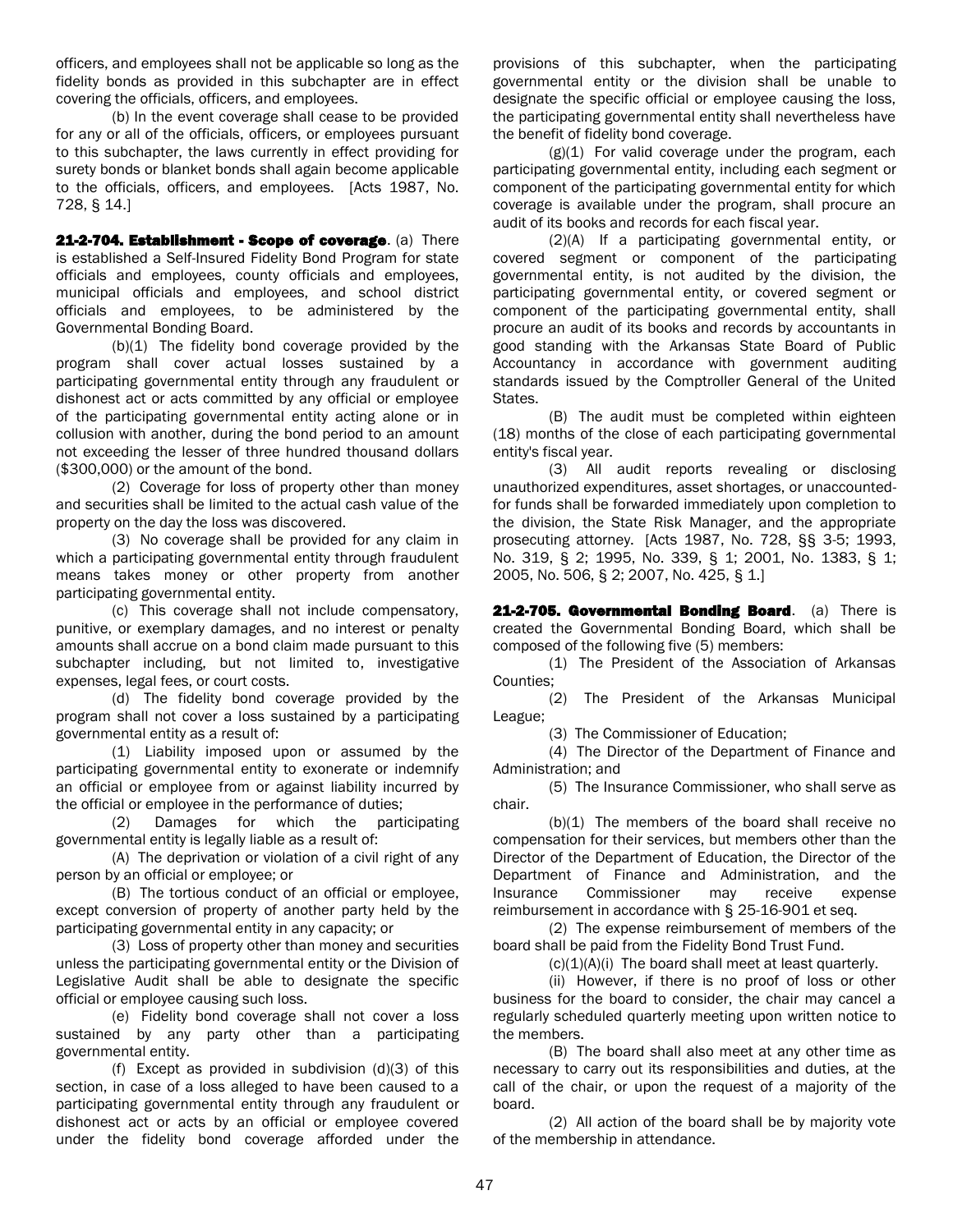(3) If a board member is unable to attend any board meeting, the member shall appoint a designee to act as his or her representative. The representative shall have all the rights and privileges of the member represented. [Acts 1987, No. 728, §§ 6, 7; 1991, No. 188, §§ 1, 2; 1997, No. 250, § 212; 2005, No. 506, § 3.]

21-2-706. Administration. - It shall be the responsibility of the Governmental Bonding Board to develop and administer the Self-Insured Fidelity Bond Program for state officers and employees, state public officials and public employees, and county, municipal, and school district public officials and public employees. [Acts 1987, No. 728, § 8.]

21-2-707. Operations and recommendations. - (a) The Insurance Commissioner, at the direction of the Governmental Bonding Board, shall receive and disburse funds necessary for the establishment and operation of the Self-Insured Fidelity Bond Program.

(b) The State Risk Manager shall assist in the operations of the program and shall submit to the board recommendations for the establishment of:

(1) Premium schedules for all participating governmental entities;

(2) Schedules for deductible amounts;

(3) Loss histories, loss reporting, and loss payment procedures;

(4) Program enrollments;

(5) Annual review of funds income, balances, and expenditures;

(6) Proposed invitations to bid, and retention levels, if the board determines that excess bonds or reinsurance is necessary; and

(7) Other information required by the board for efficient operation of the program. [Acts 1987, No. 728, § 10.]

21-2-708. Notice and proof of losses - Investigations, **Restitution.** - (a) It shall be the duty and responsibility of the Legislative Auditor, with the approval of the Legislative Joint Auditing Committee, to give notice and make proof of loss to the board on fidelity bonds on behalf of any public official, officer, or employee when the audit report of the records of any such official, officer, or employee reflects apparent unauthorized disbursements or unaccounted-for funds or property for which the public official, officer, or employee may be liable.

(b) The Legislative Auditor shall request the appropriate prosecuting attorney or the Attorney General to assist the state or the appropriate political subdivision in obtaining restitution when the audit report reflects apparent unauthorized disbursements or unaccounted-for funds or property for which the public official, officer, or employee may be liable.

 $(c)(1)$  For the purpose of obtaining restitution as provided in subsection (b) of this section, the Self-Insured Fidelity Bond Program and the participating governmental entity shall be deemed victims.

(2) In any criminal prosecution against the official or employee causing the loss, where such official or employee enters a plea of guilty or nolo contendere, or, is found guilty following a trial, restitution shall be awarded to the participating governmental entity for the entire amount of its unreimbursed losses and to the program for the entire amount of its payment to the participating governmental entity. [Acts 1987, No. 728, § 12; 1993, No. 179, § 2; 1993, No. 319, § 3.]

#### 21-2-709. Determination of coverage - Assignment of **rights.** (a) $(1)(A)$  Upon the receipt of the proof of loss from the Legislative Auditor, the Governmental Bonding Board shall determine whether the loss is covered under the Self-

Insured Fidelity Bond Program. (B) The board may withhold claim determination and a loss payment until the investigation in each case has been completed and all information deemed necessary for determination of coverage under the program has been received.

(2)(A) If the board determines that the loss is covered under the program, the Insurance Commissioner shall authorize fidelity bond loss payments from the Fidelity Bond Trust Fund to the participating governmental entity on a timely basis.

(B) The board shall provide a timely explanation of a loss payment and a denial of loss to the Legislative Auditor and to the participating governmental entity.

(3) All vouchers for a loss payment shall include as supporting documents a copy of the payment recommendation by the State Risk Manager and a copy of the proof of loss from the Legislative Auditor.

(4) Any loss payment may be adjusted by any applicable deductible, restitution, or coinsurance payment.

 $(b)(1)$  Before any loss payment is paid from the fund, the recipient of the loss payment shall sign and return a transfer of rights form assigning to the fund to the extent of the loss payment all rights and claims that the recipient may have against the official, officer, or employee involved. The fund shall be subrogated to all of the rights of the recipients of the loss payment to the extent of the loss payment.

(2)(A) If the participating governmental entity shall sustain any loss that exceeds the amount of indemnity provided by the program, the participating governmental entity shall be entitled to all recoveries, except from suretyship, insurance, reinsurance, security, or indemnity taken by or for the benefit of the program, by whomever made, on account of the loss until fully reimbursed, less the amount of the deductible and coinsurance.

(B) Any remainder shall be applied to reimbursement of the program.

(3) If a participating governmental entity fails to pay over an amount due the program under these provisions, the board may deduct any amount due from future loss payments due the applicable participating governmental entity or from any treasury funds of the applicable participating governmental entity. [Acts 1987, No. 728, § 13; 1993, No. 319, § 4; 2005, No. 506, § 4.]

21-2-710. Billing certification - Payment and deposit. (a) The Governmental Bonding Board, with the assistance of the State Insurance Department, shall prepare a billing certification to be remitted to the:

(1)(A) Department of Finance and Administration. Upon receipt of this certification, the Director of the Department of Finance and Administration shall pay it from